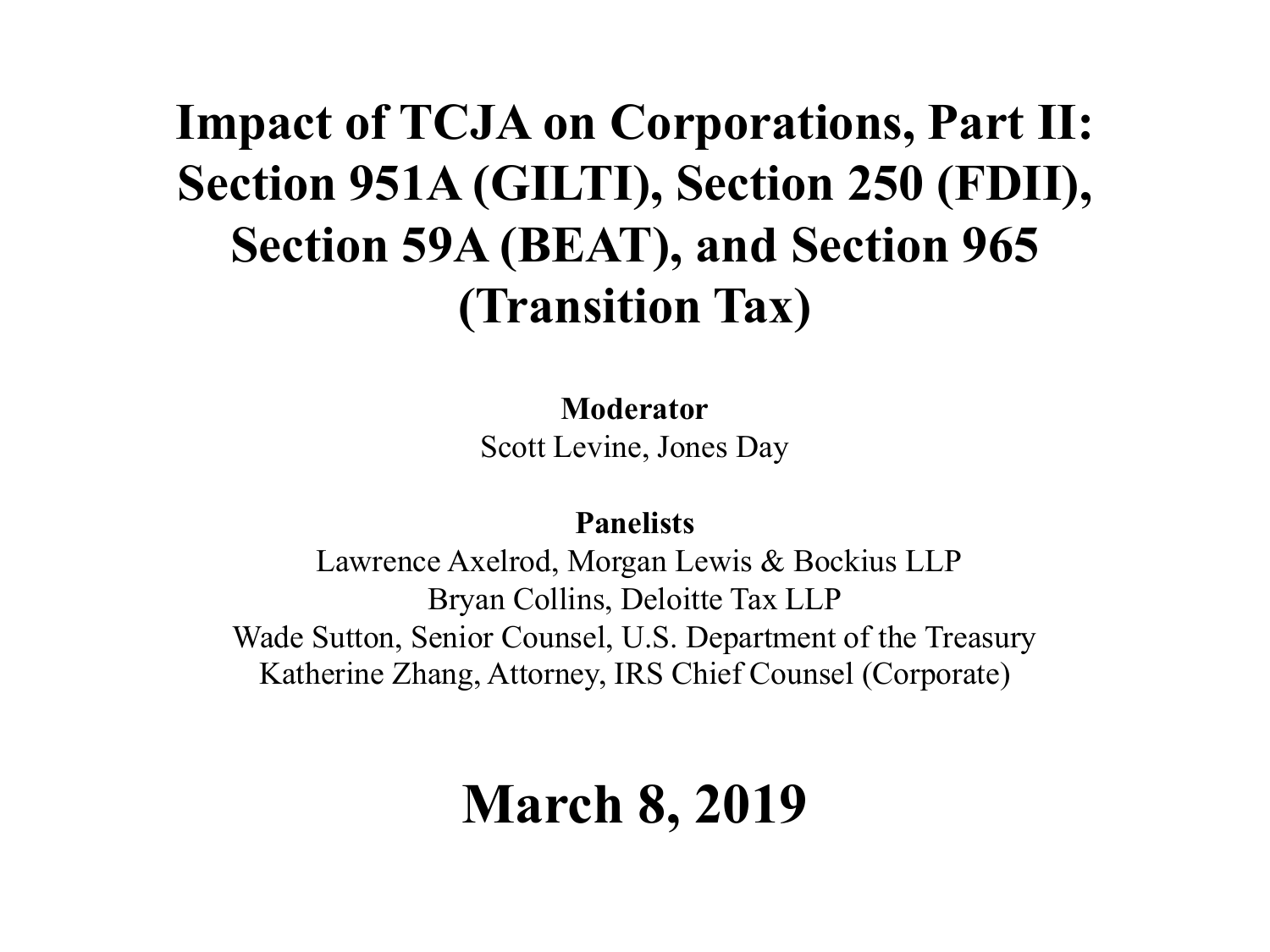### Agenda

- GILTI-related Consolidated Issues
- FDII-related Issues
	- M&A-related Issues
	- Consolidated Issues
- BEAT-related Issues
	- "Non-cash Payment" Issues
	- Consolidated Issues
- Section 965(h)(3)-Related Issues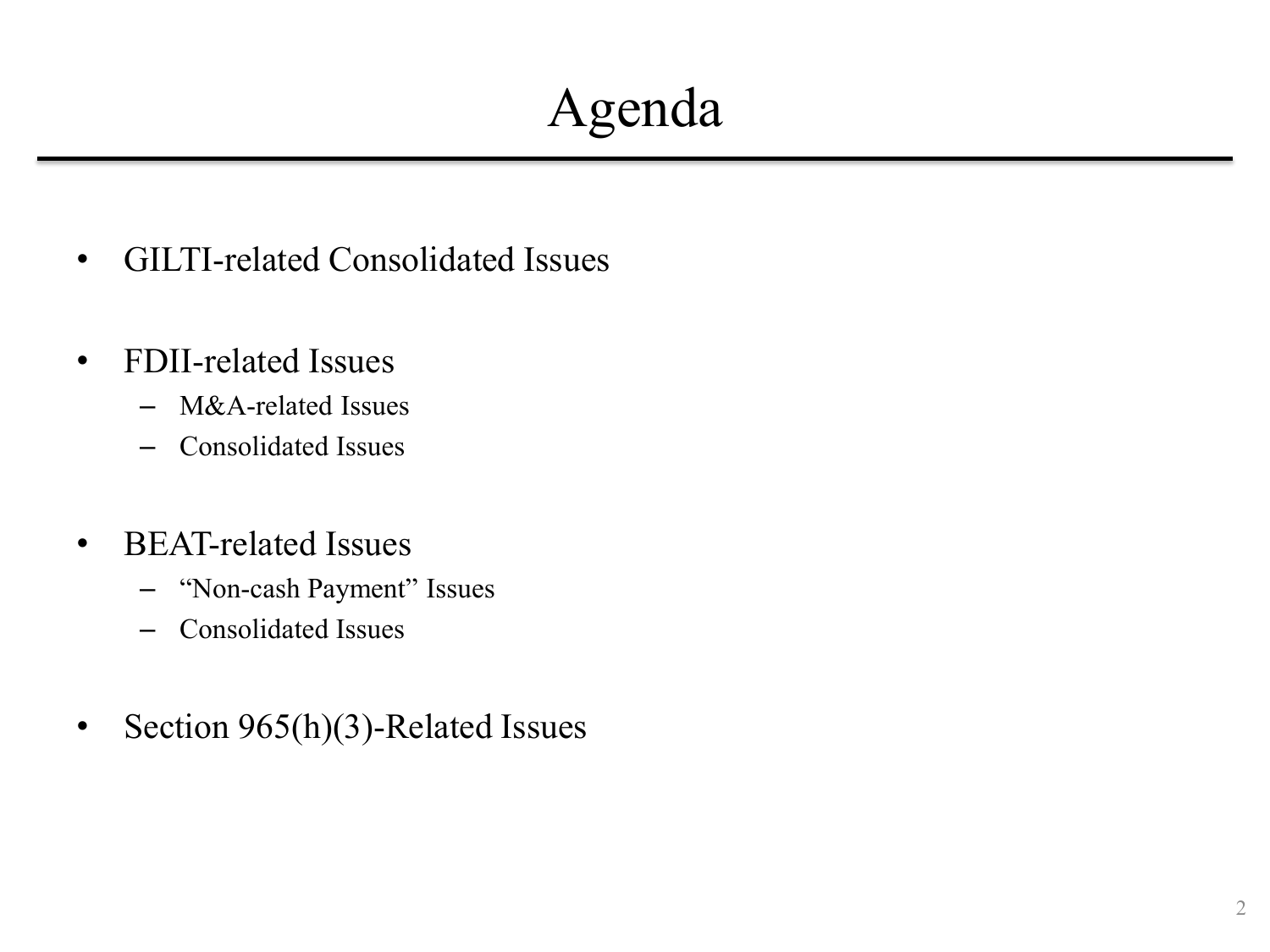# Consolidated Issues in Section 951A (GILTI)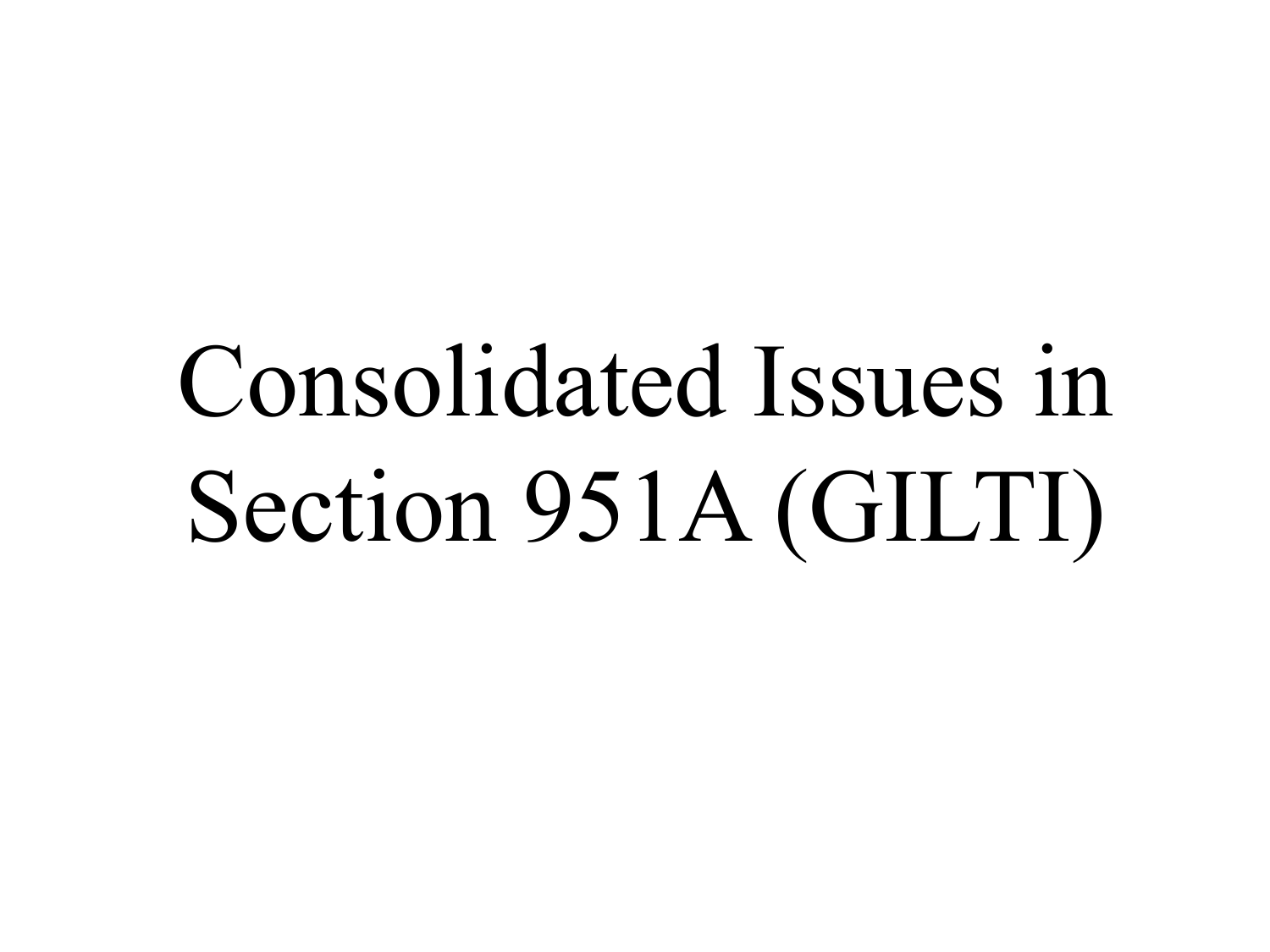### Section 951A (GILTI) Overview

- US shareholders of CFCs are required to include into income their pro rata share of their CFCs' global intangible low-taxed income ("GILTI").
- GILTI generally represents the net active earnings of CFCs for a given year.
- Corporate US shareholders ("CUSSHs") are entitled to a deduction under section 250 generally equal to 50% of their total GILTI inclusions. Thus, for CUSSHs, GILTI is effectively taxed at 10.5% (this rate is scheduled to increase after 2025).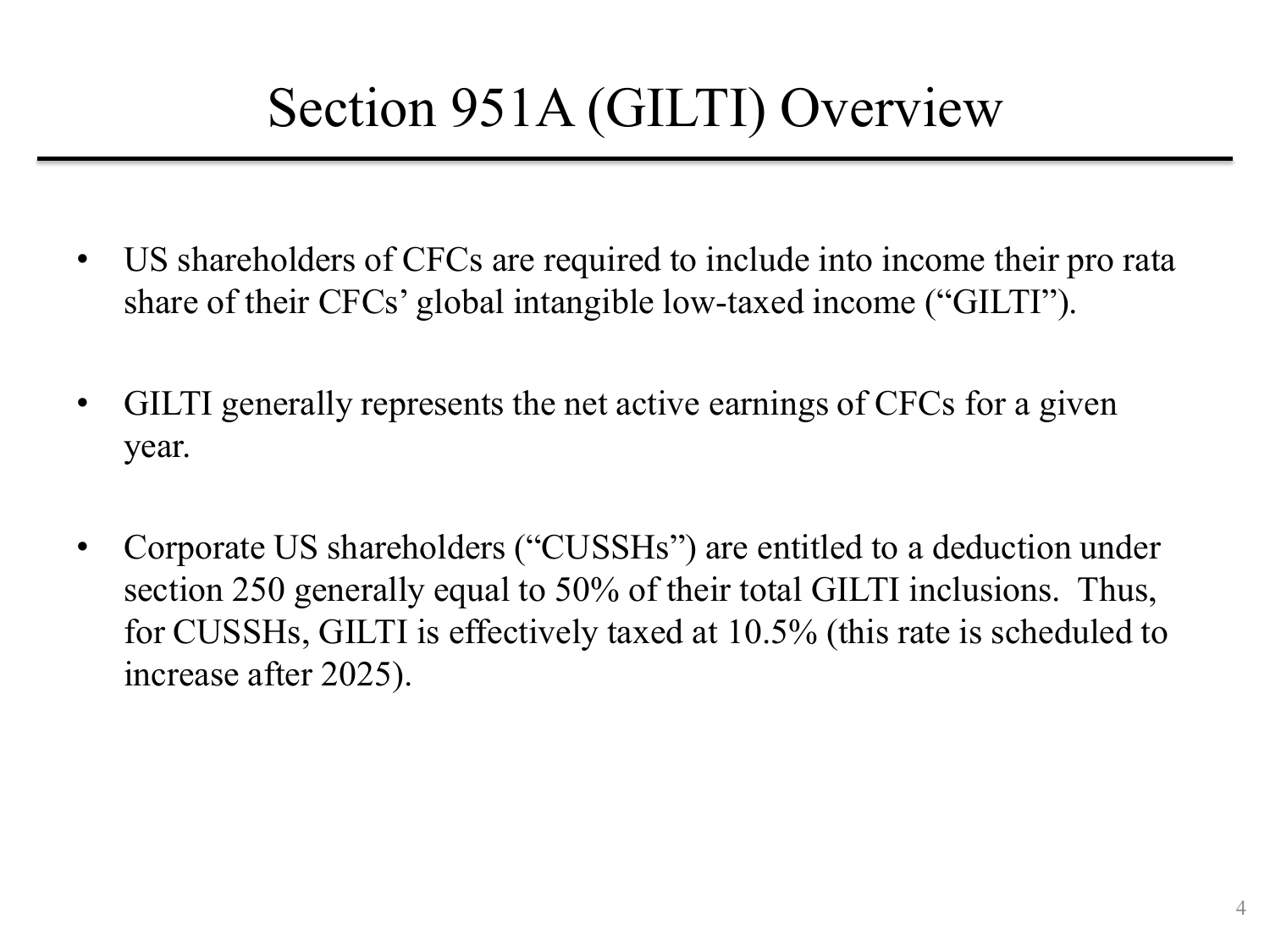### Section 951A (GILTI) Overview (cont.)

- Section 951A was introduced to ensure a minimum level of taxation on foreign subsidiary earnings.
- The reduction for the net deemed tangible income return is intended to permit a tax-free routine return on foreign business investment.
- GILTI is determined on a year-by-year basis (and there are no carryover of GILTI-year losses). Therefore, foreign losses in one year generally cannot be used to reduce GILTI inclusions in other years.
- Unlike subpart F, GILTI is not limited by or determined with reference to E&P.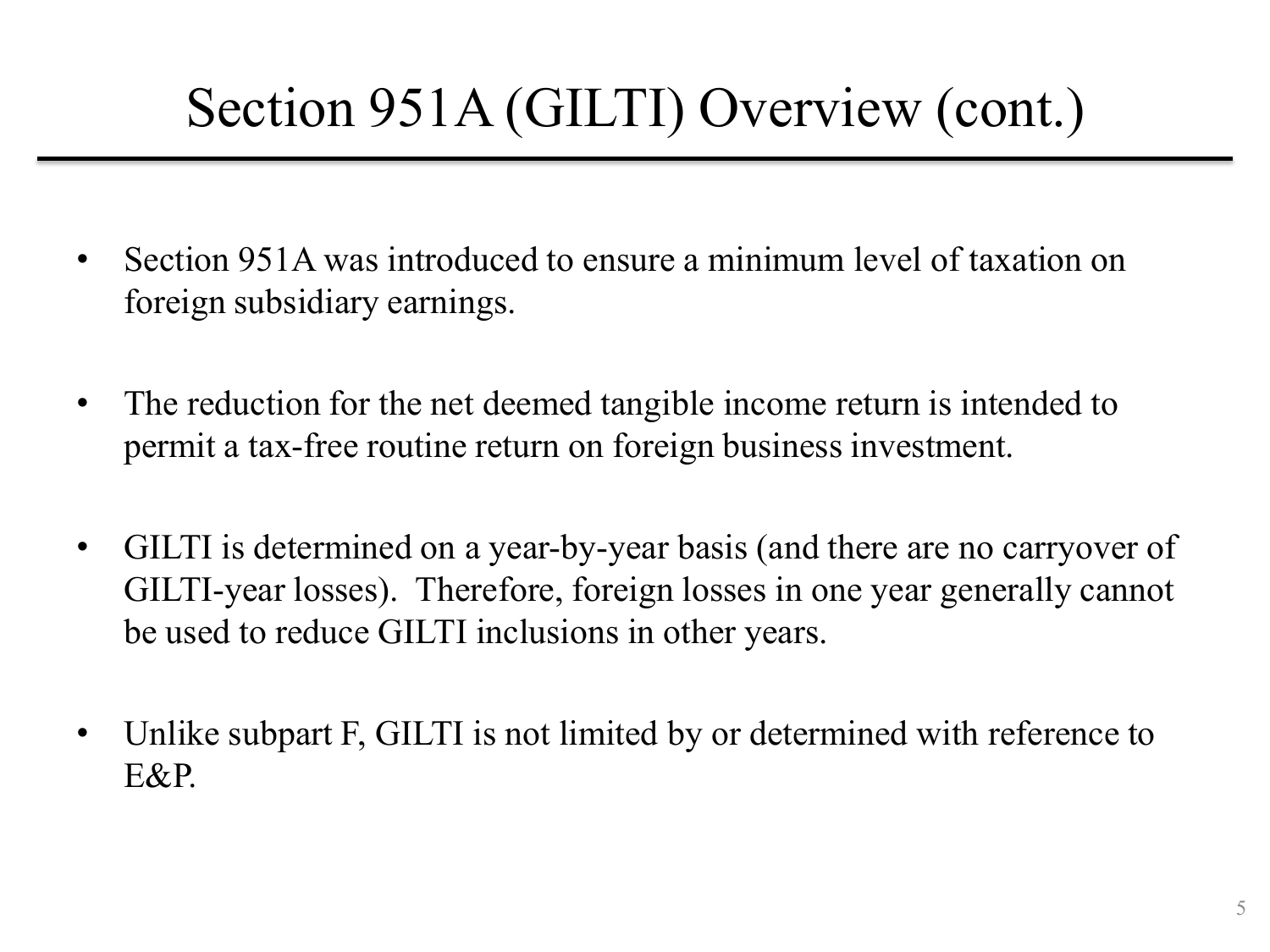### Section 951A (GILTI) Overview (cont.)

- Section 951A(b): GILTI = Net CFC Tested Income  $-[(10\% \times \text{Qualified}])$ Business Asset Investment) – Specified Interest Expense]
	- Net CFC Tested Income = aggregate tested income of each CFC, less aggregate tested loss of each CFC.
		- Tested Income = Gross income of CFC (other than ECI, subpart F income, §954(b)(4) high tax foreign base company income, related person dividends, certain oil and gas income), less allocable deductions.
		- Tested Loss = allocable deductions > tested income of the CFC.
	- Qualified Business Asset Investment ("QBAI") = average adjusted basis (straight line) of specified depreciable tangible property at close of each quarter.
	- Specified interest expense = net interest expense included in tested income or tested loss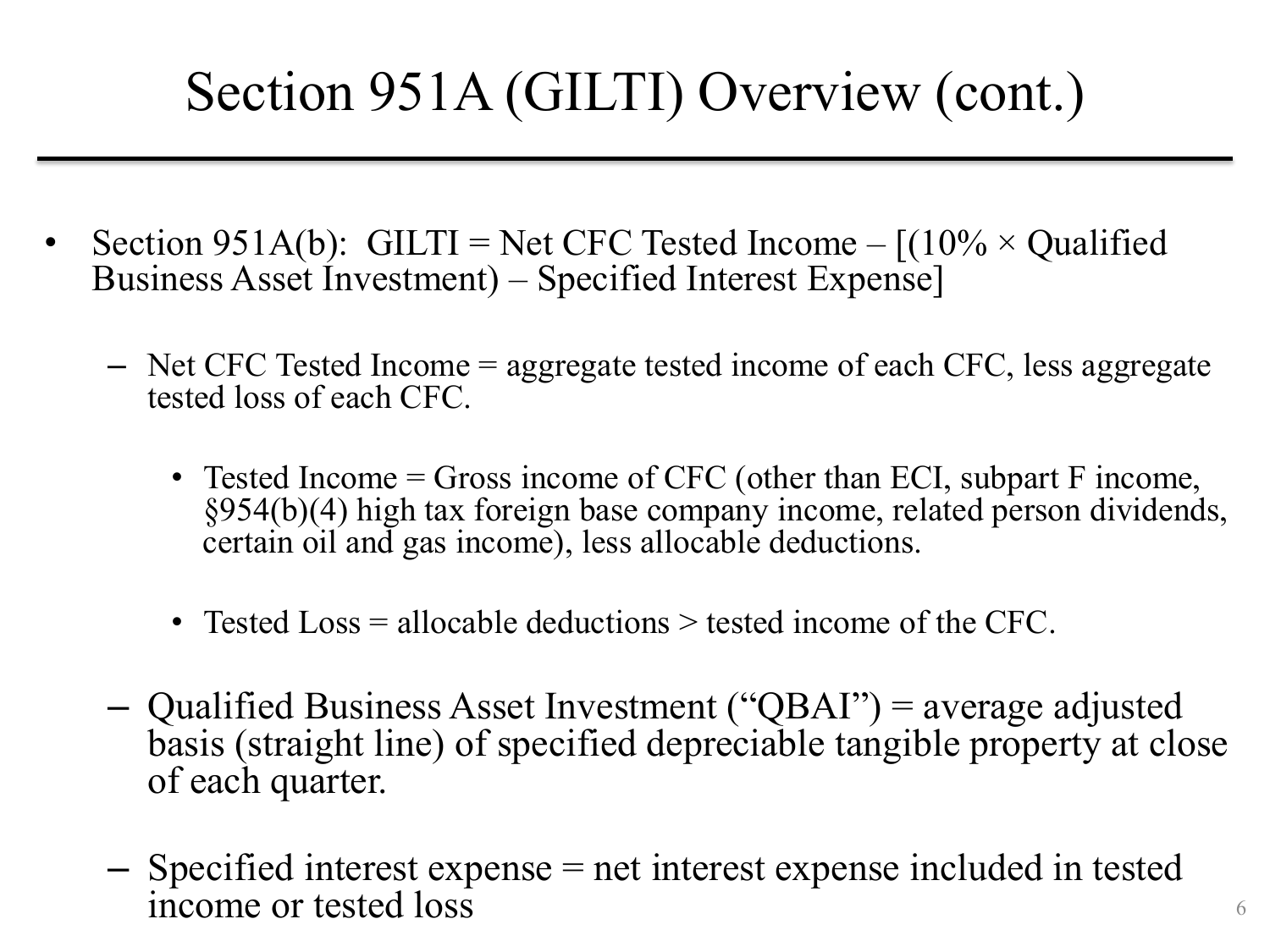### Section 951A (GILTI) Overview (cont.)

- A U.S. shareholder aggregates each of the items of its CFCs to determine its GILTI inclusion.
	- "Used tested loss": The tested loss of a CFC that offsets tested income of another CFC of the same shareholder.
	- "Offset tested income": The tested income of a CFC that is offset by tested loss of another CFC.
- GILTI is similar to and follows many of the rules of subpart F, but there is an important distinction.
	- Subpart F income is only positive. By contrast, a CFC can have a tested loss that offsets tested income from a CFC of the same shareholder.
- Treating a consolidated group as a single shareholder requires elaborate rules.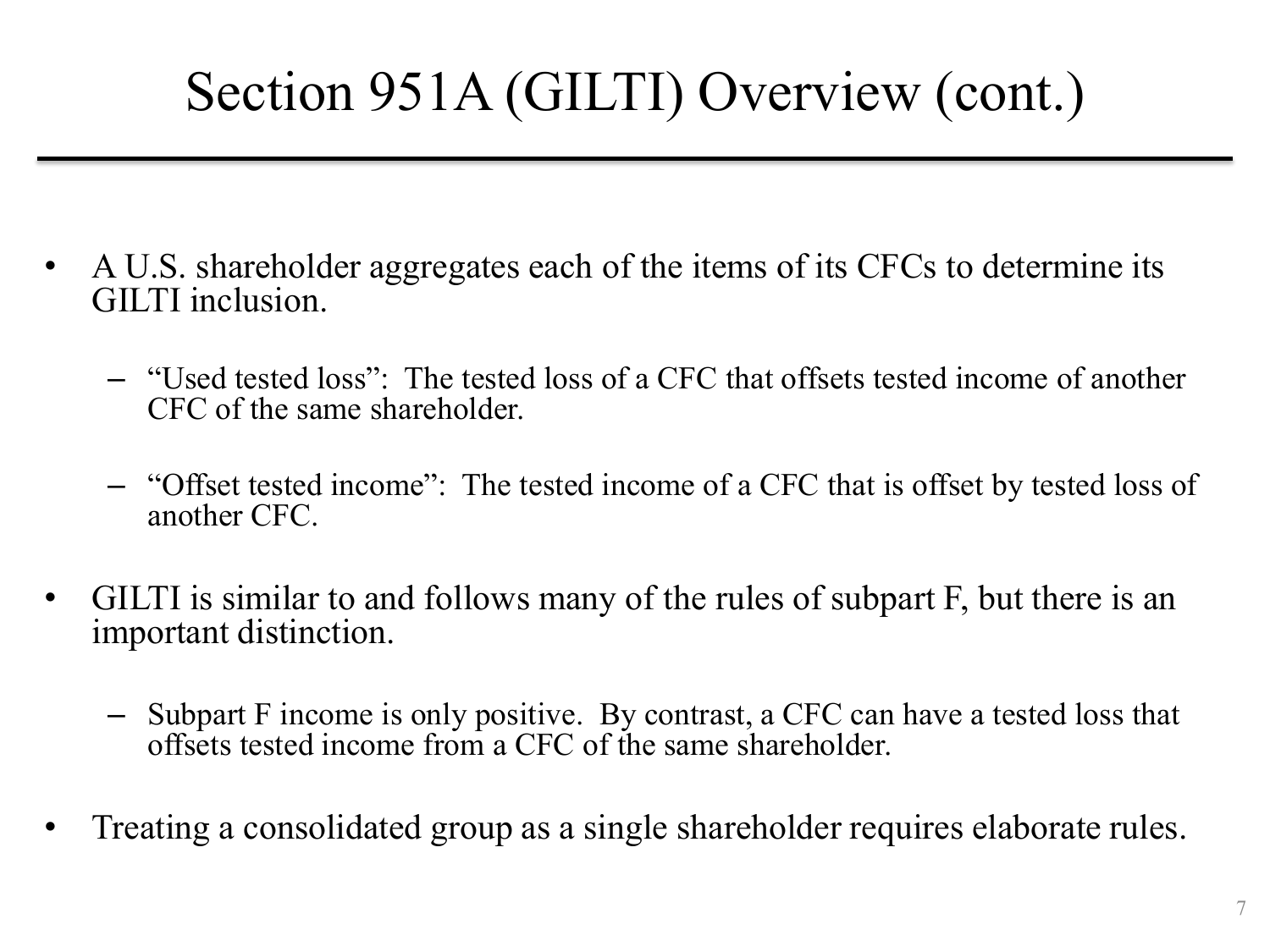### Section 951A (GILTI) Overview – Example



#### **Example**

- US1 owns 100% of two CFCs. CFC1 has \$100 of tested income, CFC2 has \$80 of tested loss.
- The GILTI inclusion is \$100 minus \$80, or \$20.
	- US1's basis in CFC1 goes up by \$20, and CFC1 has \$20 of PTI (previously taxed income).
	- CFC1 has \$80 of offset tested income but has \$100 of E&P rather than \$20 of PTI. Generally this E&P can be distributed tax free with the 100% DRD under section 245A, subject to certain holding period requirements and section 1059 (i.e., 2-year holding period for certain extraordinary distributions).
	- CFC2 has \$80 of used tested loss.
- Prop. Treas. Reg. §1.951A-6(e):
	- When a U.S. shareholder disposes of stock of a CFC, the basis of the CFC is reduced immediately before the disposition by the CFC's used tested loss. (See also Section 961(d)).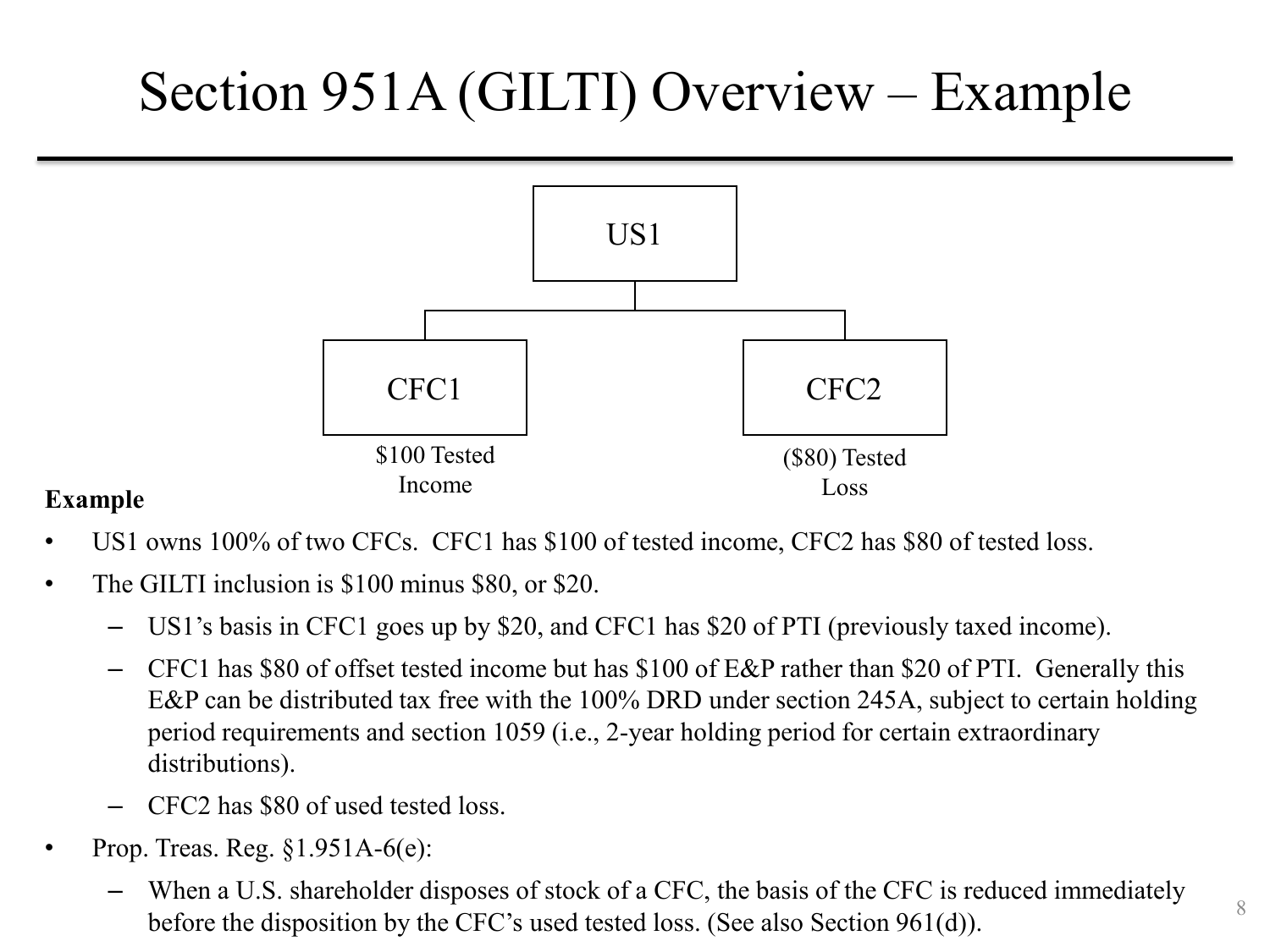- Single-Entity Treatment for Consolidated Groups (See Prop. Treas. Reg. §1.1502-51)
	- First, determine each member's tested income.
	- Second, aggregate tested loss, QBAI, and interest expense of all of the consolidated group's members. A CFC with a tested loss has no QBAI.
	- Third, allocate tested loss, QBAI, and interest expense to each member of the group that is a U.S. shareholder of a tested income CFC based on the proportion of such member's aggregate pro rata share of tested income to the total tested income of the consolidated group.
- Query whether this methodology can cause distortions between economics and basis and E&P adjustments.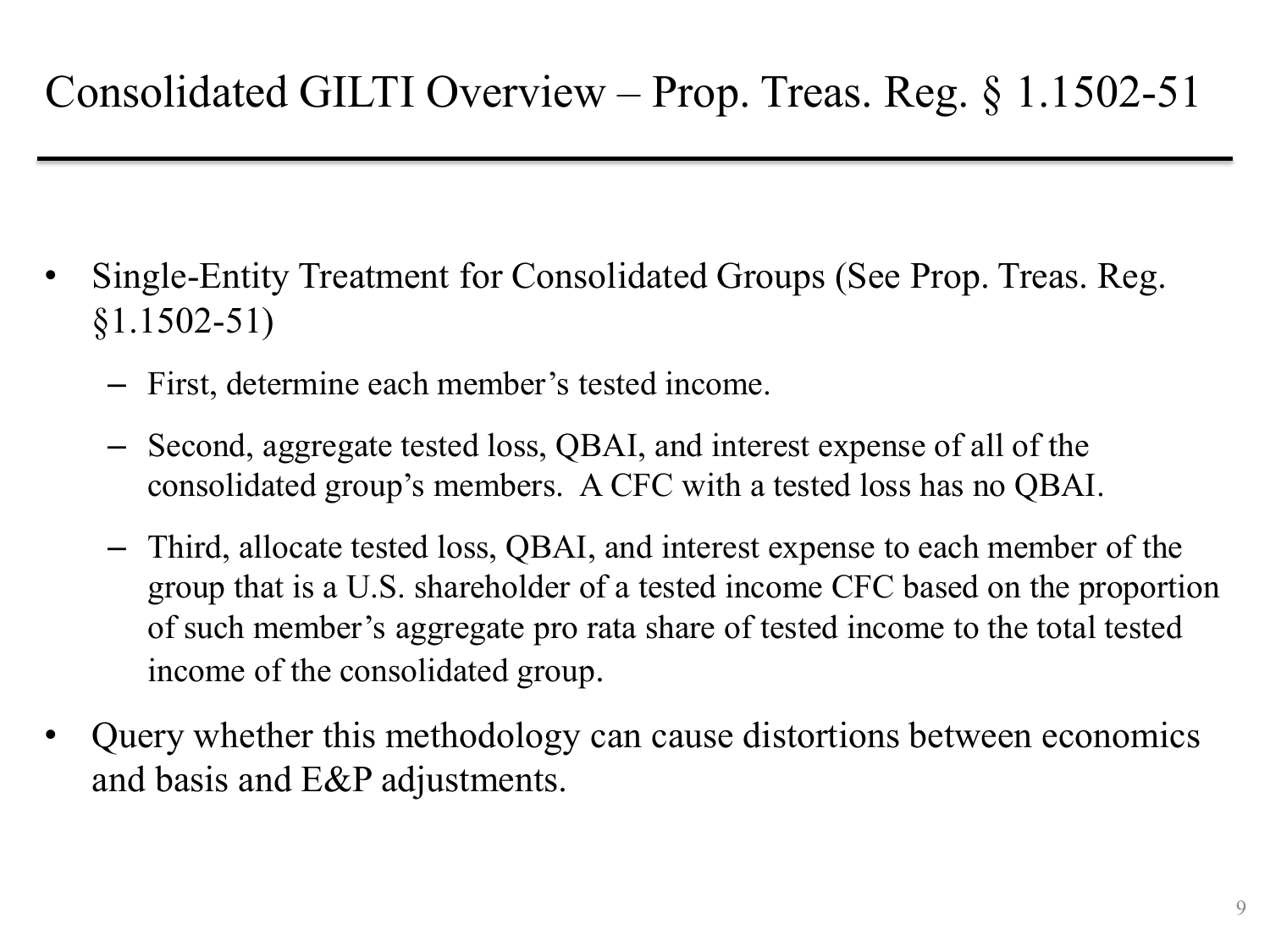## Consolidated GILTI Inclusion – Example



• If USP, US1, and US2 are members of the same consolidated group, US2 can offset CFC1's \$100 tested loss against CFC2's \$600 of tested income, resulting in a GILTI inclusion of \$500. The location of the CFCs with in the group does not change the result.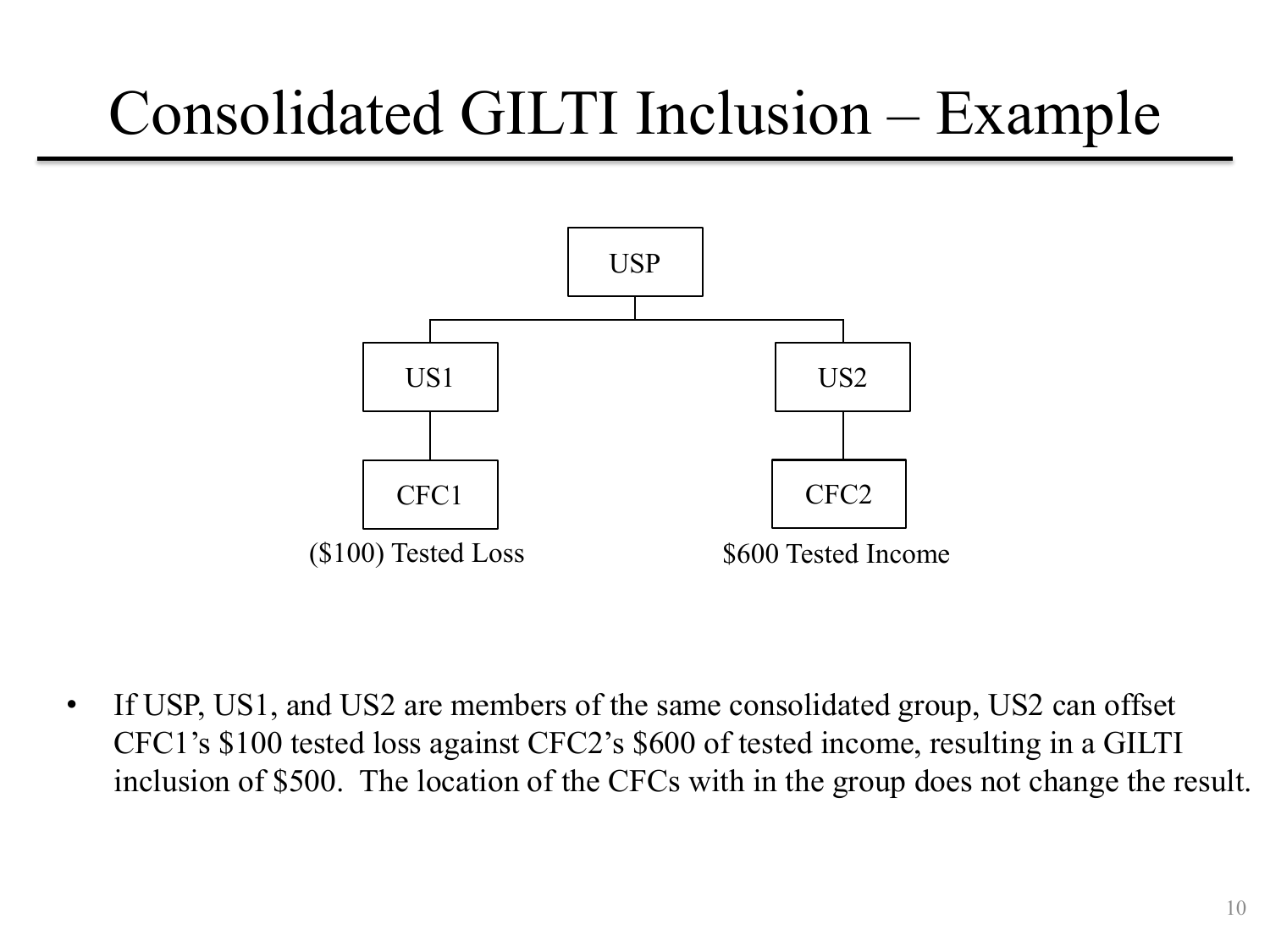## Basis Adjustments for GILTI Inclusions

#### **Increase Basis in CFC Stock**

- GILTI inclusion is treated as a section  $951(a)(1)(A)$  inclusion, resulting in a basis increase under section 961(a).
- Stock basis increases are allocated proportionately to stock of tested income CFCs (See Prop. Treas. Reg. §1.951-6(b)).

#### **Increase Basis in Member Stock**

- GILTI inclusion by member of a consolidated group increases member's stock basis under Treas. Reg.  $$1.1502-32(b)(3)$  as either:
	- Taxable income, or
	- Tax-exempt income if offset by either a section 250 deduction or distributions of NDTIR offset by section 245A DRD (see §1.1502-32(b)(3)(ii)(B) (treating S's taxable income that is permanently offset by a deduction as tax-exempt income)).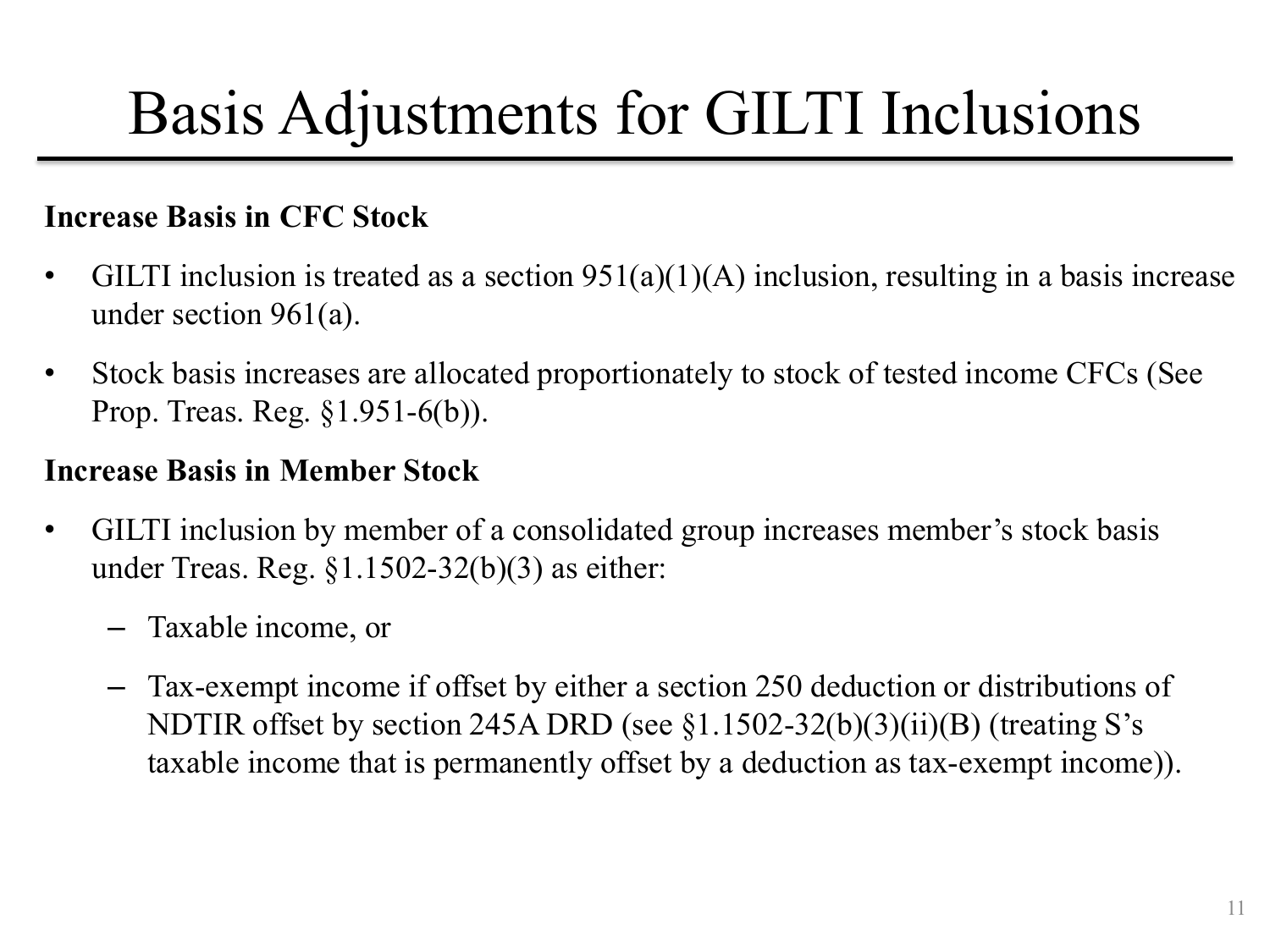### Basis Adjustments for Tested Losses

#### **No Decrease in Basis in CFC Stock**

- No immediate reduction to stock of tested loss CFCs even if its losses were used to offset tested income of another CFC.
- Only reduced immediately prior to stock "disposition."

#### **Adjustments to Member Stock**

- Prop. Treas. Reg.  $\S1.1502-32(b)(3)(iii)(C)$  immediately decreases the basis of stock of a member with respect to the used tested loss of its CFC.
- Under Prop. Treas. Reg.  $\S 1.1502-32(b)(3)(ii)(E)$ , a member's tax-exempt income for a taxable year includes the member's offset tested income with respect to a CFC for all of its inclusion years to the extent that CFC has a used tested loss (determined on a cumulative basis).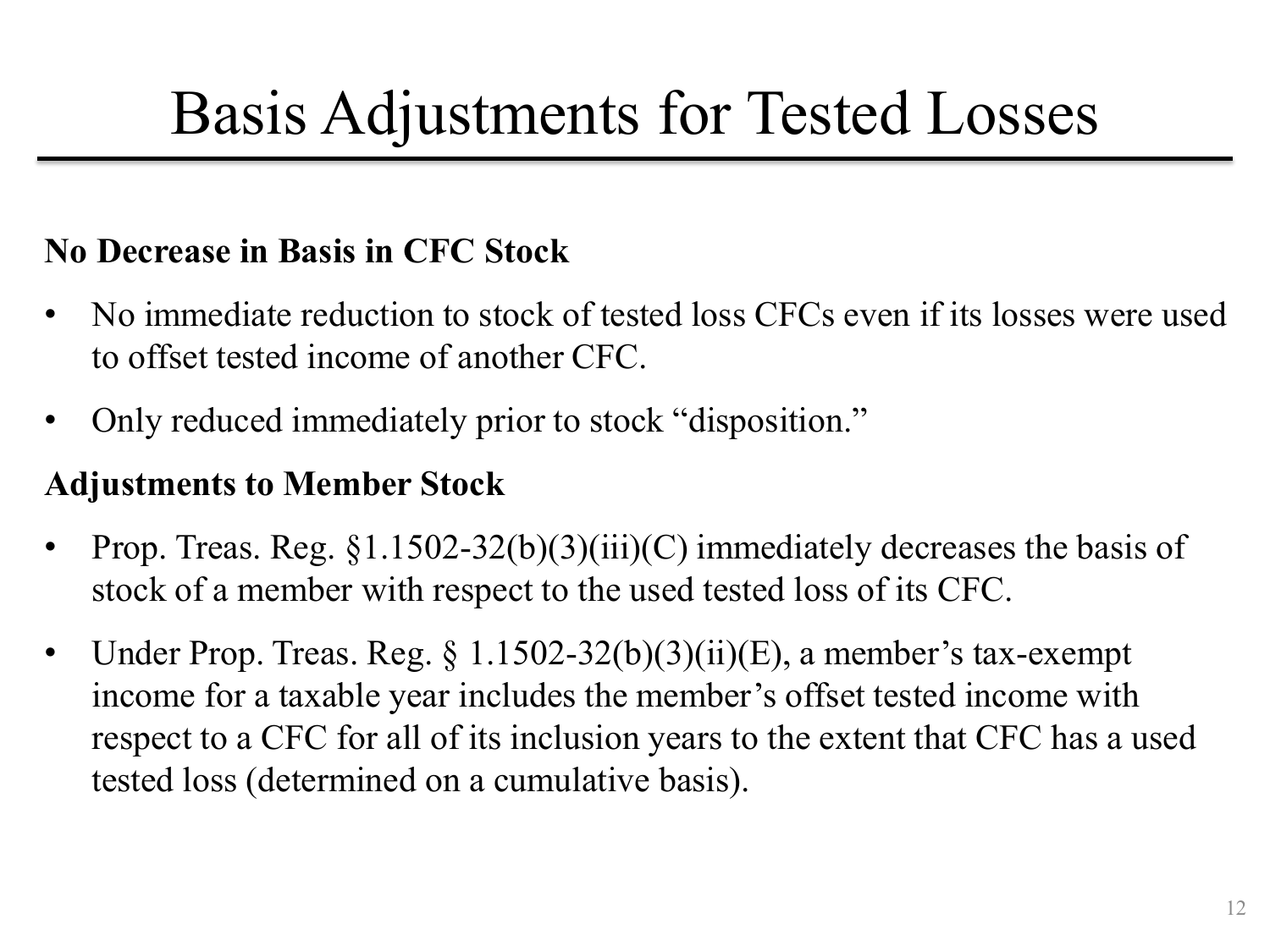### Basis Adjustments for Net Used Tested Loss

#### **Background**

- Government concerned that in certain cases the lack of adjustments to stock basis of a tested loss CFC can lead to inappropriate results.
- Example provided in Preamble: If USSH's basis in tested loss CFC stock is not reduced to reflect the use of a tested loss to offset tested income, USSH would "recognize a second and duplicative benefit of the loss" upon disposition of tested loss CFC stock.
- Limited to CUSSHs because untaxed tested income CFCs that are later sold would likely be eligible for section 245A DRD as a result of section 964(e) (for lower-tier sales) or section 1248(a) and (j) to the extent gain recharacterized as a dividend.
- Authority
	- section 951A does not provide Treasury with regulatory authority to adjust basis. Only regulatory authority in section 951A (i.e., outside of section 7805) can be found in section  $951A(d)(4)$  (relating to QBAI) and (f)(2) (relating to expanding the treatment of GILTI inclusions similarly to subpart F inclusions to additional Code provisions beyond those listed in section  $951A(f)(1)$ ).
	- Government cites to *Charles Ilfeld Co. v. Hernandez* and *U.S. v. Skelly Oil*.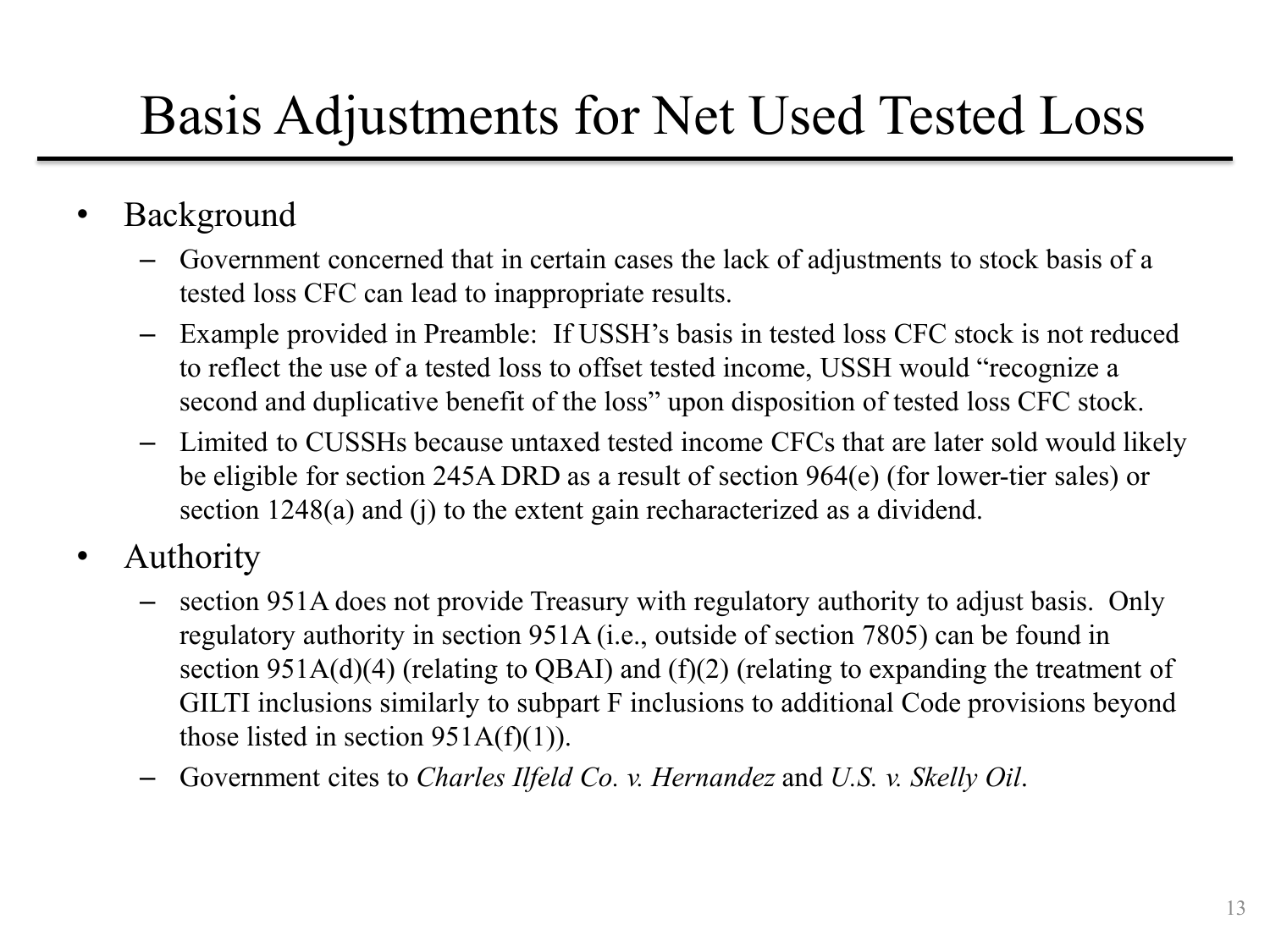#### Basis Adjustments for Net Used Tested Loss: Duplicated Loss



- In Year 1, USP has no GILTI inclusion as CFC2's tested loss offsets CFC1's tested income. CFC1 has \$100x of E&P which has not been converted to PTI as no section 951 inclusion.
- In Year 2, \$100x gain on USP's sale of CFC1 stock is recharacterized as a dividend under section 1248(a) and eligible for the section 245A DRD under section 1248(j).
- In Year 2, USP's sale of CFC2 stock results in a \$100 loss to USP.
- End result: Absent application of Prop. Treas. Reg.  $\S1.951A-6(e)$ , the benefit of CFC2's  $\S100x$  loss could be used twice—once to offset CFC1's \$100x of GILTI Tested Income and a second time on USP's sale of CFC2.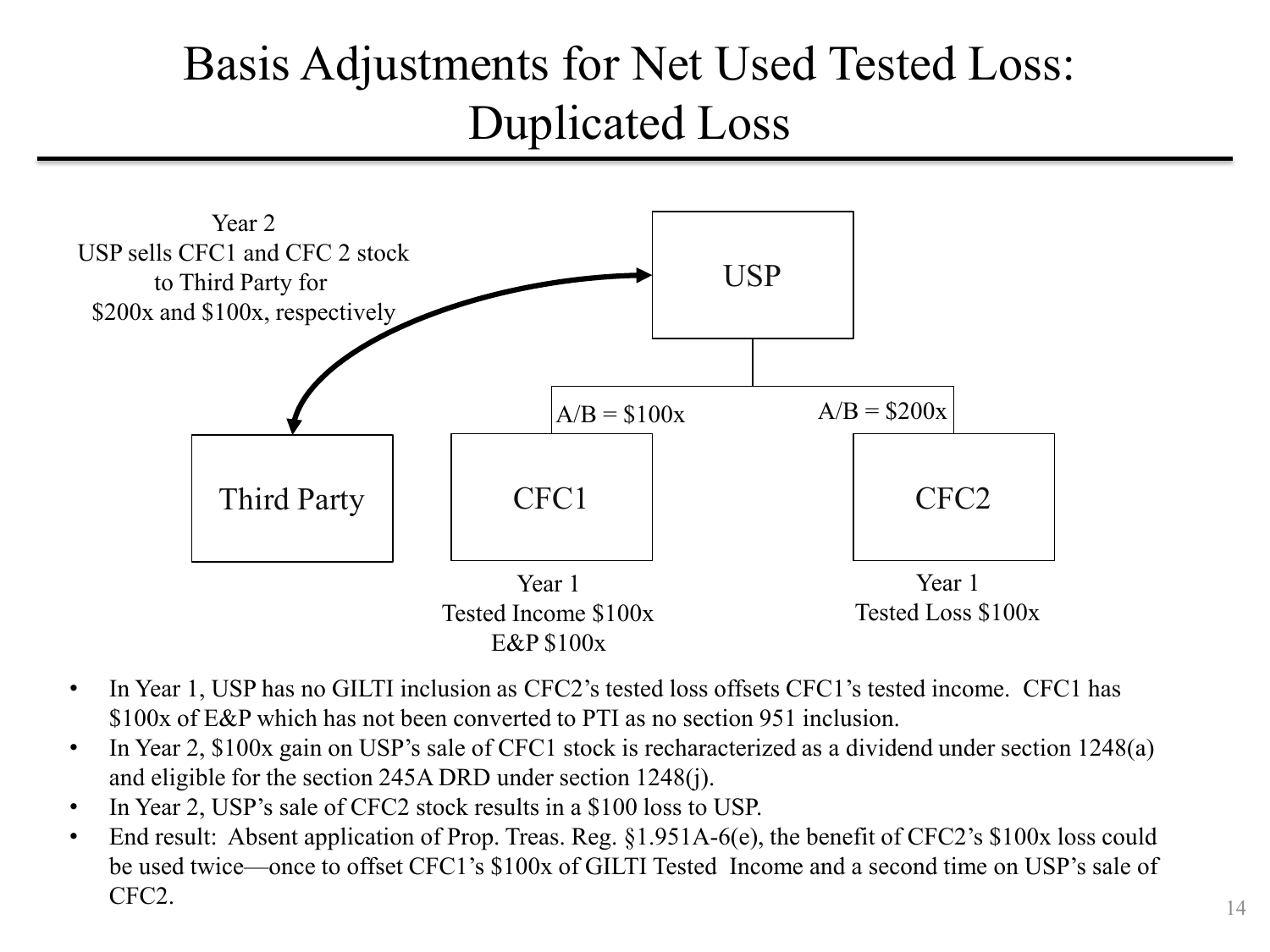## Consolidated GILTI – Example 1



• Under Treas. Reg. § 1.1502-33(b)(1), E&P is adjusted in accordance with the principles of Treas. Reg. § 1.1502-32.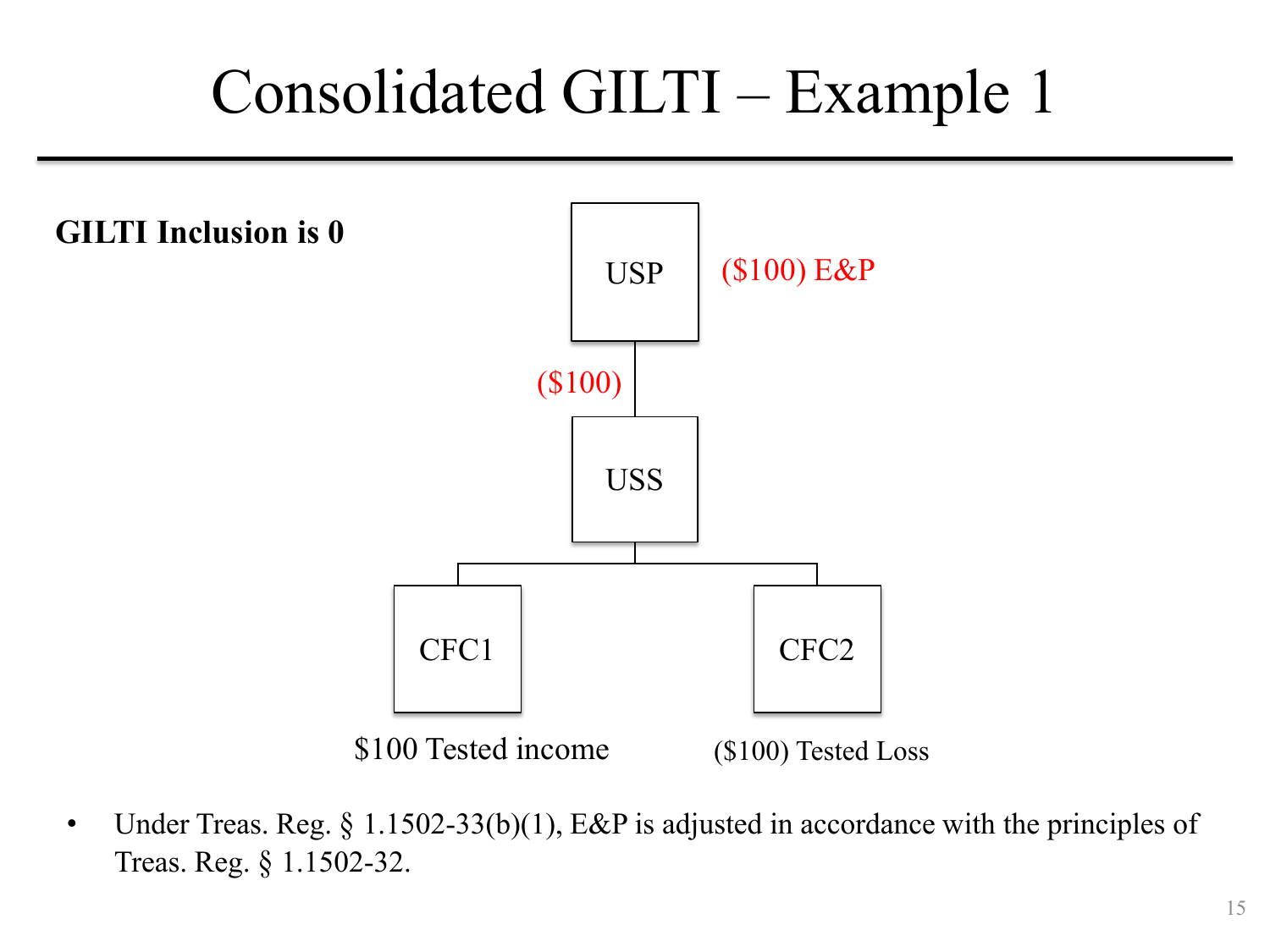## Consolidated GILTI – Example 2



• *See* Prop. §1.1502-51(f)(3), *Example 3*.

• **Note, CFC-2's tested income is** *not* **first netted against CFC-3's tested loss even though both are owned by USS-2.**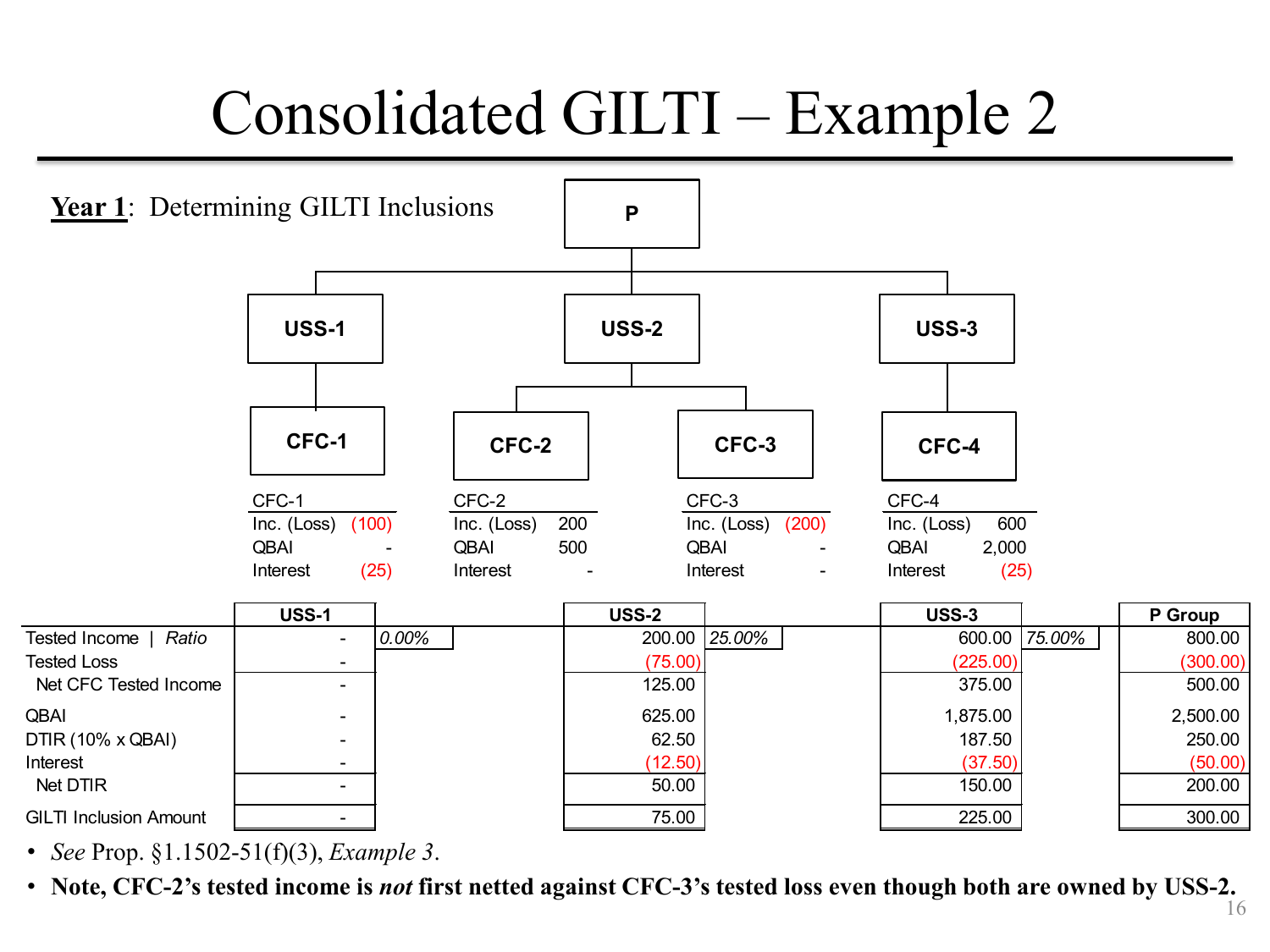## Consolidated GILTI – Example 2

**Year 1**: Determining Basis Adjustments



- Unused Offset Tested Income
	- CFC-2 Year  $1 = 75$
	- CFC-4 Year  $1 = $225$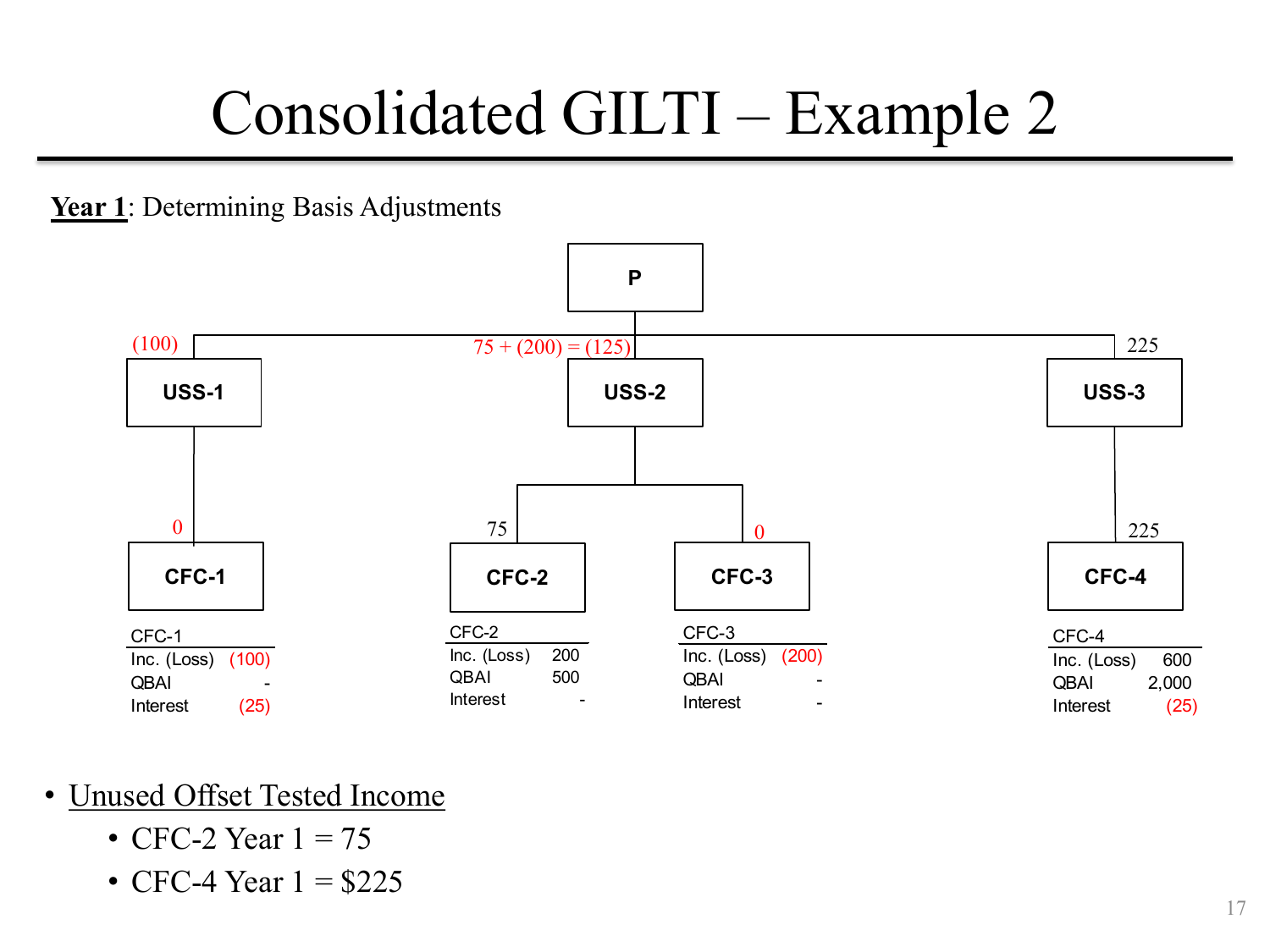## GILTI Basis Adjustments for Year of Sale

#### **Adjustments to Member Stock**

- In the case of a corporate U.S. shareholder, gain recognized on the disposition of stock of a CFC attributable to offset tested income may be eligible for 100% DRD under § 245A as a result of  $§964(e)(4)$  or  $§1248(a)$ .
- Prop.  $\S1.1502-32(b)(3)(ii)(F)$  provides that if a consolidated group member that owns a CFC is sold (the "transferred member"), it is treated as receiving tax-exempt income immediately before the selling member recognizes income, gain, deduction, or loss with respect to a share of the transferred member's stock.
	- The tax-exempt income amount is the net offset tested income amount allocable to the shares of any CFC owned by the transferred member (i.e., the remaining offset tested income that did not previously reverse the basis decreases for used tested losses) to the extent that a distribution of such amount would have been characterized as a dividend eligible for a §245A deduction and not subject to §1059.
- What if a CFC makes an actual distribution of net DTIR and gets a 100% DRD? Tax-exempt income results in an increase to the basis of S's stock.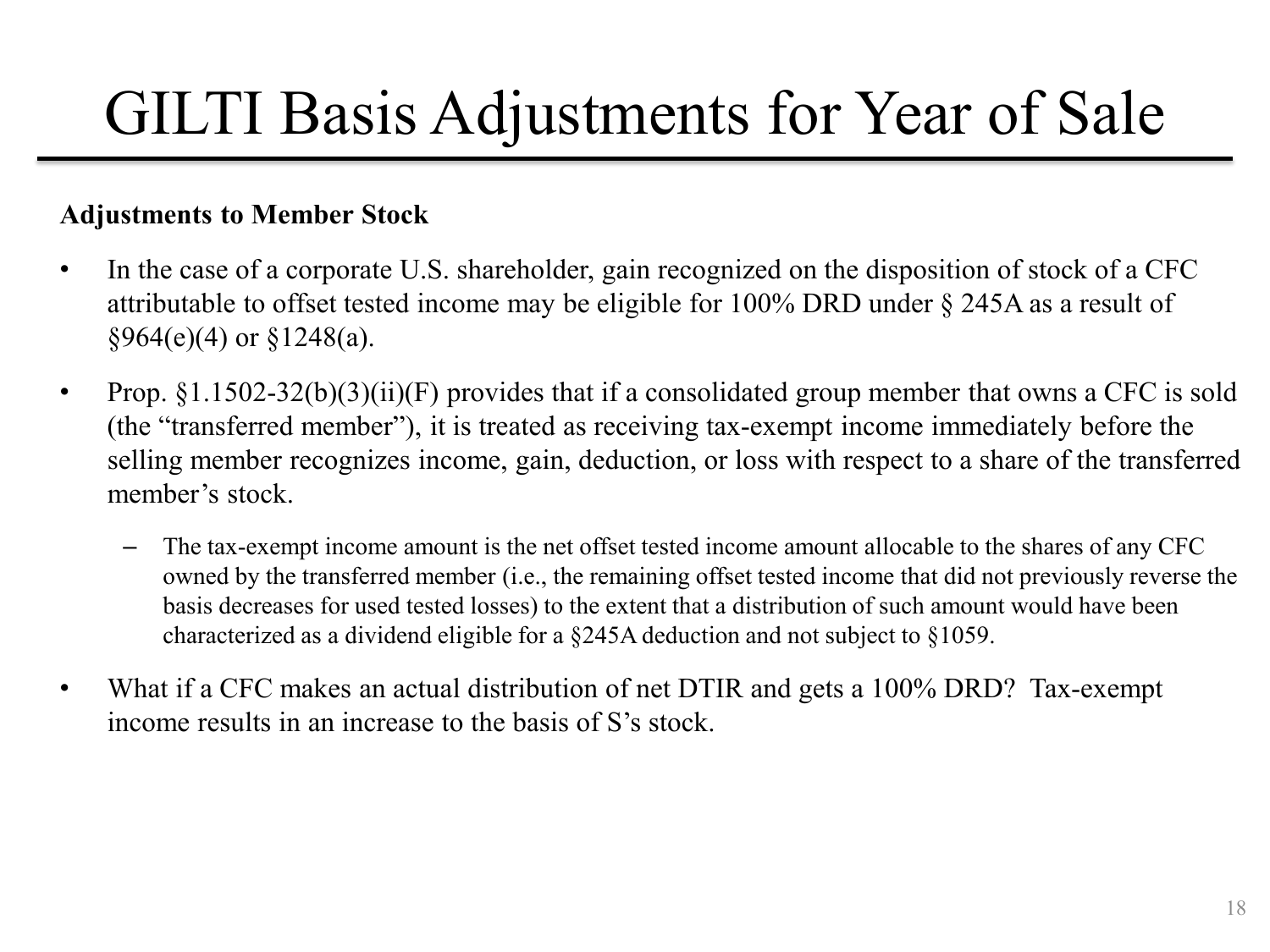# Coordination of Section 951A Rules with the Unified Loss Rules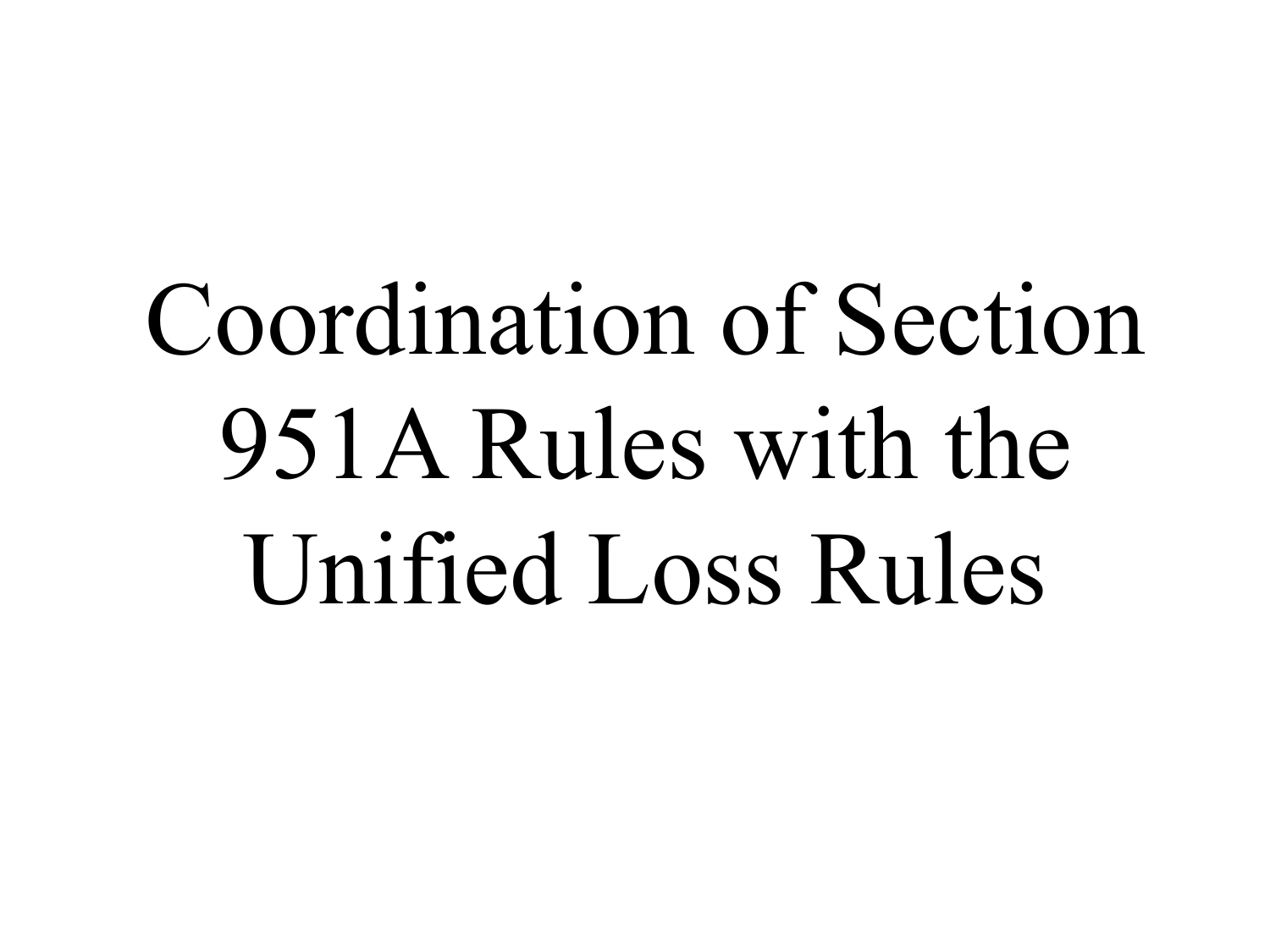#### "Son of Mirror" from Exempt Income of CFC

- P contributes \$100 to newly formed S, S buys stock of a CFC. The only asset of the CFC is \$100 of cash representing untaxed E&P from QBAI (assets giving rise to exempt income).
- After three years (so that Section 1059 does not apply), the CFC distributes the \$100 of cash to S as a dividend. Assume Section 245A applies to the dividend.
	- S is not taxed on the dividend because of the Section 245A deduction.
	- S is treated as having tax exempt income, increasing P's basis in S to \$200.
	- Assuming section 1059 does not apply, S's basis in the CFC remains at \$100, even though the FMV of the CFC is \$0. is not taxed on the dividend because of<br>
	e Section 245A deduction.<br>
	is treated as having tax exempt income,<br>
	creasing P's basis in S to \$200.<br>
	ssuming section 1059 does not apply,<br>
	s basis in the CFC remains at \$100,<br>
	en t
	- S has two assets, cash of \$100 and stock of the CFC worth \$0.

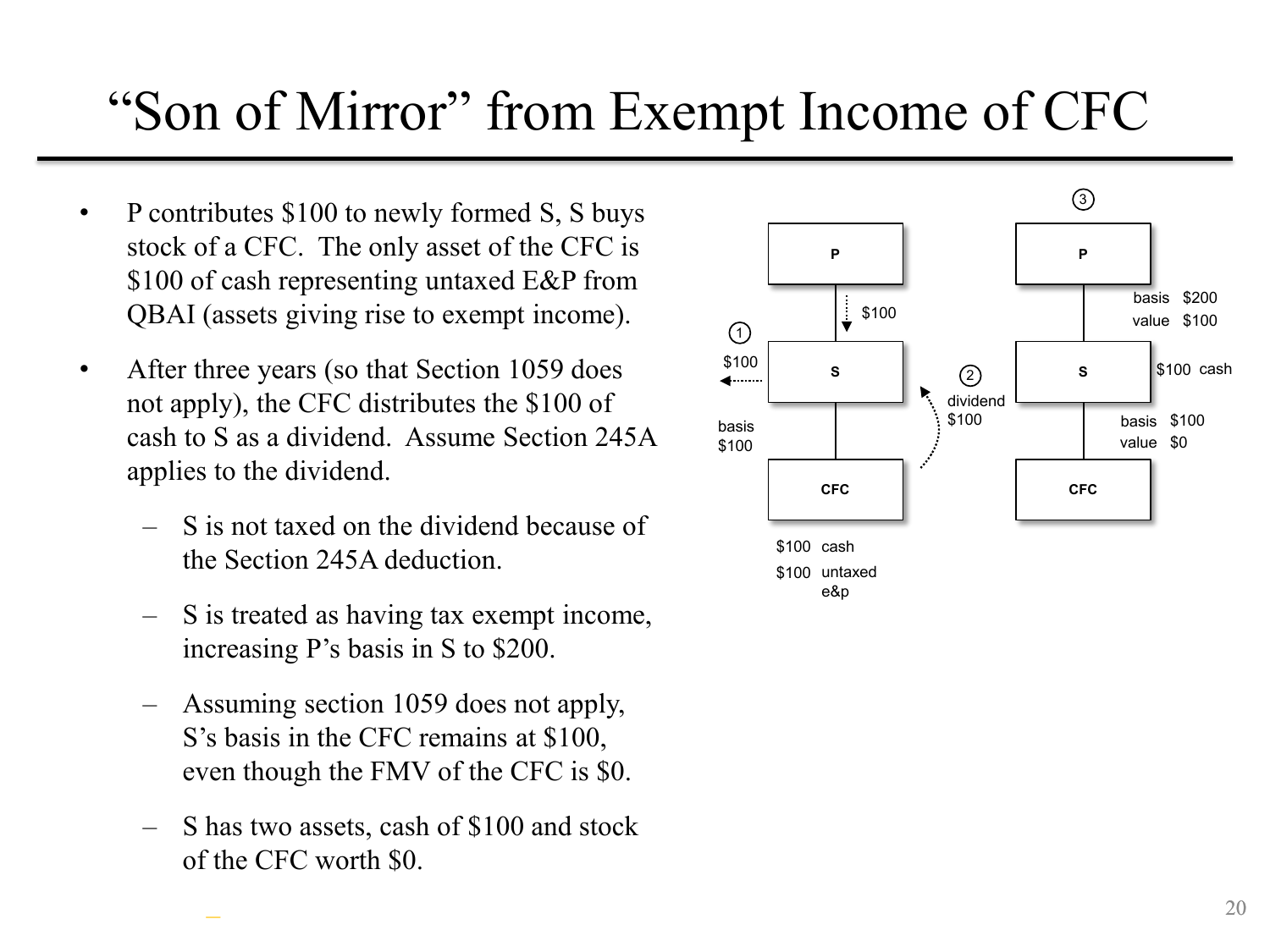#### "Son of Mirror" from Exempt Income of CFC

- If S sells the stock of the CFC for \$0, the loss is disallowed under Section 961(d) (which disallows losses on stock of a CFC to the extent of Section 245A dividends from the CFC).
- Suppose S retains the stock of the CFC, but P sells the stock of S for \$100. Since P's basis is \$200, P has an uneconomic loss of \$100.
	- $-$  -36(c) does not apply, since there is no disconformity amount. P's outside basis is \$200, and S's inside basis is \$100 cash plus \$100 basis in the CFC, or \$200.
	- There is a duplicated loss of \$100 under 36(d). P's loss would be allowed, but S's basis in the CFC would be reduced to \$0.
	- Query whether the uneconomic loss should be allowed in this case.

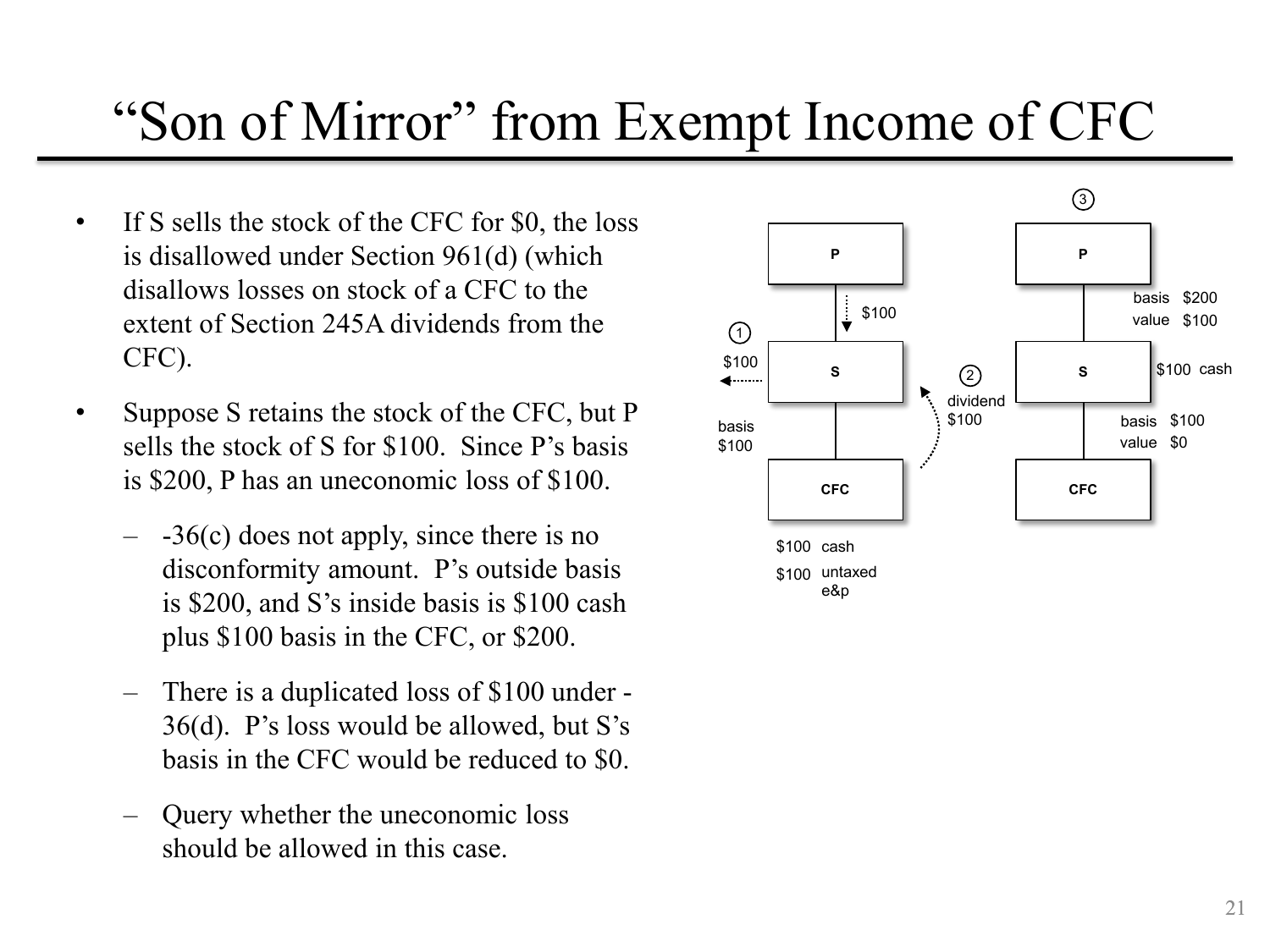## "Son of Mirror" from Built-in Gain of CFC

- P contributes \$100 to newly formed S, S buys stock of a CFC. The only asset of the CFC is an asset with a basis of \$0 and value of \$100.
- The CFC sells the asset for \$100. Assume the \$100 of gain is tested income under the GILTI rules in Section 951A.
	- S has an income inclusion of \$100 under Section 951A, and a Section 250 deduction of \$50.
	- Under Section  $961(a)$ , S's basis in the CFC increases by the \$100 income inclusion, to \$200. The CFC has \$100 of previously taxed income (PTI).
	- P's basis in S increases to \$200.
- If S sells the stock of the CFC for \$100, the loss is allowed. Section 961(d) does not apply since no dividend eligible for Section 245A has been paid.

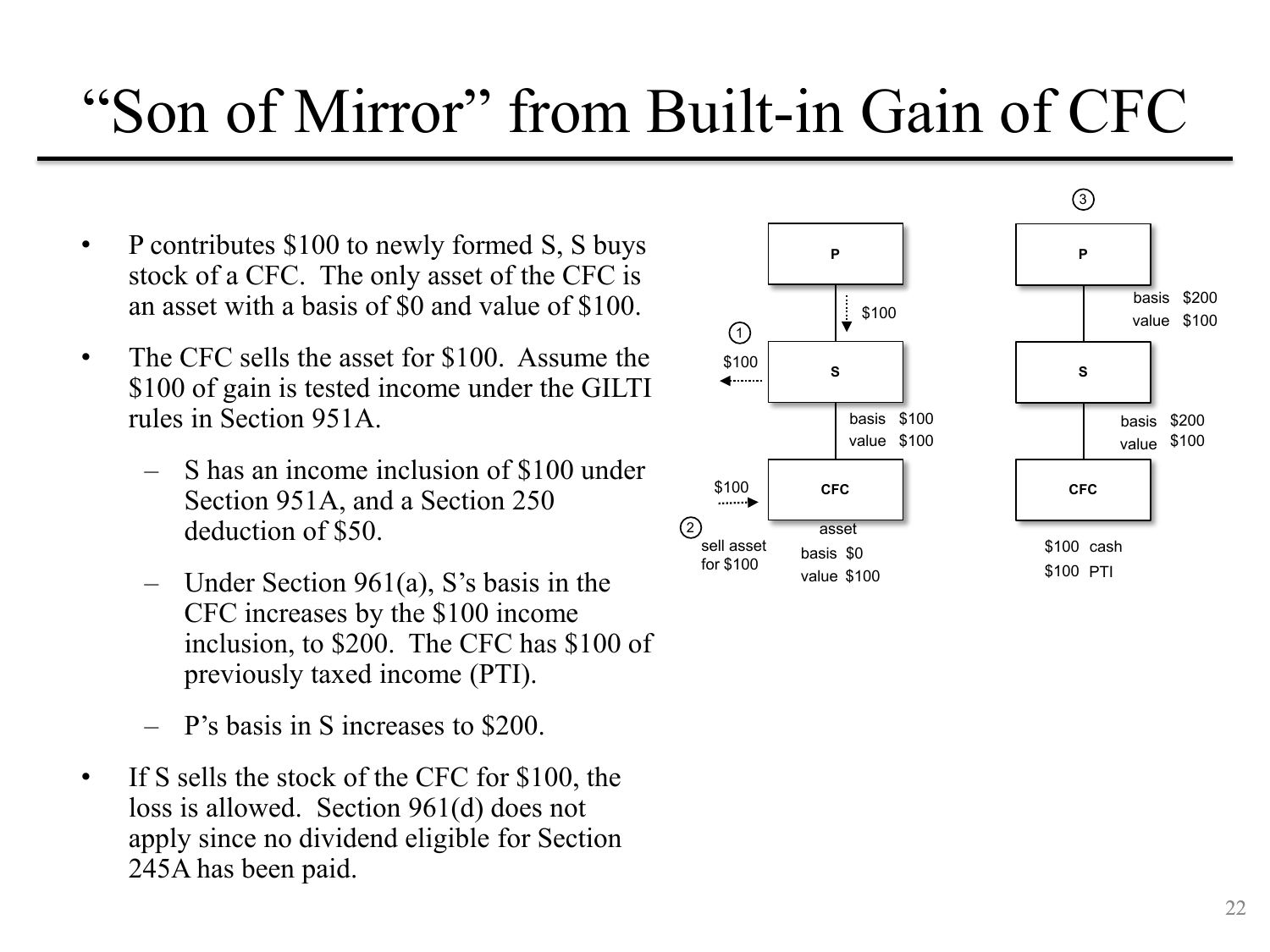### "Son of Mirror" from Built-in Gain of CFC

- Suppose S retains the stock of the CFC, but P sells the stock of S for \$100. Since P's basis is \$200, P has an uneconomic loss of \$100.
	- $-$  -36(c) does not apply, since there is no disconformity amount. P's outside basis is \$200, and S's inside basis in the stock of the CFC is \$200.
	- There is a duplicated loss of \$100 under 36(d). P's loss would be allowed, but S's basis in the CFC would be reduced to \$100.
- Query whether the uneconomic loss should be allowed in these cases. They are similar to "son of mirror" losses, but the step up in tax basis is in an asset initially held by the CFC.

–

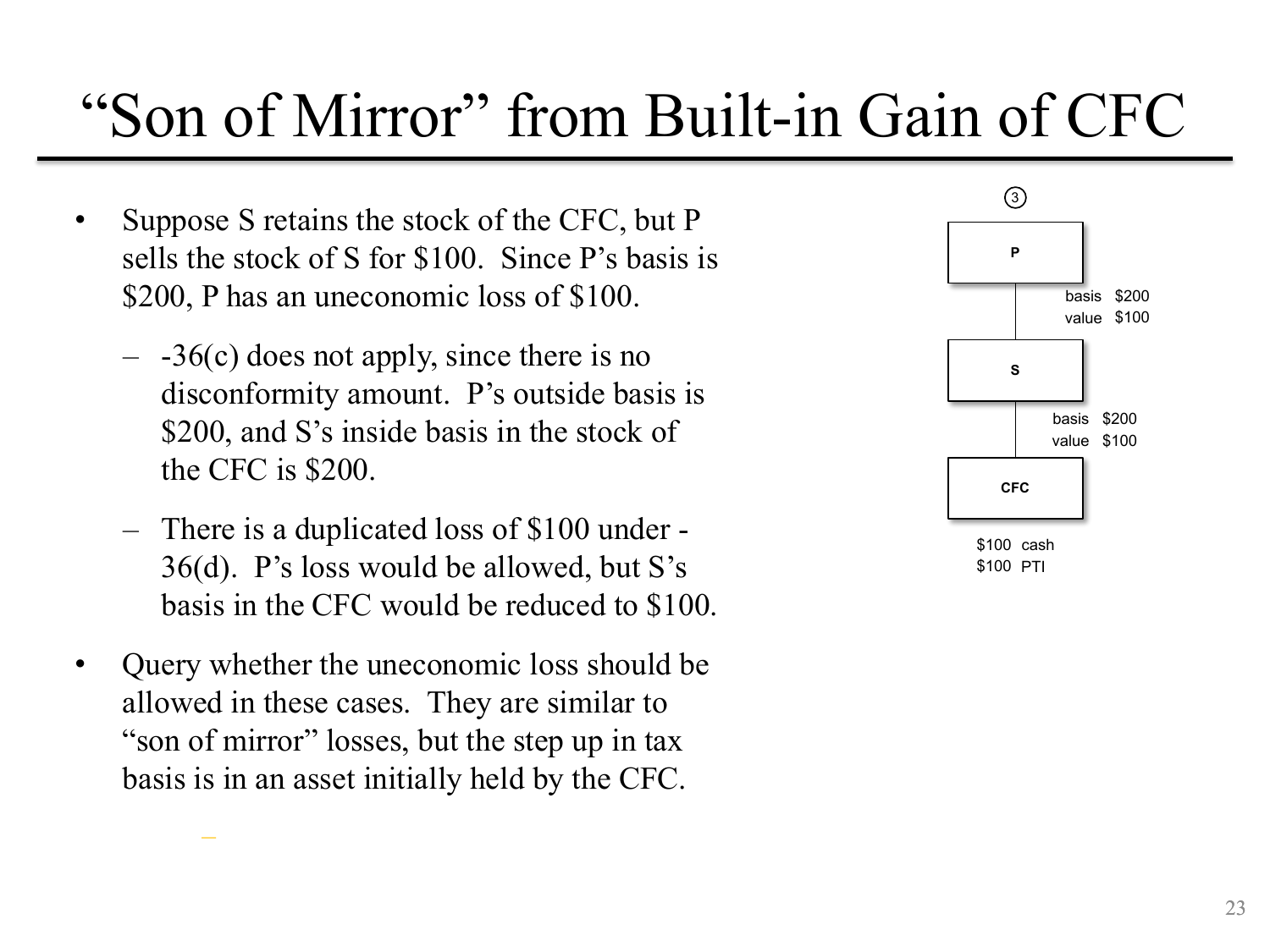### "Son of Mirror" from Built-in Gain of CFC

- The same results arise if the CFC distributes its \$100 of cash to S.
	- The distribution of PTI reduces S's basis in the CFC to \$100.
	- P's basis in S remains at \$200.

–

- If S sells the stock in the CFC for \$0, S obtains a loss of \$100 just as if the \$100 cash had not been distributed.
- If P sells the stock of S for \$100, as before, -36(c) does not disallow the loss because inside basis in S assets and outside basis in S stock are both \$200. Likewise, -36(d) allows the loss but causes the basis in the CFC stock to be reduced to \$0.

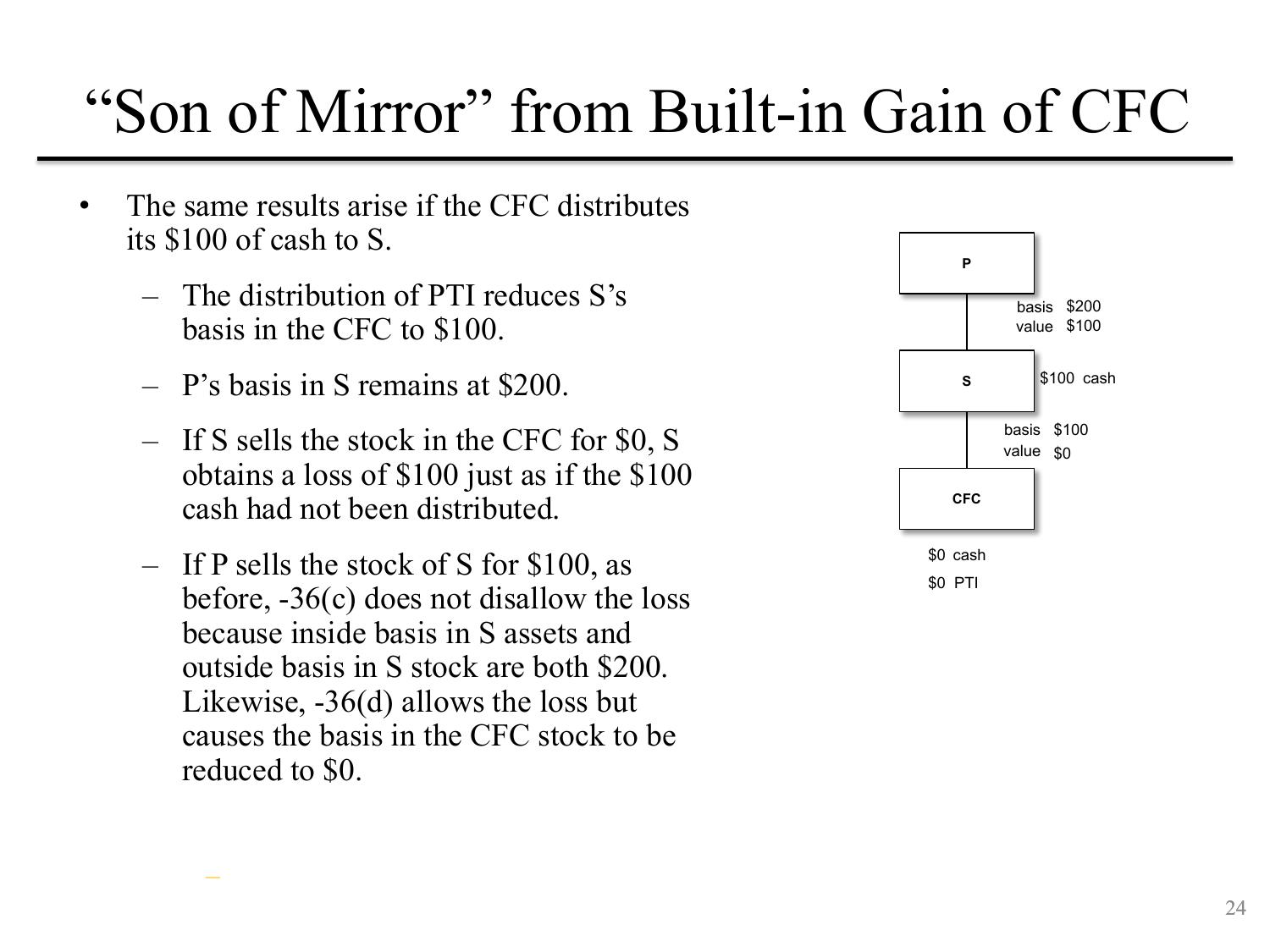# Proposed FDII Regulations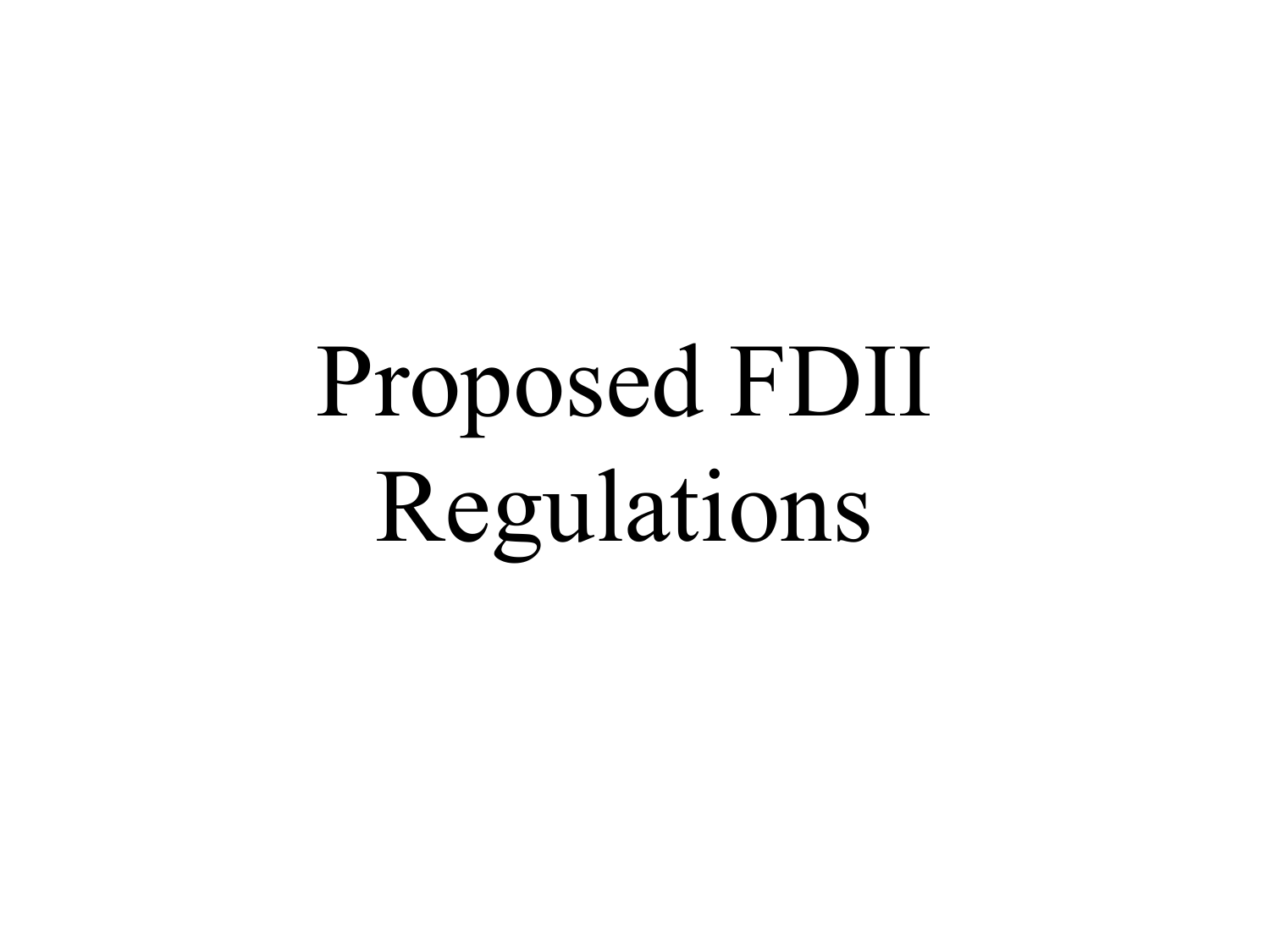## Foreign-Derived Intangible Income

- To avoid treating intangible income earned offshore much more favorably than intangible income earned onshore, favored treatment is provided to a U.S. corporation that earns "Foreign-Derived Intangible Income" ("FDII").
- In essence, it is a favorable rate applied to exports and leases and licenses of property outside the United States.
- Conceptually, provides a 13.125% rate (increased to 16.406% after 2025) on foreign derived income from intangibles held in the United States.
- Section 250 provides a deduction for 37.5% of FDII (in addition to a deduction of 50% of GILTI).
- FDII plus GILTI is limited to taxable income.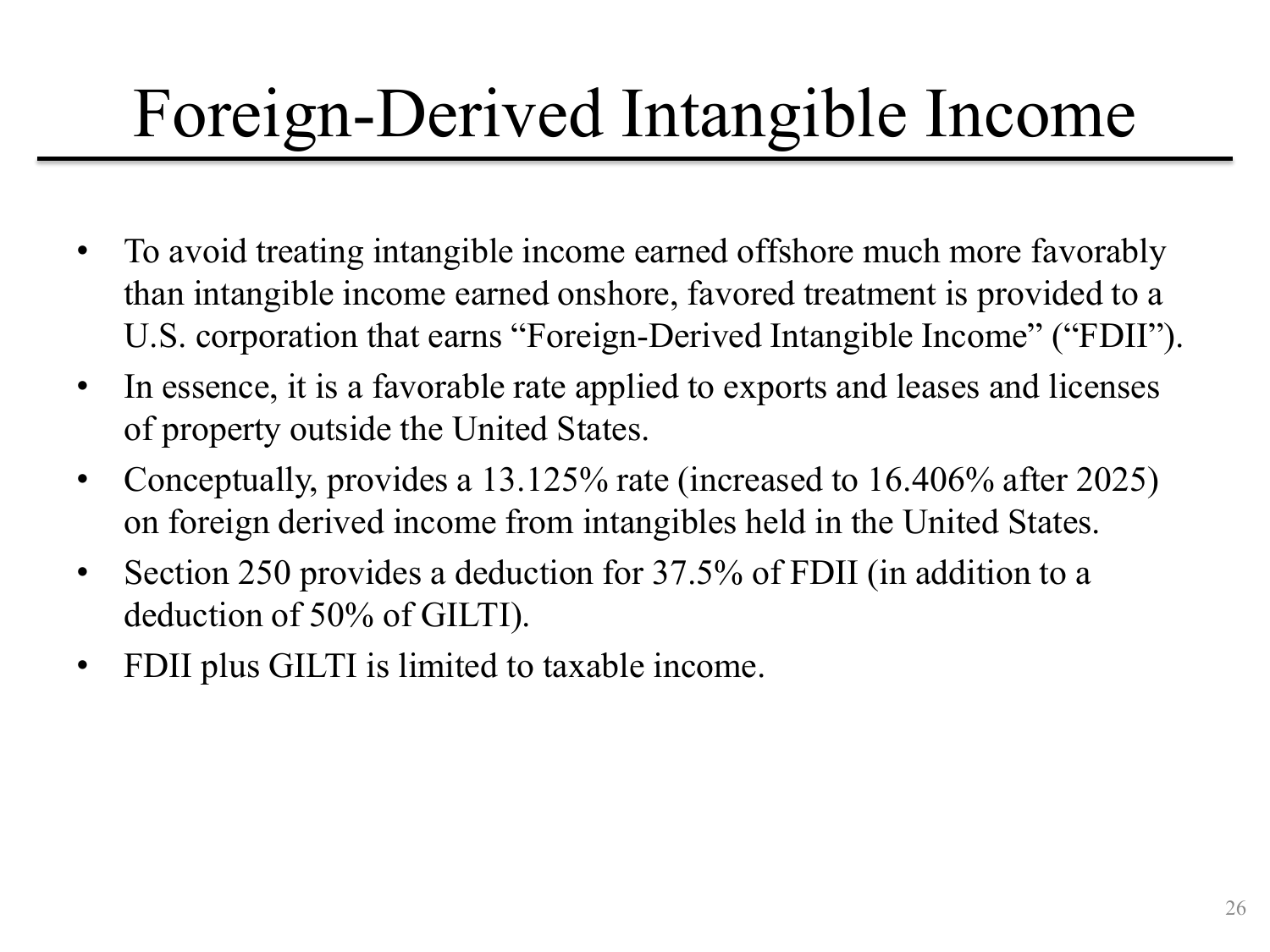## FDII (cont'd)

- FDII: Deemed intangible income x foreign-derived deduction eligible income deduction eligible income
- Deemed intangible income: Deduction eligible income ("**DEI**") over 10% of the qualified business asset investment ("**QBAI**").
- DEI: Excess of:
	- the domestic corporation's gross income excluding (a) subpart F, GILTI, financial services income, dividends from a CFC, domestic oil and gas extraction income, *foreign branch income*; over
	- (b) deductions (including taxes) properly allocable to such gross income.
- Foreign-Derived Deduction Eligible Income ("**FDDEI**"): DEI derived in connection with property that is sold, leased, licensed, or disposed of to any person who is not a U.S. person for *foreign use*, consumption, or disposition outside the United States or for services rendered to a person or with respect to property outside the United States.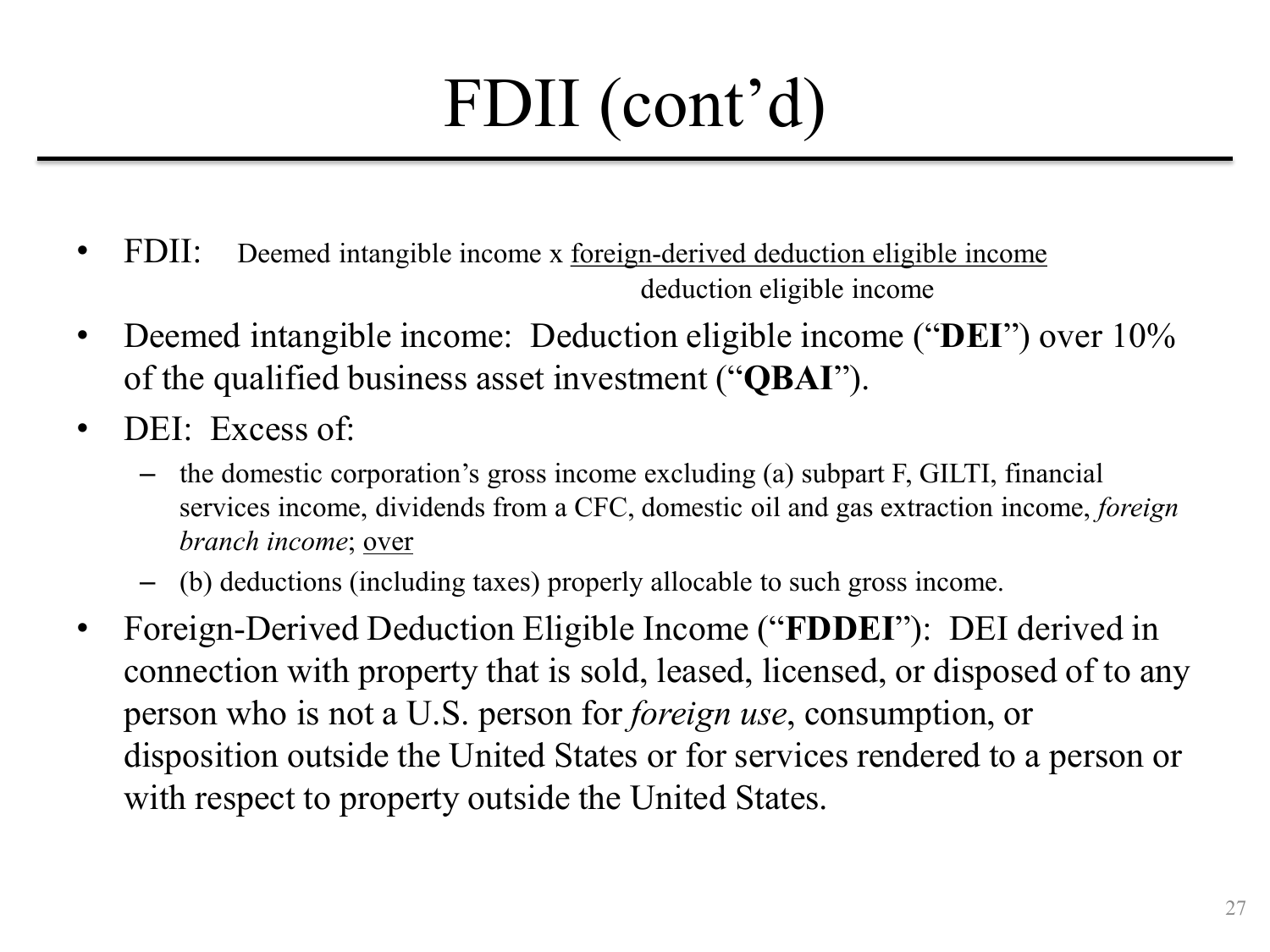## Proposed FDII Regulations and Corporate M&A

- Sales of Stock
	- The sale of stock, partnership or trust interests, notes, bonds, and any other instrument defined as a "security" under section 475(c)(2) does **not** qualify as a foreign-derived deduction eligible income sale (an "FDDEI sale"). Prop. Treas. Reg. § 1.250(b)-4(f).
- Section  $367(d)$ 
	- Deemed royalties received under section 367(d) qualify as a FDDEI sale. Prop. Treas. Reg. § 1.250(b)-3(b)(7).
	- What if section 367(d) sale occurred prior to section 250 effective date?
	- How is interest expense allocated under section 861 with respect to deemed royalties for purposes of calculating FDDEI when underlying intangible is owned by CFC?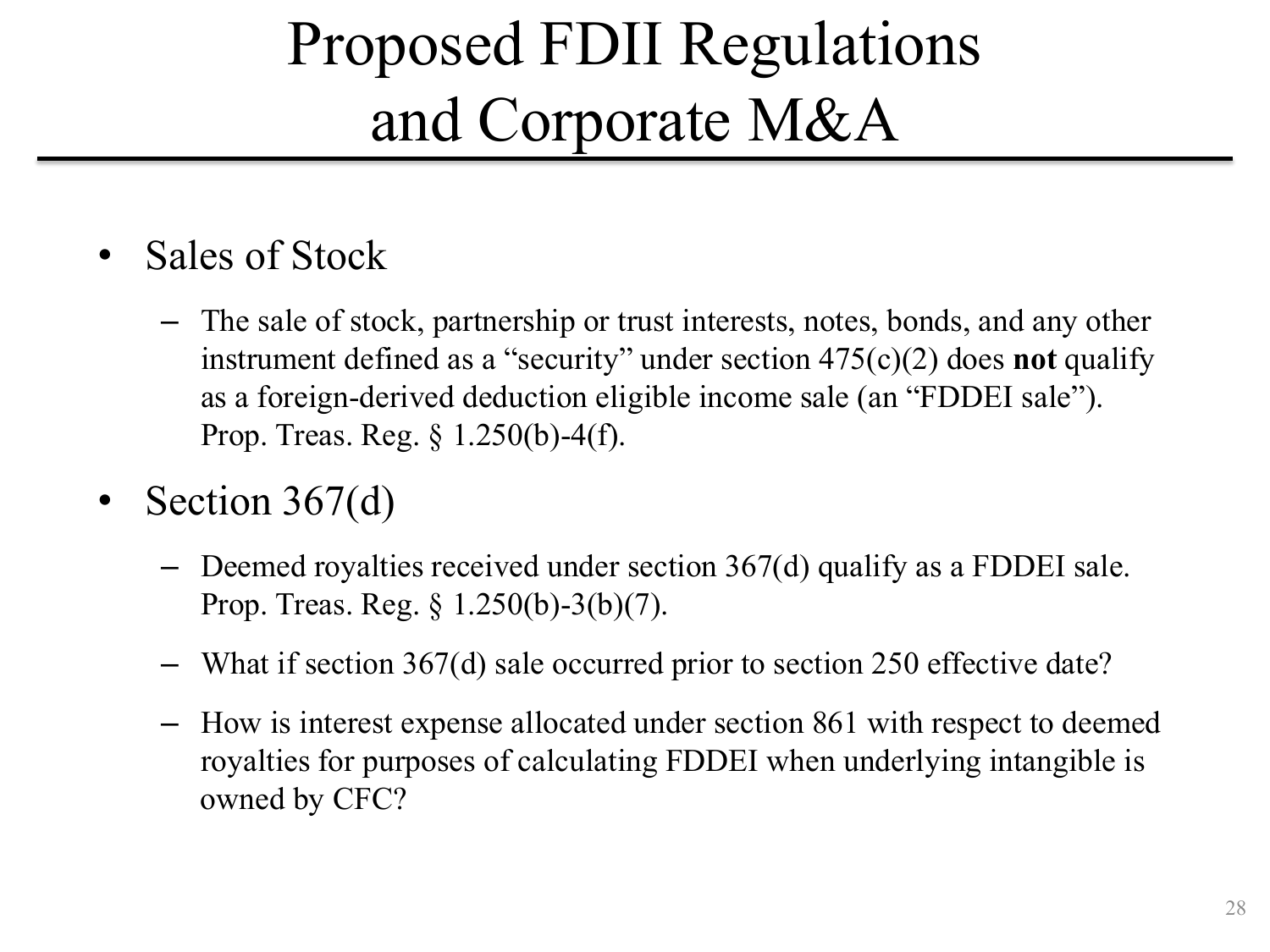## FDII and Foreign Branches of Domestic Corporations

- Section  $250(b)(3)(A)(i)(V)$  excludes "foreign branch income" from the definition of "deduction eligible income" or "DEI".
- Prop. Treas. Reg. section  $1.250(b)$ -1(c)(11) defines "foreign branch income" as "gross income attributable to a foreign branch of a domestic corporation or a partnership under  $\S1.904-4(f)(2)$ ," subject to certain modifications and the Prop. Treas. Reg. section 1.904-  $4(f)(2)(v)$  anti-abuse rule.
- Under such a rule, it appears that a domestic corporation's income, for example, from the sale of property to its foreign branch that then resells such property to an unrelated foreign person for foreign use may qualify as an FDDEI sale.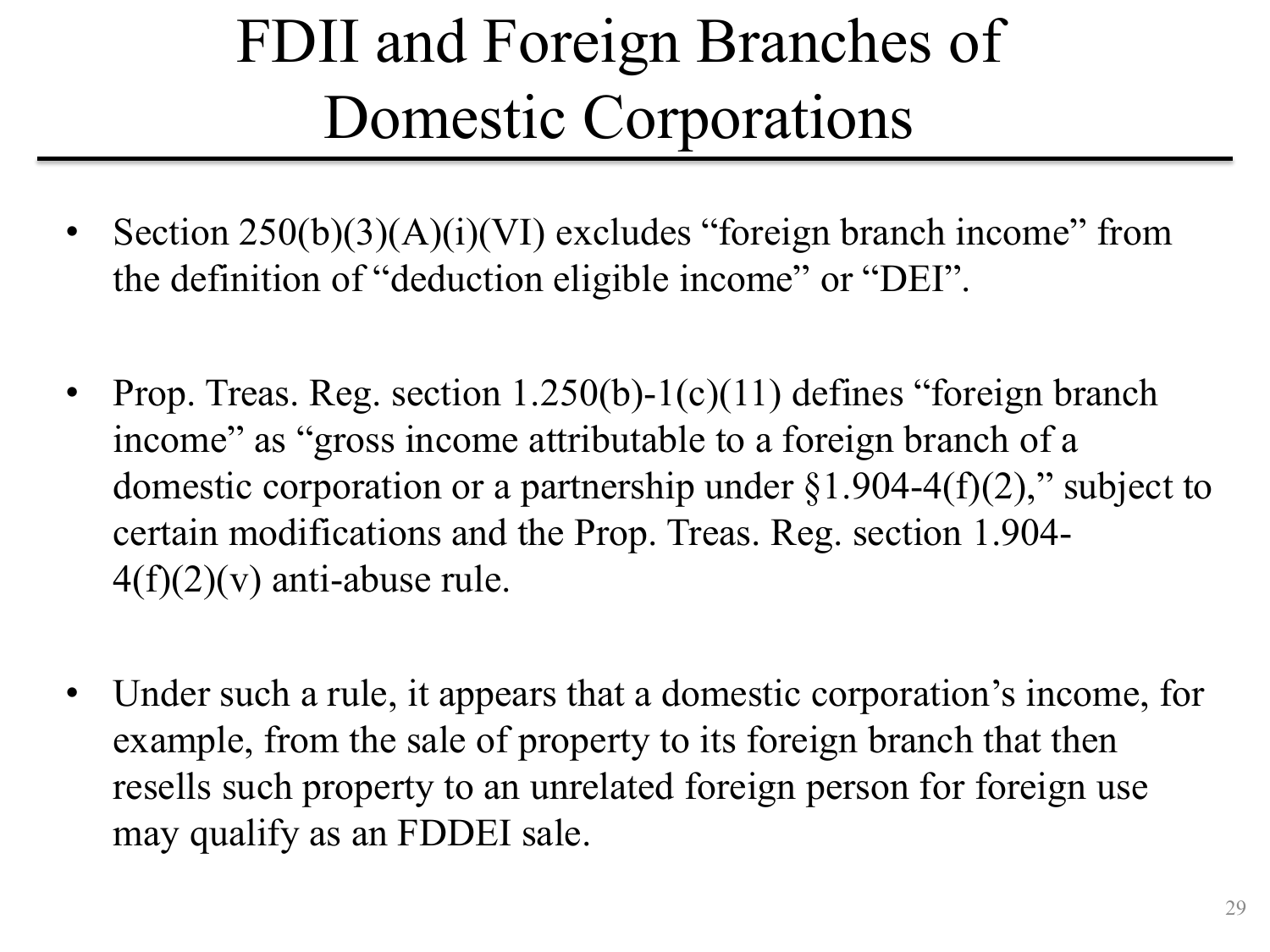## FDII and Effectively Connected Income

- **Hypothetical**: CFC forms a U.S. branch through which it manufactures goods in the United States and sells the manufactured goods outside the United States. Does CFC's U.S. branch income from its manufacturing and sales activities qualify for an FDII deduction?
	- The manufacturing and sales income should be effectively connected income ("ECI") to the conduct of a U.S. trade or business under  $\S § 864(c)(3)$  and  $863(b)$ .
	- In determining its net ECI, the CFC is allowed to take deductions "to the extent that they are connected with  $[ECI] \ldots$ ." (See IRC § 882(c)(1)(A)).
	- The manufacturing and sales income may fall within the definition of FDII (i.e., sale of property for foreign use (see IRC  $\S 250(b)(4)(A)$ ).
	- FDII can be considered as "connected with" ECI because the activities that give rise to ECI are the same activities that give rise to FDII (i.e., the manufacturing and sales activities).
	- **BUT** section 250 requires the taxpayer to be a domestic corporation. Query whether a CFC should be treated as a domestic corporation for FDII purposes? *See* Treas. Reg. § 1.250(a)- 1(c)(1) ("domestic corporation" definition does not include U.S. branches of CFCs).
		- *Compare* H. R. Rep. No. 115-466, at 599 n. 1486 (2017) (Conf. Rep.) (with respect to section 245A, inserting after the phrase "by domestic corporation" the statement "[i]ncluding a controlled foreign corporation treated as a domestic corporation for purposes of computing the taxable income thereof. *See* [Treas. Reg. section] 1.952-2(b)(1). Therefore, a CFC receiving a dividend from a 10 percent owned foreign corporation that constitutes subpart F income may be eligible for the DRD with respect to such income."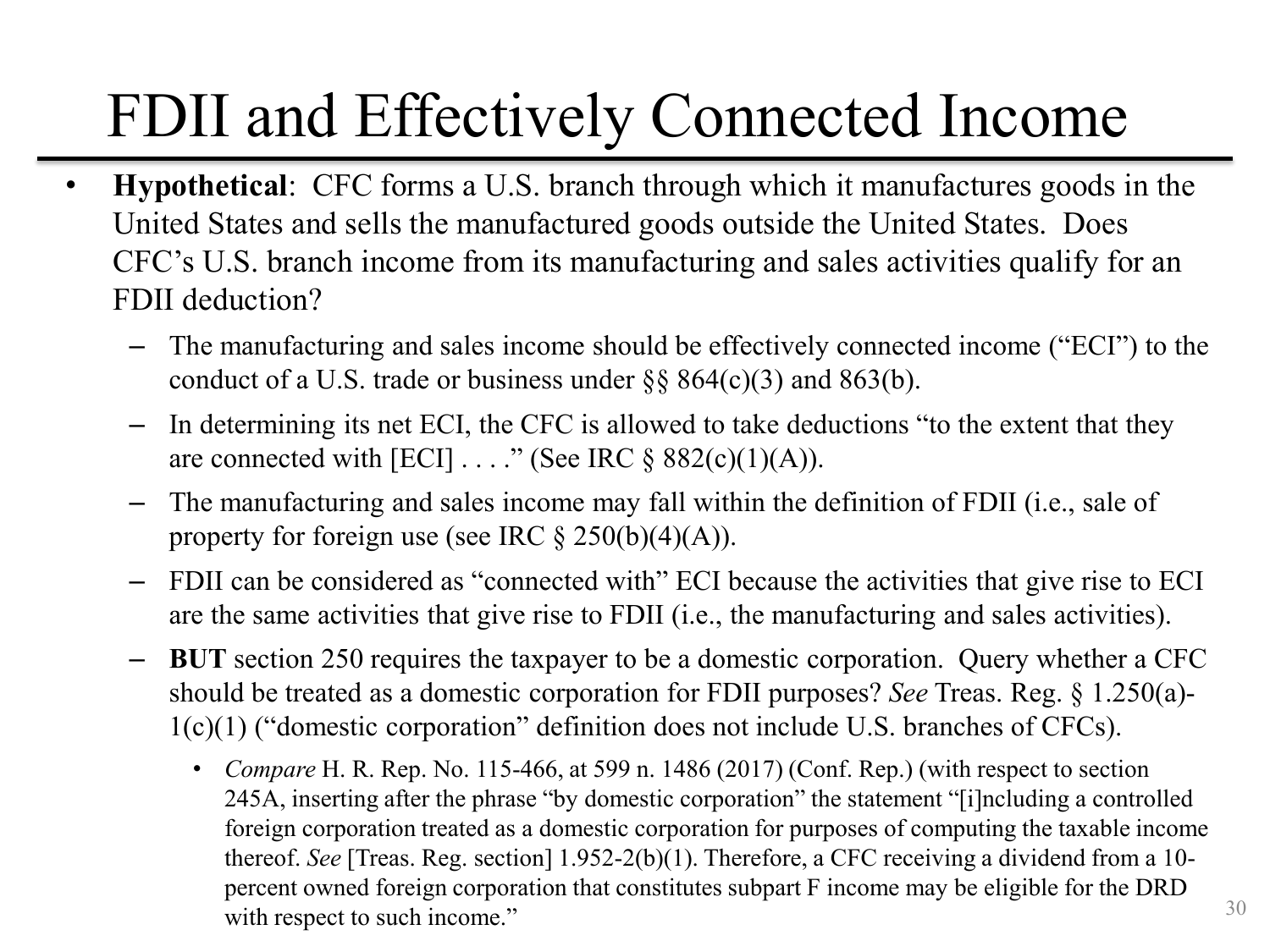## Interaction of Section 250(a)(2) with Sections 163(j) and 172(a)(2)

- Section 250 deduction is subject to a taxable income limitation. If, for any taxable year, the sum of a domestic corporation's FDII and GILTI exceeds its taxable income, the excess is allocated pro rata to reduce the corporation's FDII and GILTI solely for purposes of computing the amount of the section 250 deduction. *See* section 250(a)(2); Prop. Treas. Reg. § 1.250(a)-1(b)(2).
- Section 172(d)(9) provides that a taxpayer's NOL for a taxable year is determined without regard to the section 250 deduction.
- Section  $163(j)(8)(A)(iii)$  provides that a taxpayer's adjusted taxable income is determined without regard to section 172.
- As the Code was silent as to an ordering rule between sections 163(j) and 250, the proposed regulations adopted a rule whereby the section 250 deduction is determined after all of the corporation's other deductions are calculated. *See* Prop. Treas. Reg. § 1.250-1(f)(2), *Example 2* (providing a five-step sequencing process).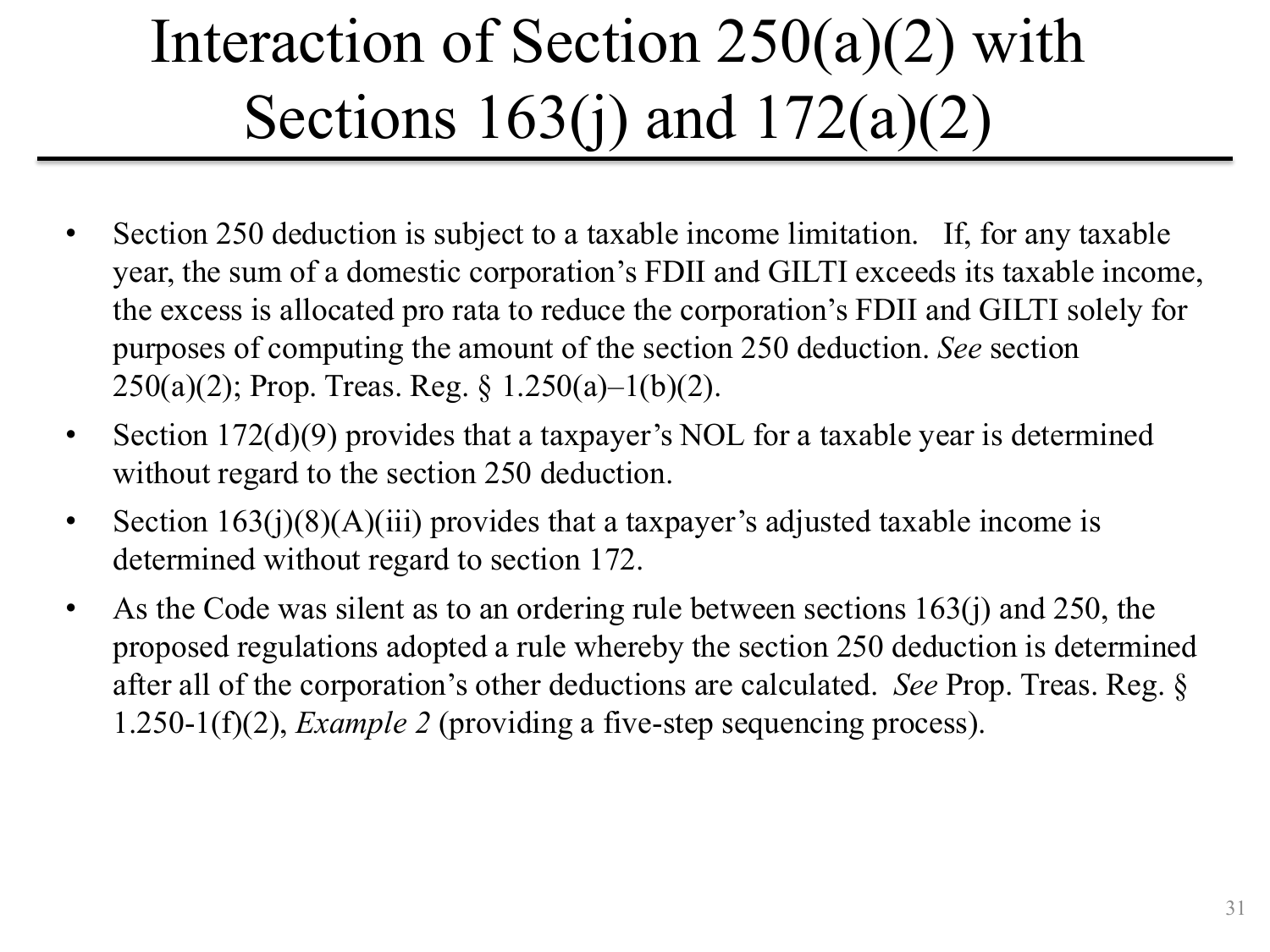# Consolidated Section 250 FDII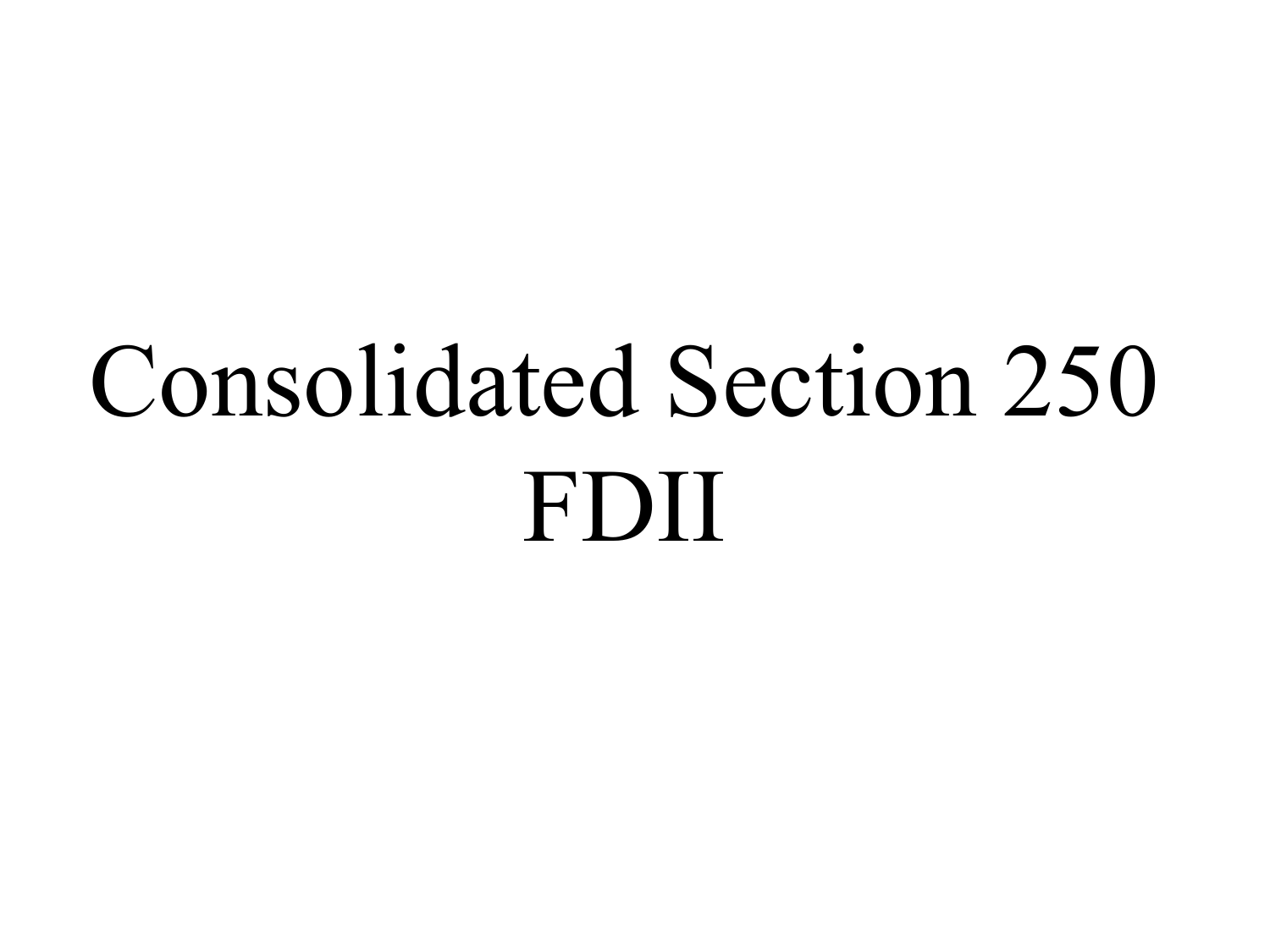#### Intercompany Transaction Prior to Sale to Unrelated Foreign Party: Prop. Treas. Reg. § 1.1502-13(c)(7)(ii)(T), Ex. 20



#### **Analysis: Timing and Attributes**

- (A) Amount S takes into account in year 1: \$0
- (B) Amount S takes into account in year 2: \$100 (B's recomputed corresponding item) \$25 (B's corresponding  $item) = $75$
- (C) If S and B are divisions of a single corporation: \$100 of B's gross income would be FDDEI (i.e., \$125 \$25 (B's basis))
- (D) If S and B are separate corporations: S would have \$75 of DEI and no FDDEI; B would have \$25 of DEI all of which would be FDDEI
- (E) S's \$75 of DEI is redetermined to be included in gross FDDEI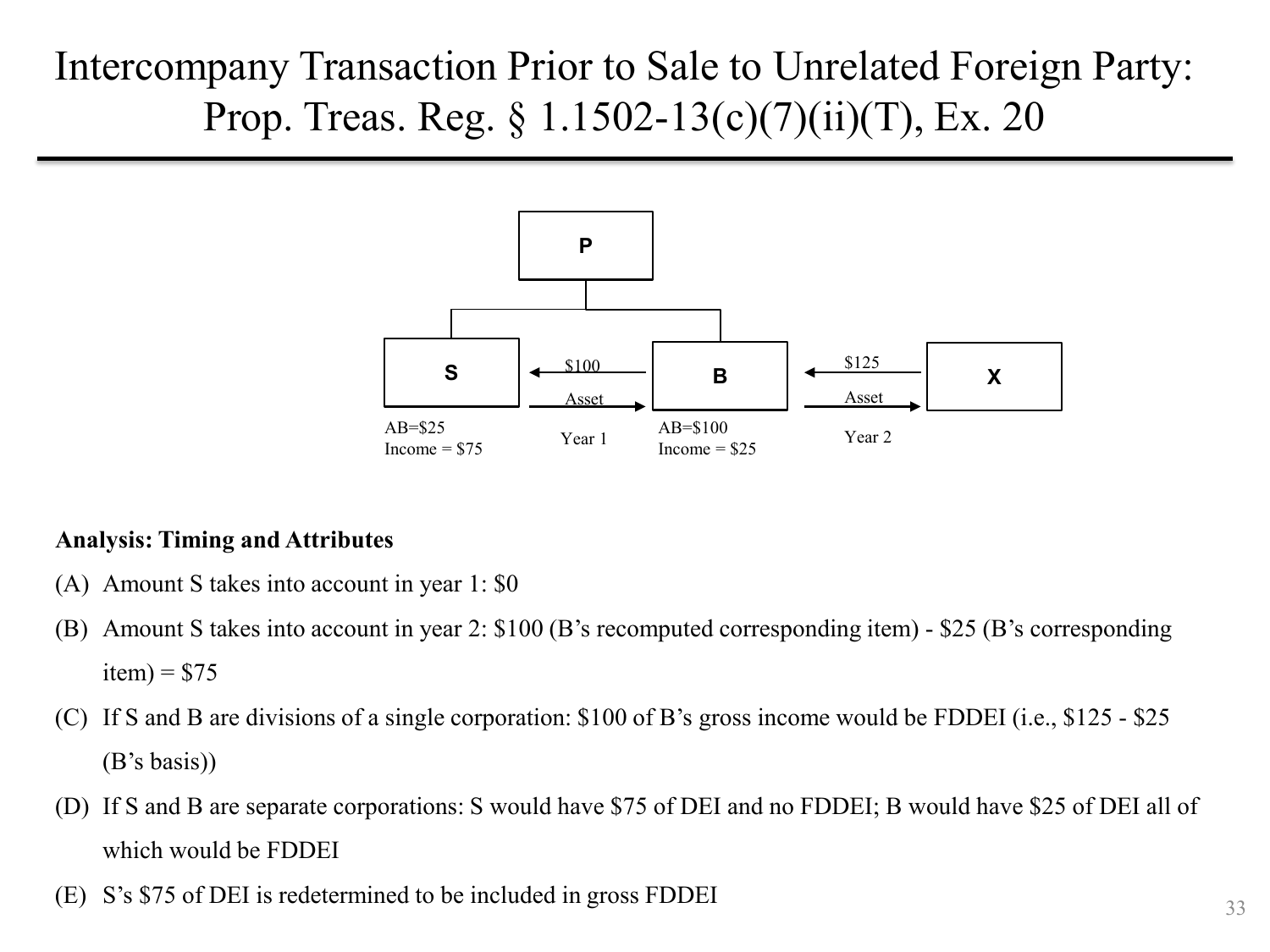Intercompany Transaction at a *Loss* Prior to Sale to Unrelated Foreign Party: Prop. Treas. Reg. § 1.1502-13(c)(7)(ii)(T), Ex. 20



#### **Analysis: Intercompany Sale at a Loss**

- (A) Amount S takes into account in year 1: \$0
- (B) Amount S takes into account in year 2:  $$0$  (B's recomputed corresponding item)  $$25$  (B's corresponding item) =  $$(25)$
- (C) If S and B are divisions of a single corporation: DEI would be \$0 (i.e., \$125 \$125)
- (D) If S and B are separate corporations: S would have DEI = (\$25) and no FDDEI; B would have \$25 of DEI all of which would be FDDEI
- (E) "S's (\$25) loss is allocated and apportioned solely to B's \$25 income for purposes of determining B's DEI and FDDEI"
- 34 (F) B's \$25 of gross income is not taken into account for purposes of apportioning any other deductions under § 861 for purposes of determining any member's DEI or FDDEI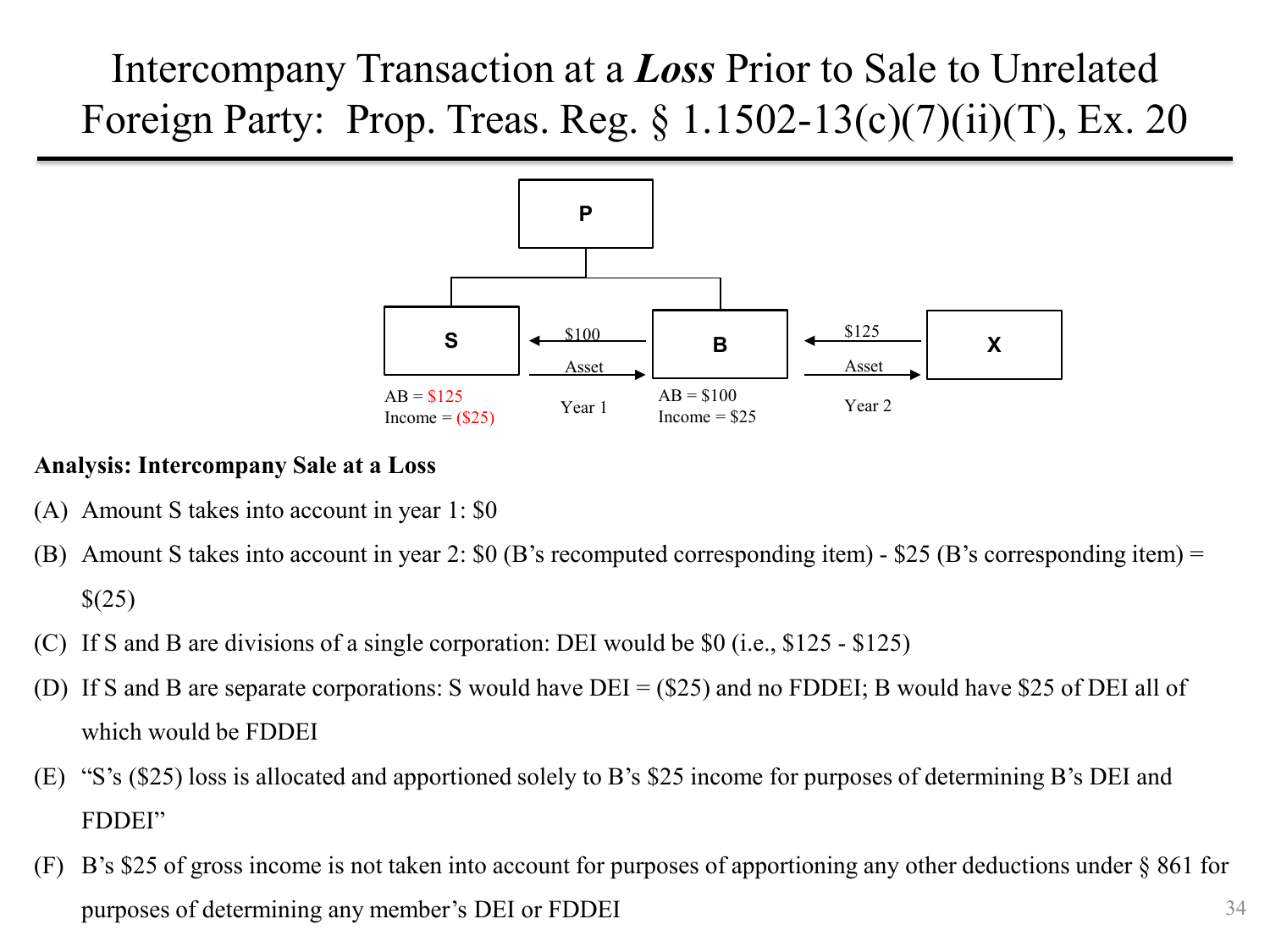### FDII and Consolidated Groups: Prop. Treas. Reg. § 1.1502-50

- Prop. Treas. Reg.  $\S 1.1502-50(a)$  and (e) Section 250 applies on a consolidated basis (relevant items are determined using group-wide calculation)
- Prop. Treas. Reg.  $\S 1.1502-50(b)(1)$  Consolidated FDII Deduction allocable to a member is equal to the sum of:
	- The Consolidated FDII deduction amount multiplied by the member's FDII allocation ratio, and
	- The Consolidated GILTI deduction amount multiplied by the member's GILTI deduction allocation ratio
- Prop. Treas. Reg.  $\S 1.1502-50(c)$  Impact of Intercompany Transactions
	- For determining QBAI, the basis of specified tangible property does not include gain or loss from intercompany transactions
- Prop. Treas. Reg.  $\S 1.1502-50(d) -$ Adjustments to Member Stock Basis
	- Income offset by section 250 deduction treated as tax exempt income for investment adjustment purposes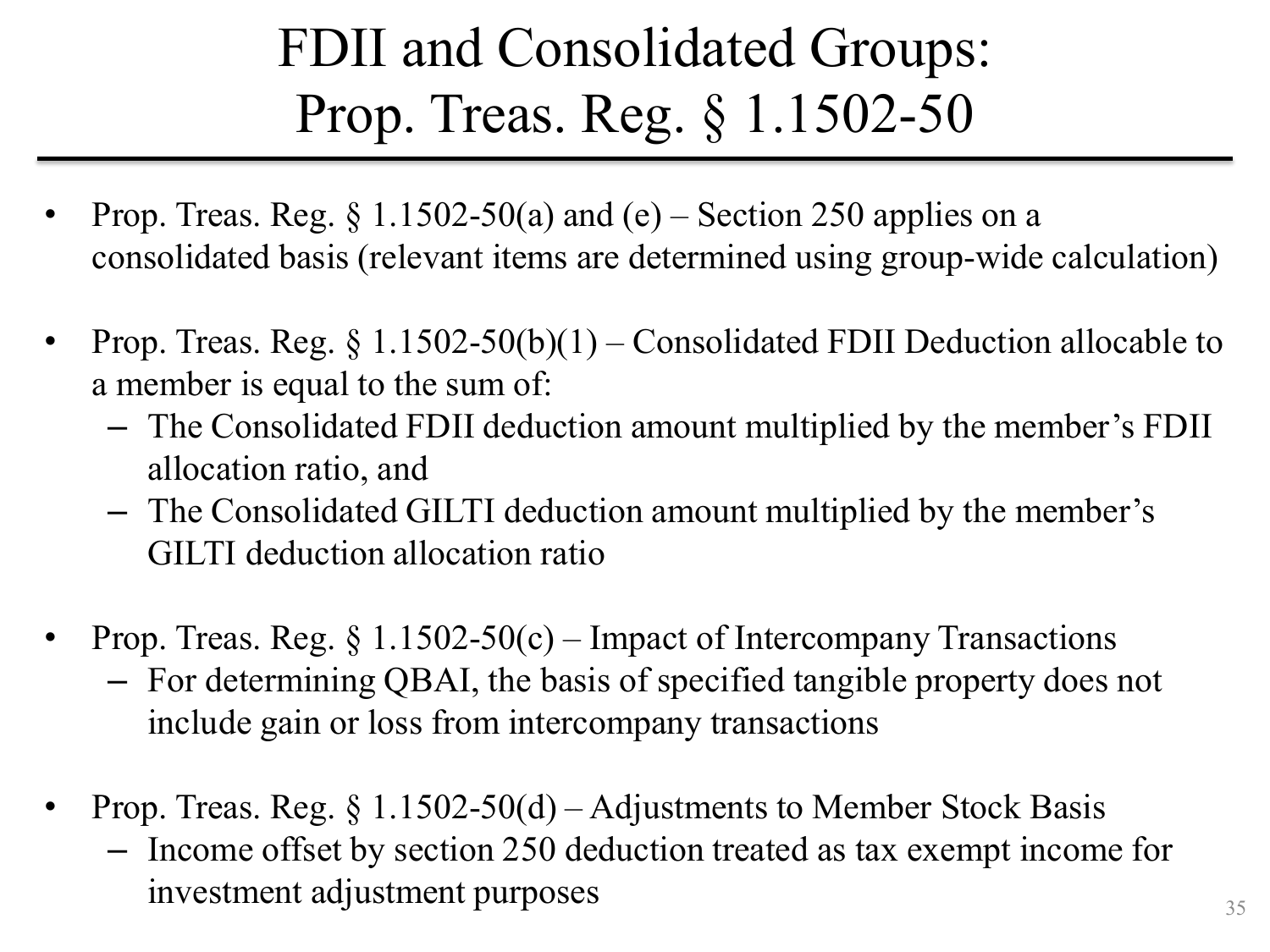## Prop. Treas. Reg. § 1.1502-50(f), Ex. 1



#### **Analysis**

- (A) Consolidated DEI:  $$400 + $200 + (-100) = $500 > 0$
- (B) Consolidated FDDEI:  $$0 + $200 + $100 = $300 > 0$
- (C) Consolidated DTI:  $(0.1 \times $0) + (0.1 \times $600) + (0.1 \times $400) = $100$
- (D) Consolidated DII: \$500 \$100 = \$400
- (E) Consolidated FDII:  $(\$300/\$500) = 0.6$  (consolidated foreign-derived ratio) < 1;  $\$400 \times 0.6 = \$240$
- (F) Consolidated FDII deduction:  $0.375 \times $240 = $90$
- (G) Member's deduction attributable to consolidated FDII deduction:
	- $P $90 \times (\$0\frac{\$300}{}) = 0$
	- USS-1  $$90 \times ($200/$300) = $60$
	- USS-2  $$90 \times ($100\text{/} $300) = $30$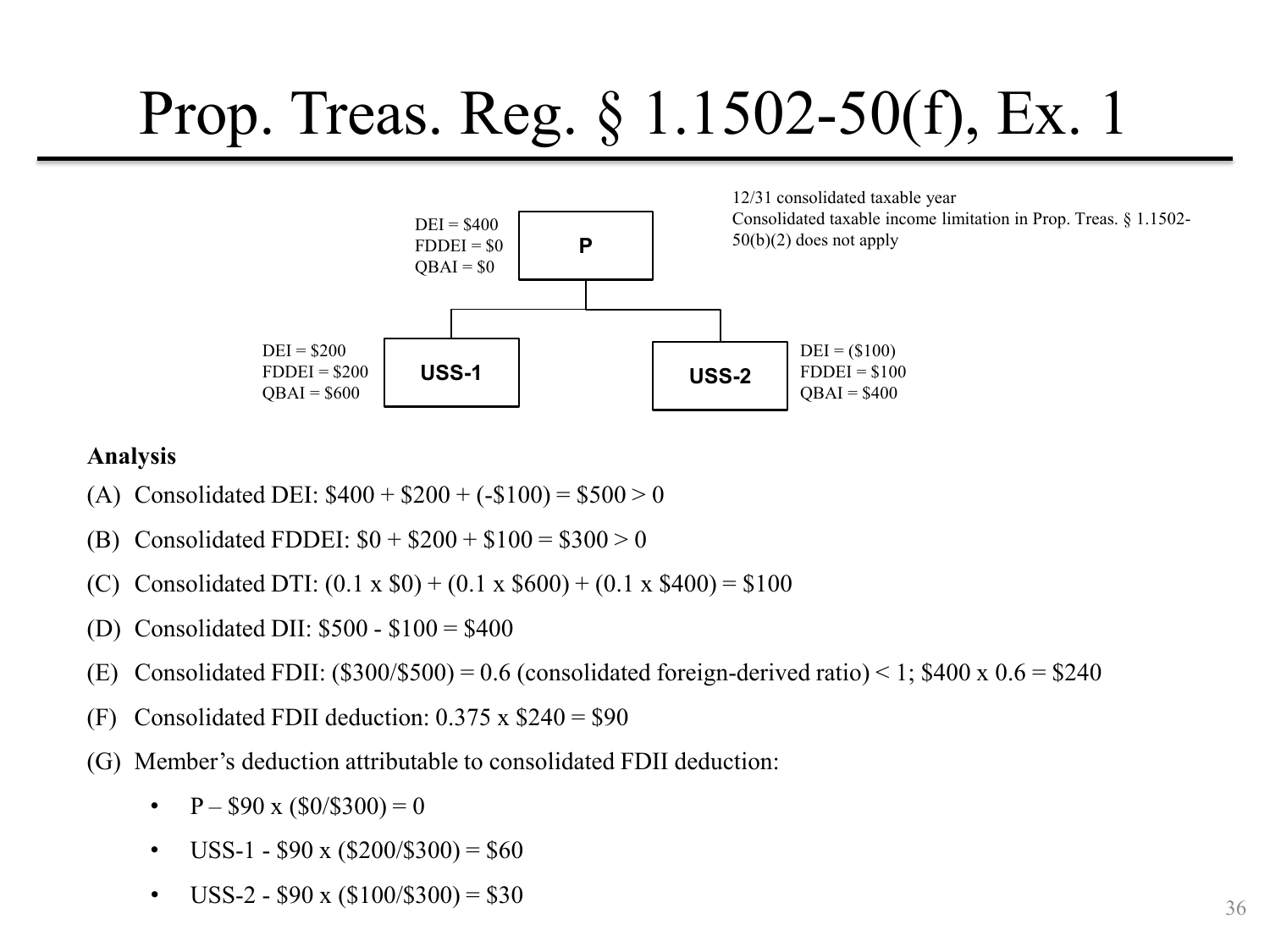

#### **Analysis**

- (A) Consolidated DEI:  $$400 + $200 + (-100) = $500 > 0$
- (B) Consolidated FDDEI:  $\$300 + \$200 + \$100 = \$600 > 0$
- (C) Consolidated DTI:  $(0.1 \times $0) + (0.1 \times $600) + (0.1 \times $400) = $100$
- (D) Consolidated DII: \$500 \$100 = \$400
- (E) Consolidated FDII:  $(\$600/\$500) = 1.2 > 1$ ; \$400 x 1 = \$400
- (F) Consolidated FDII deduction:  $0.375 \times $400 = $150$
- (G) Member's deduction attributable to consolidated FDII deduction:
	- $P $150 \times ($300/$600) = $75$
	- USS-1 \$150 x  $(\$200/\$600) = \$50$
	- USS-2  $$150 \times ($100/$600) = $25$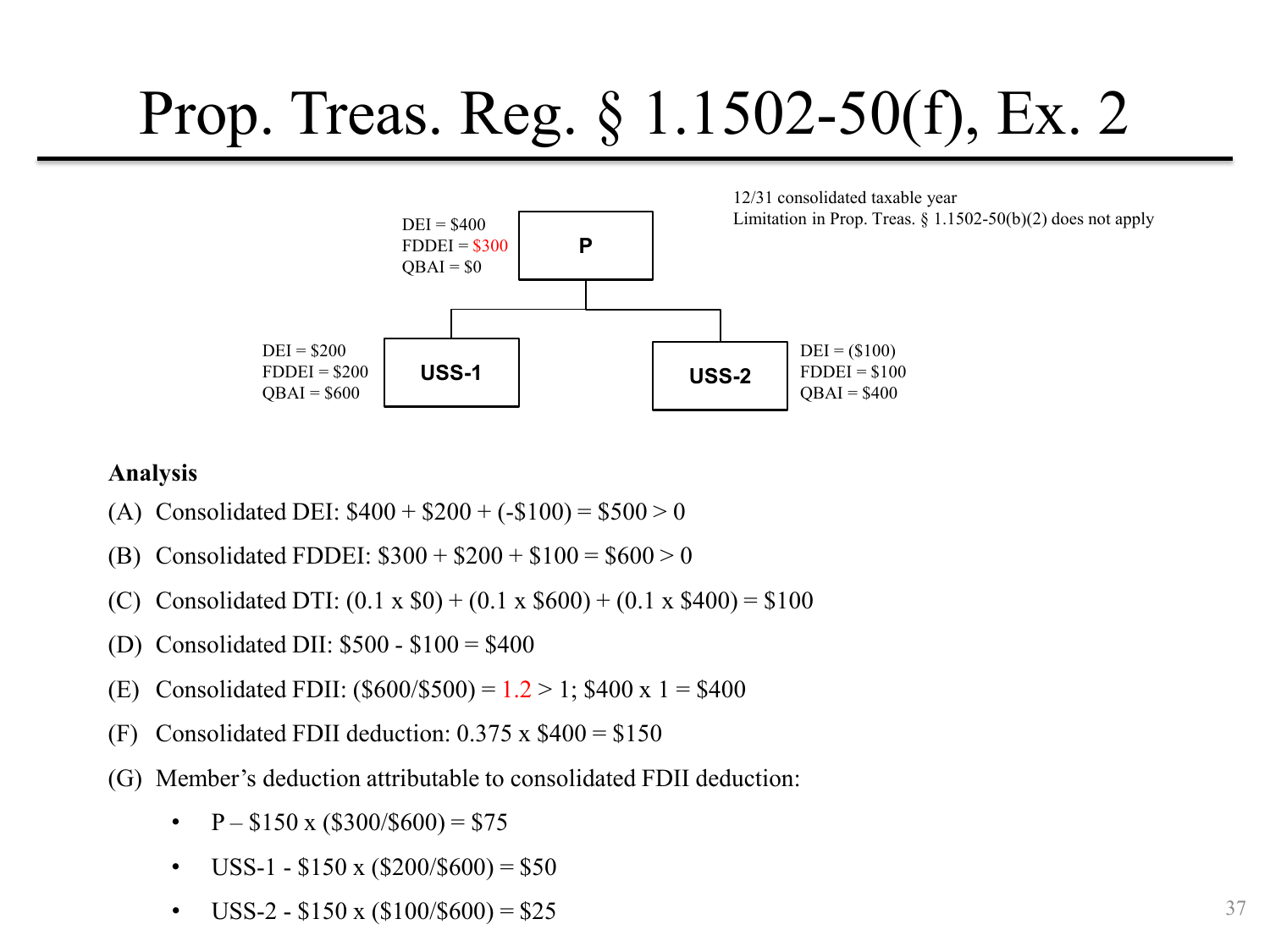

#### **Analysis**

- (A) Consolidated DEI:  $$400 + $200 + (-100) = $500 > 0$
- (B) Consolidated FDDEI:  $(-\$100) + \$200 + \$100 = \$200 > 0$
- (C) Consolidated DTI:  $(0.1 \times $0) + (0.1 \times $600) + (0.1 \times $400) = $100$
- (D) Consolidated DII: \$500 \$100 = \$400
- (E) Consolidated FDII:  $(\$200/\$500) = 0.4 < 1$ ; \$400 x  $0.4 = \$160$
- (F) Consolidated FDII deduction:  $0.375 \times \$160 = \$60$
- (G) Member's deduction attributable to consolidated FDII deduction:
	- P has negative FDDEI; therefore, no allocation of FDII deduction
	- USS-1 \$60 x (\$200/\$300 (the sum of positive FDDEI)) = \$40
	- USS-2  $$60 \times ($100\text{/}3300) = $20$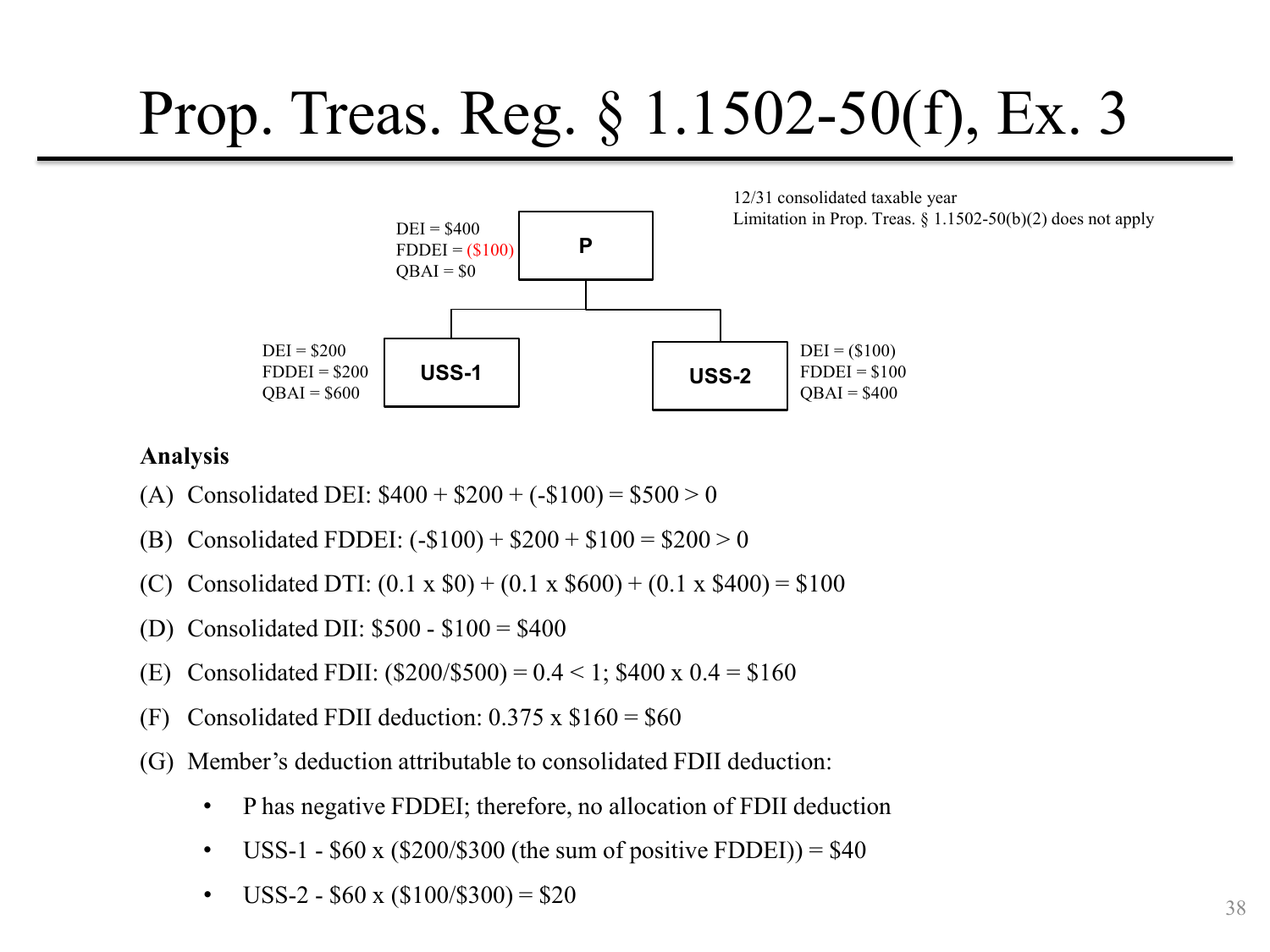

#### **Analysis**

- (A) Consolidated GILTI:  $$0 + $65 + $20 = $85$
- (B) Consolidated GILTI deduction:  $0.5 \times (\$85 + \$10 + \$5) = \$50$
- (C) Member's deduction attributable to consolidated GILTI deduction:
	- P \$50 x (\$0/\$100 (the sum of GILTI and  $\S$  78 gross-up)) = \$0
	- USS-1 \$50 x  $((65+$10)/$100) = $37.5$ ; FDII deduction from Ex. 1 = \$60; total \$97.5
	- USS-2 \$50 x  $((\$20+\$5)\$ (\$100) = \$12.5; FDII deduction from Ex. 1 = \$30; total \$42.5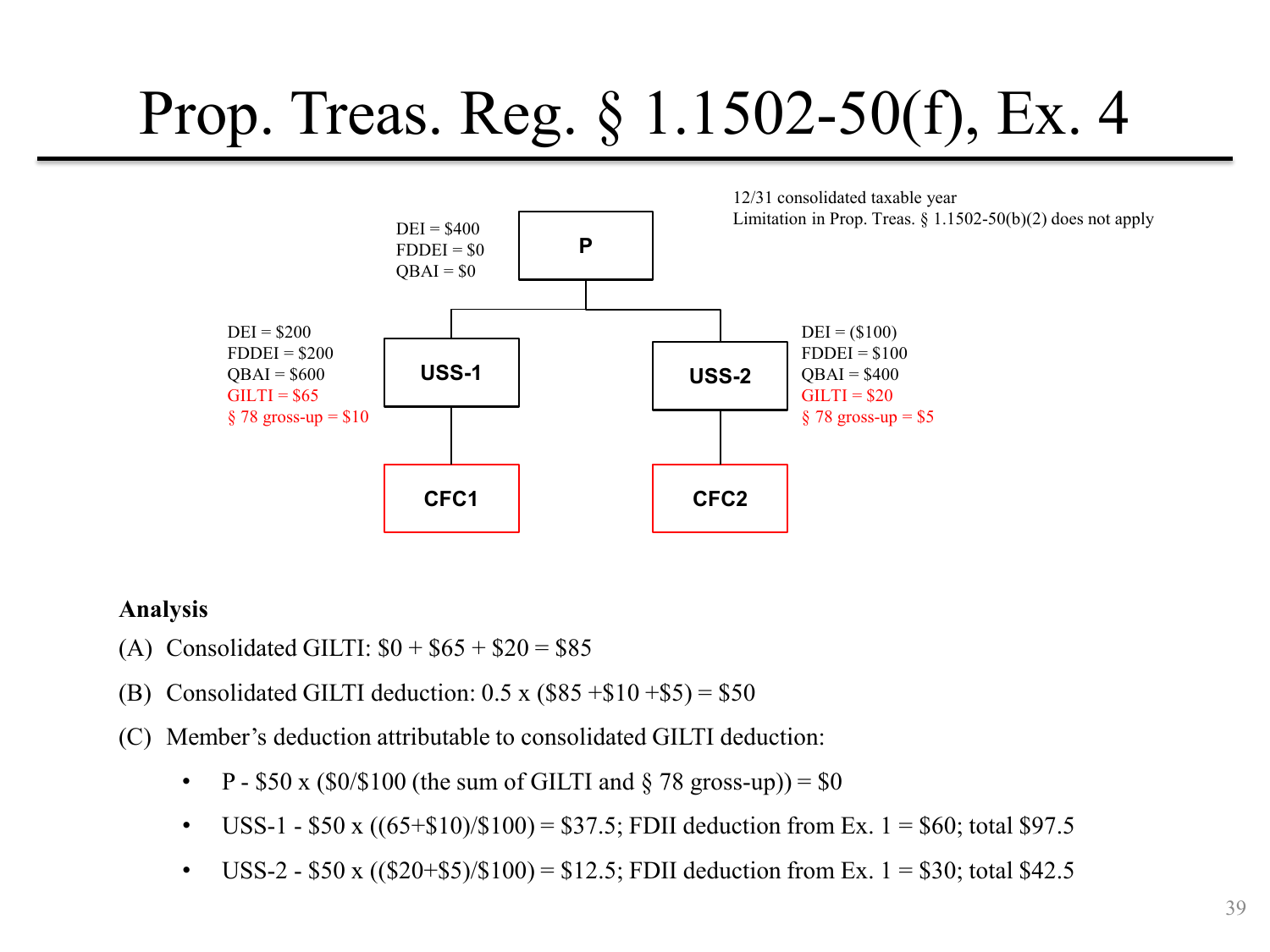

#### **Analysis**

- (A) Consolidated FDII: \$240 (see Example 1)
- (B) Consolidated GILTI:  $$0 + $65 + $20 = $85$
- (C) Consolidated limitation:  $(\$240 + \$85) \$300$  (consolidated taxable income) =  $\$25$
- (D) Allocation of reduction:
	- To FDII  $$25 \times ($240/\$325) = $18.46; $240 $18.46 = $221.54$  reduced FDII
	- To GILTI  $$25 \times ($85/\$325) = $6.54$ ; \$85 \$6.54 = \$78.46 reduced GILTI

(E) Consolidated FDII deduction:  $$221.54 \times 0.375 = $83.08$ 

(F) Consolidated GILTI deduction:  $$78.46 \times 0.5 = $39.23$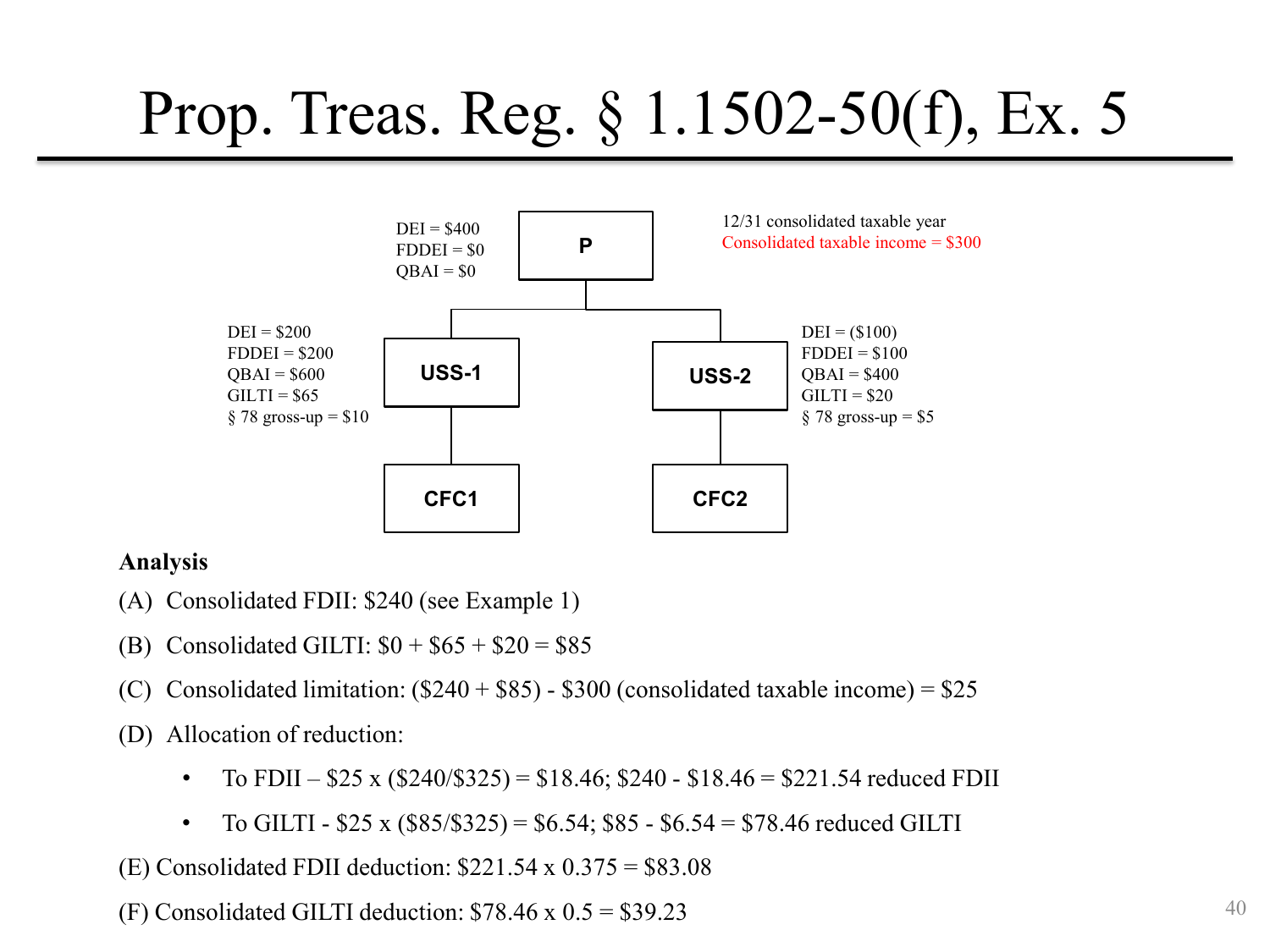### Prop. Treas. Reg. § 1.1502-50(f), Ex. 5 (cont.)



#### **Analysis (cont.)**

(G) Member's deduction attributable to the consolidated FDII deduction:

- P \$83.08 x  $(\$0/\$300) = \$0$
- USS-1 \$83.08 x  $(\$200/\$300) = $55.39$
- USS-2 \$83.08 x  $(\$100/\$300) = \$27.69$

(H) Member's deduction attributable to the consolidated GILTI deduction:

- P \$39.23 x (\$0/\$100 (GILTI + gross-up)) = \$0
- USS-1 \$39.23 x  $((\$65 + \$10)/\$100) = \$29.42$
- USS-2 \$39.23 x  $((\$20 + \$5)/\$100) = \$9.81$

Member's total deduction:

- $P $0$
- $USS-1 $55.39 + $29.42 =$ \$84.81
- $USS-2 $27.69 + $9.81 =$ \$37.5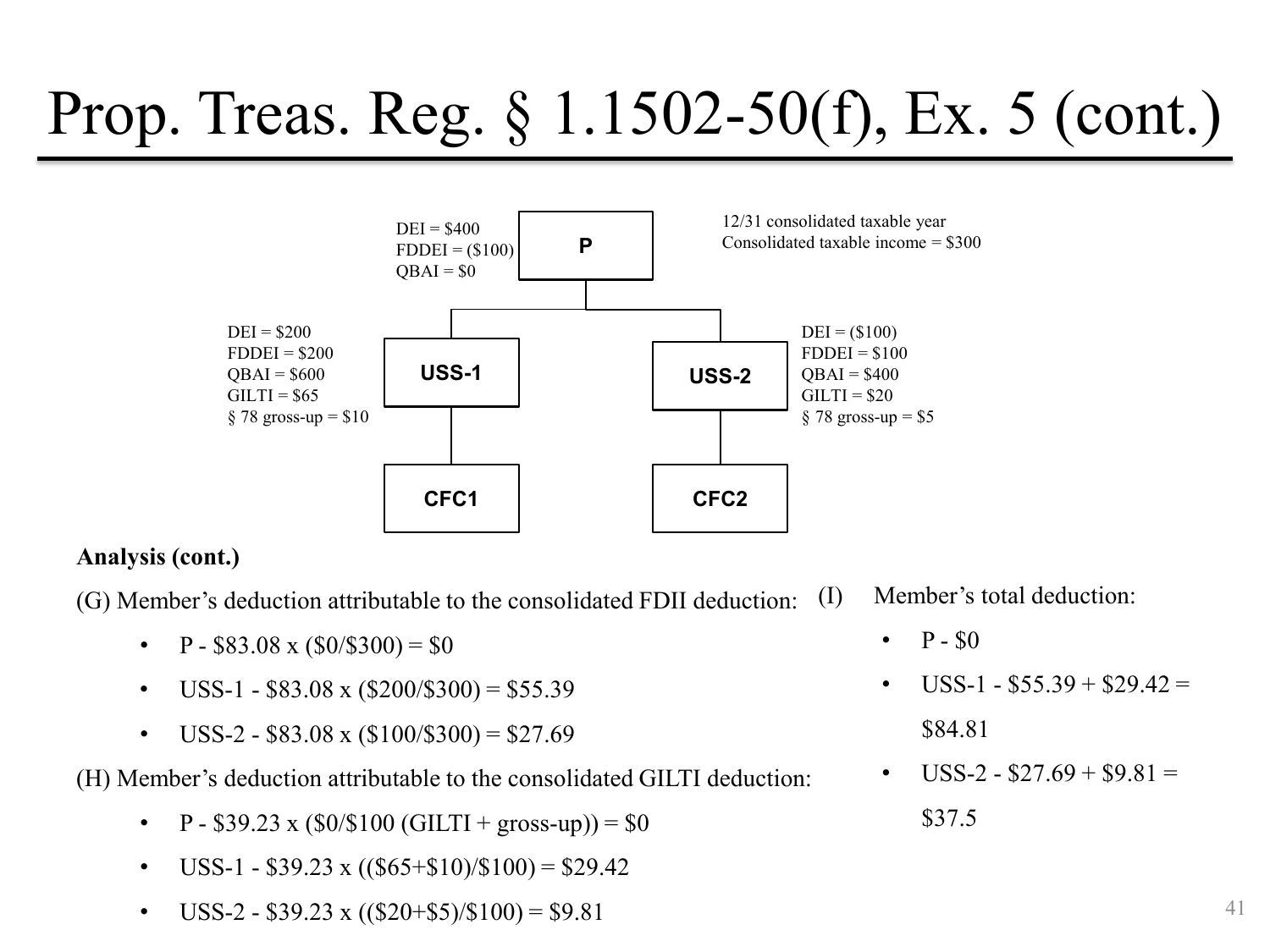## BEAT – Section 59A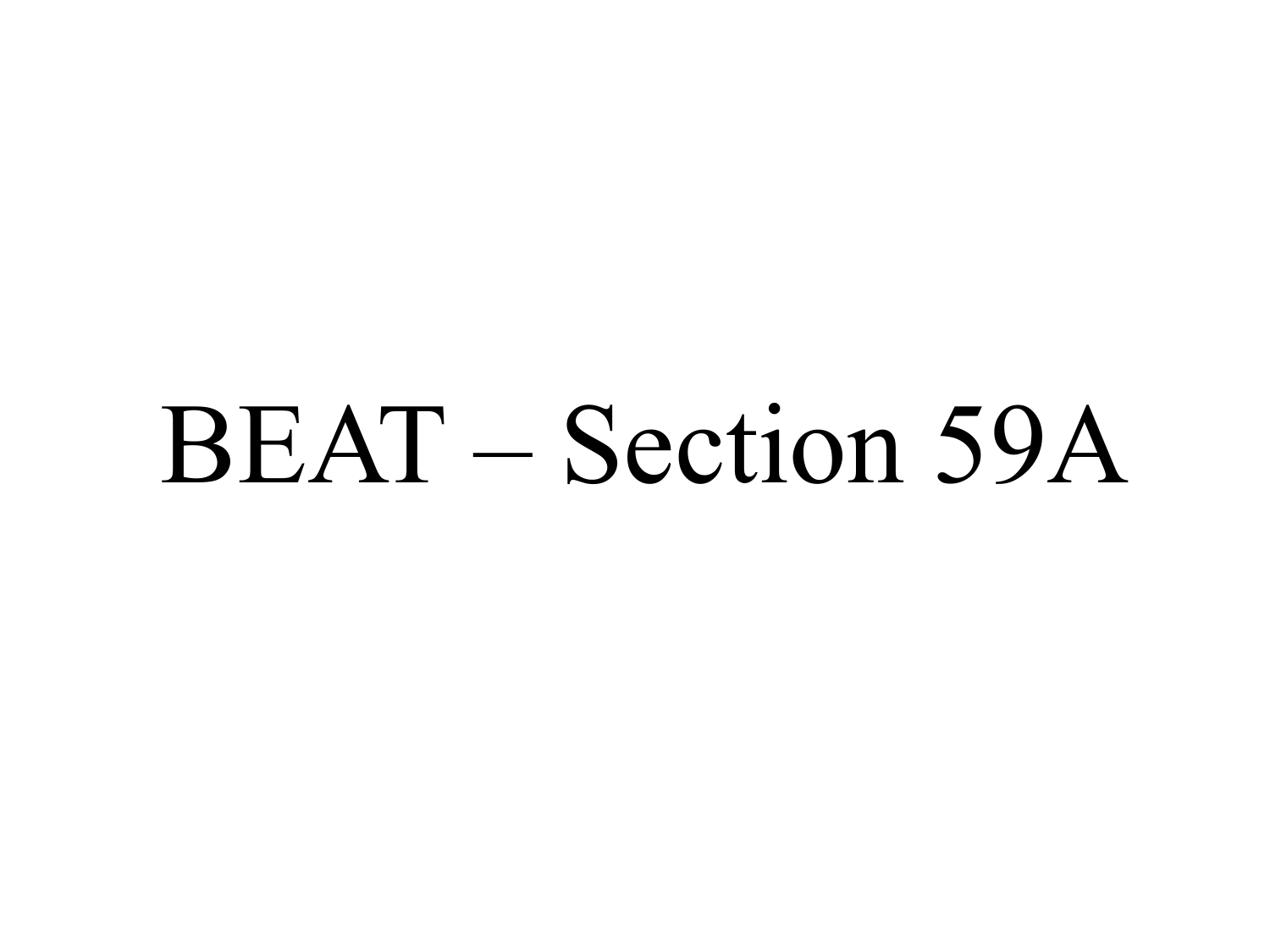### BEAT – Overview

- Under new §59A(a), a minimum tax may be imposed on an **applicable taxpayer** making **base erosion payments** ("**BEP**") to related foreign persons and deriving **base erosion tax benefits** (*e.g.*, deductions) in respect of such payments.
	- The new tax is imposed at a 5% rate in 2018.
	- Beginning in 2019, the new tax is imposed at a 10% rate.
	- Beginning in 2026, the new tax is imposed at a 12.5% rate.
	- Proposed Regulations introduce question whether §15 applies to fiscal-year taxpayers.
- The additional tax imposed by  $\S$ 59A, *i.e.*, the BEAT tax liability, is equal to
	- The percentage noted above (*i.e.*, 5, 10, or 12.5%) of the applicable taxpayer's **modified taxable income** ("**MTI**"); over
	- The applicable taxpayer's **regular tax liability** (as defined in §26(b), reduced by certain allowable credits (including foreign tax credits, but not R&D and certain other credits)).
- A higher rate of tax applies where the applicable taxpayer is a member of an affiliated group (as defined in  $\S1504(a)(1)$ ) that includes a bank or a registered securities dealer.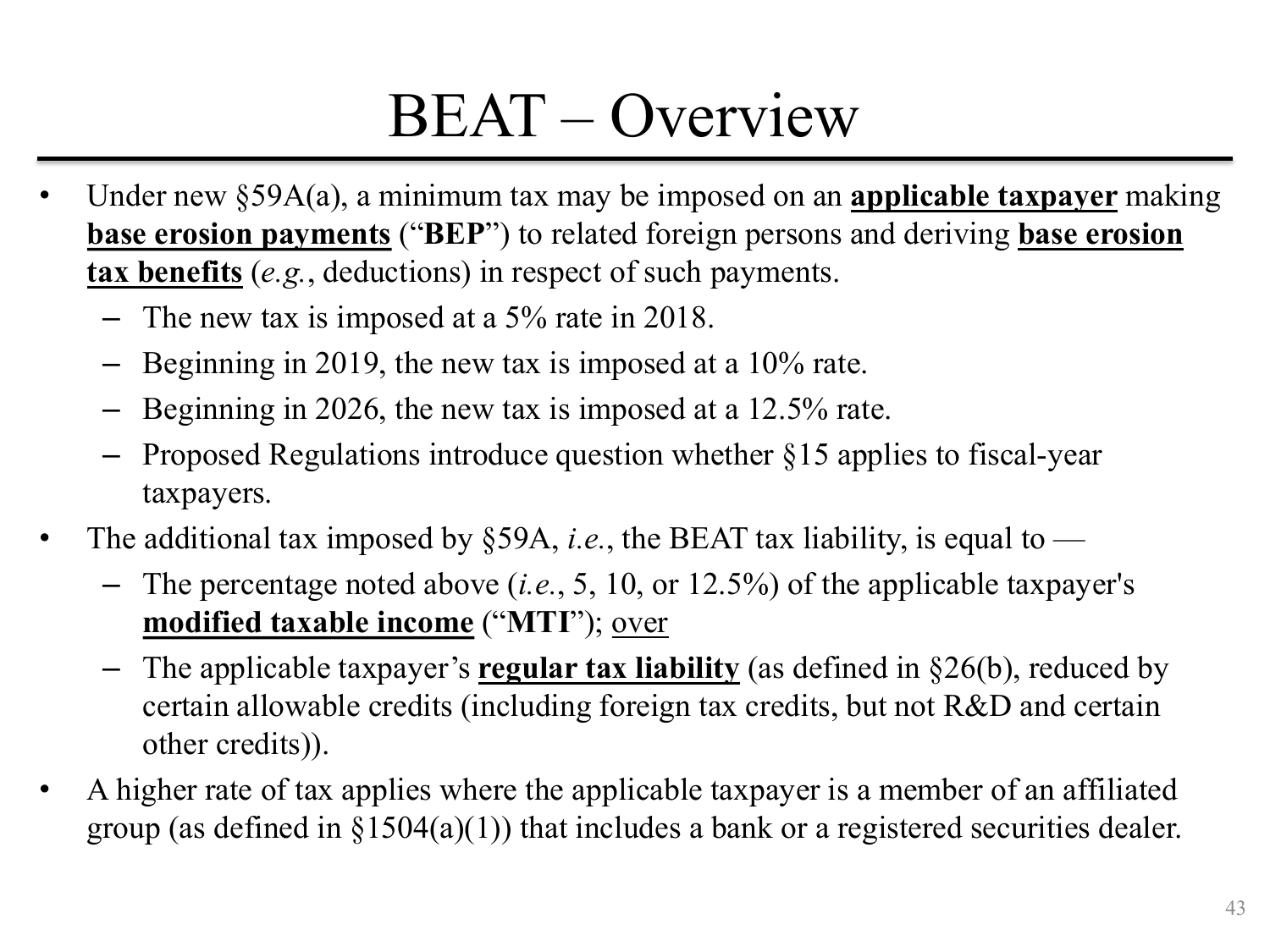### "Applicable Taxpayer"

- An applicable taxpayer is a corporation (other than an S corporation, a regulated investment company, or a real estate investment trust) that has:
	- average annual gross receipts of at least \$500 million for the 3-taxable-year period ending with the taxable year preceding the one for which BEAT liability is being determined, and
	- a "base erosion percentage" (generally the ratio of base erosion tax benefits to the aggregate deductions (with limited exceptions) allowable to the taxpayer during the taxable year) in excess of three percent. I.R.C. § 59A(e). The base erosion percentage threshold is reduced to two percent in the case of taxpayers that are members of an affiliated group that includes a bank or registered securities dealer.
- An aggregation rule generally treats all persons that would be treated as a single employer under section 52(a) as a single person, solely for purposes of defining an applicable taxpayer and determining the base erosion percentage.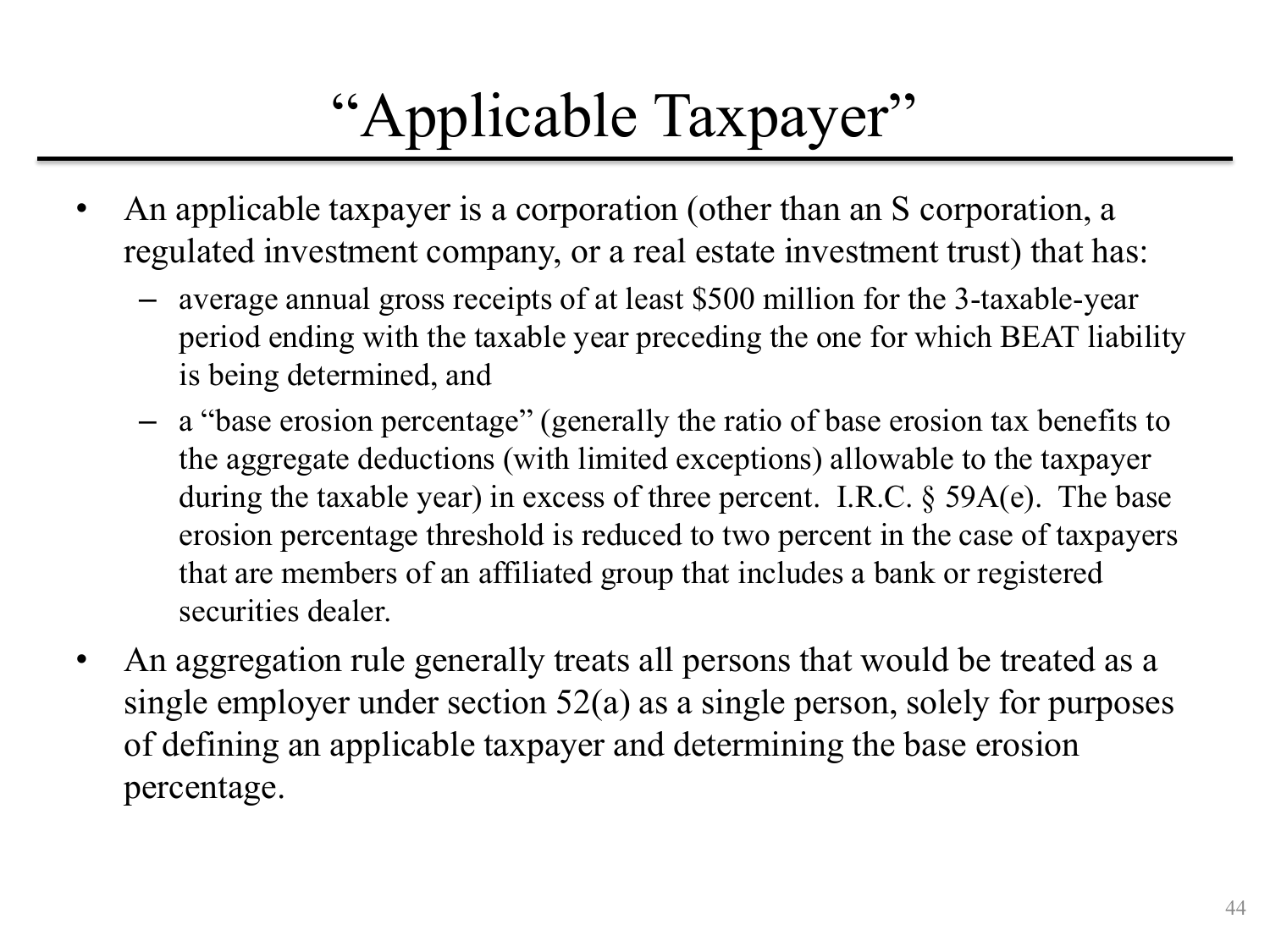### Section 59A(d): Base Erosion Payments

- A "base erosion payment" ("BEP") is any amount paid or accrued by the taxpayer to a foreign person which is a related party of the taxpayer:
	- and with respect to which a deduction is *allowable* (section 59A(d)(1)); or
	- in connection with the acquisition by the taxpayer from such person of property of a character subject to the allowance for depreciation (or amortization in lieu of depreciation) (section 59A(d)(2)).
- There are special rules for reinsurance payments (section  $59A(d)(3)$ ) and payments to expatriated entities (section  $59A(d)(4)$ ) and there is an exception for certain amount paid or accrued with respect to services (section  $59A(d)(5)$ ).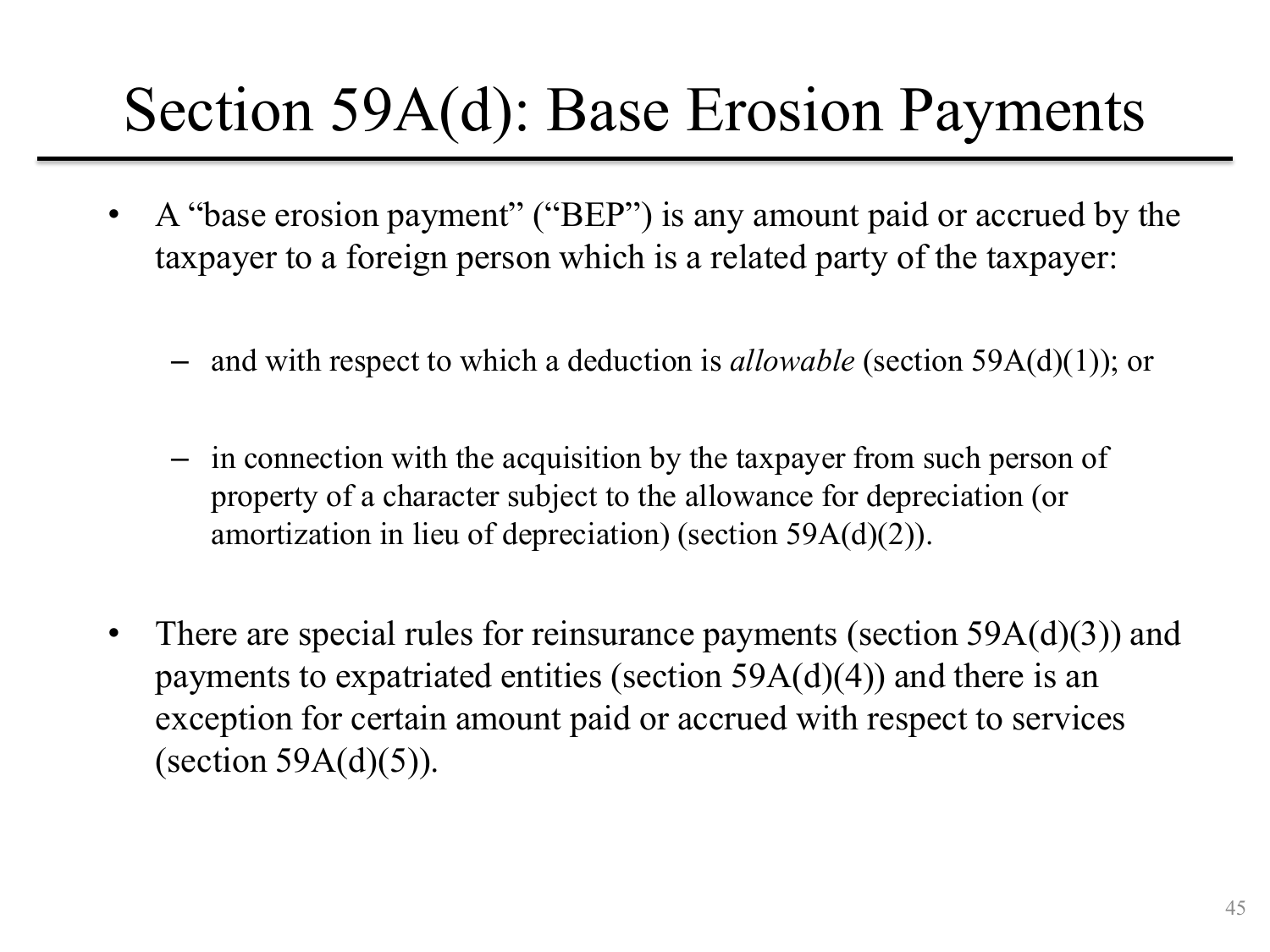### Section 59A(c)(2): Base Erosion Tax Benefit

- Base erosion tax benefit
	- Deduction *allowed* for the taxable year
- Amounts taxed under section 881 (FDAP) are excluded in proportion to the rate of tax applied to reduce the 30% statutory rate
	- Reduction in gross receipts, but only for certain expatriated entities (again using Nov. 9, 2017 date)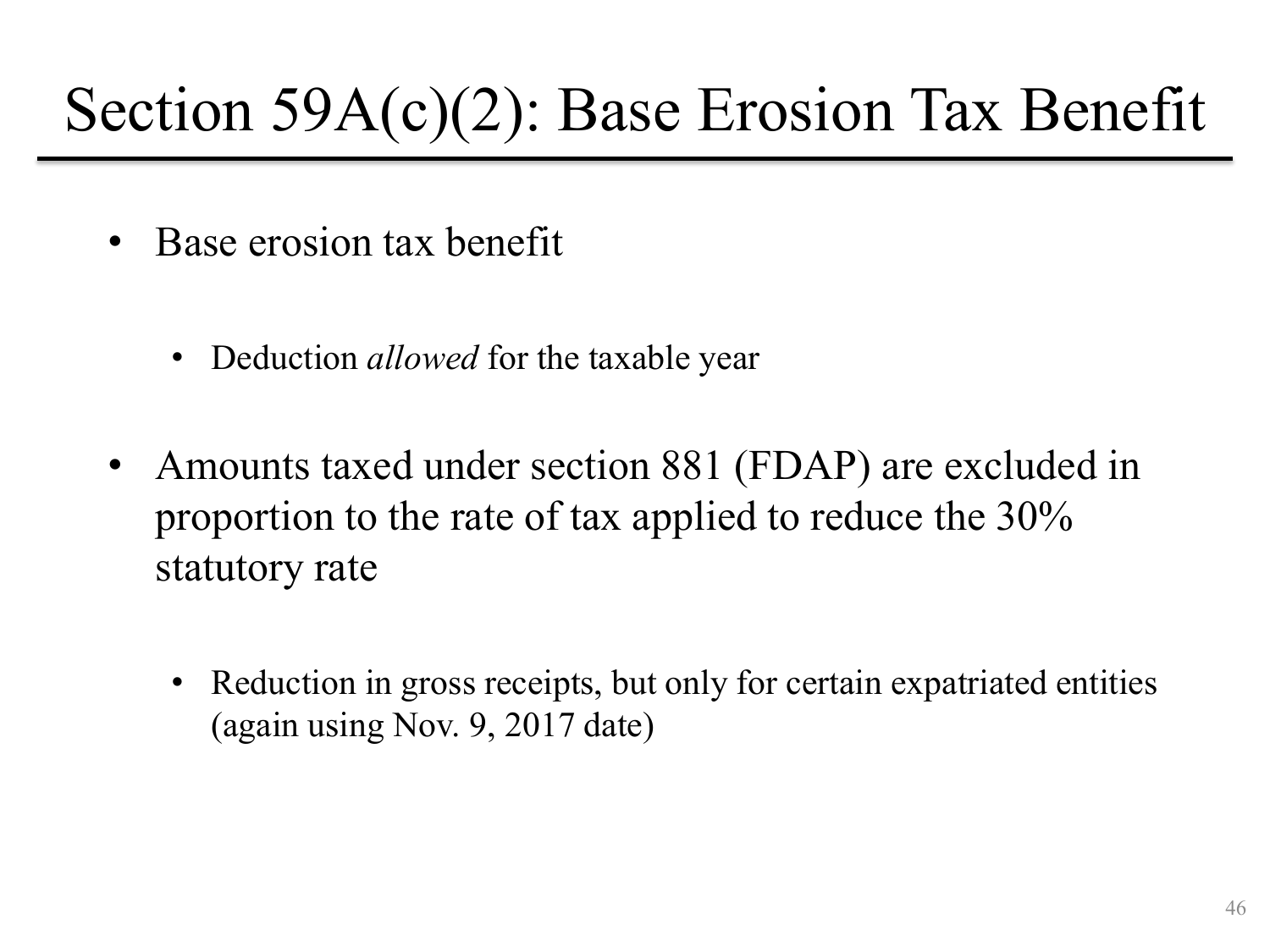#### Base Erosion Payments and Nonrecognition Transactions under the Proposed Regulations

- The proposed regulations provide an operating rule providing that an "amount paid or accrued includes an amount paid or accrued using any form of consideration, including cash, property, stock, or the assumption of a liability." Prop. Treas. Reg. section 1.59A- $3(b)(2)(i)$ .
- The preamble to the proposed section 59A regulations ("Preamble") provides that each of the following are BEPs (in an amount equal to the depreciable/amortizable basis in the assets so acquired):
	- an exchange described in section 351:
	- a liquidation described in section 332, and
	- a reorganization described in section 368.
- Such is the case even if "the importation of depreciable or amortizable assets into the United States in these transactions may increase the regular income tax base as compared to the non-importation of those assets." NPRM Fed. Reg. p. 65960.
	- The preamble does not provide any reasoning behind Treasury and the Service's decision to deny an exclusion for nonrecognition transactions except to provide that basis can be imported in these transactions.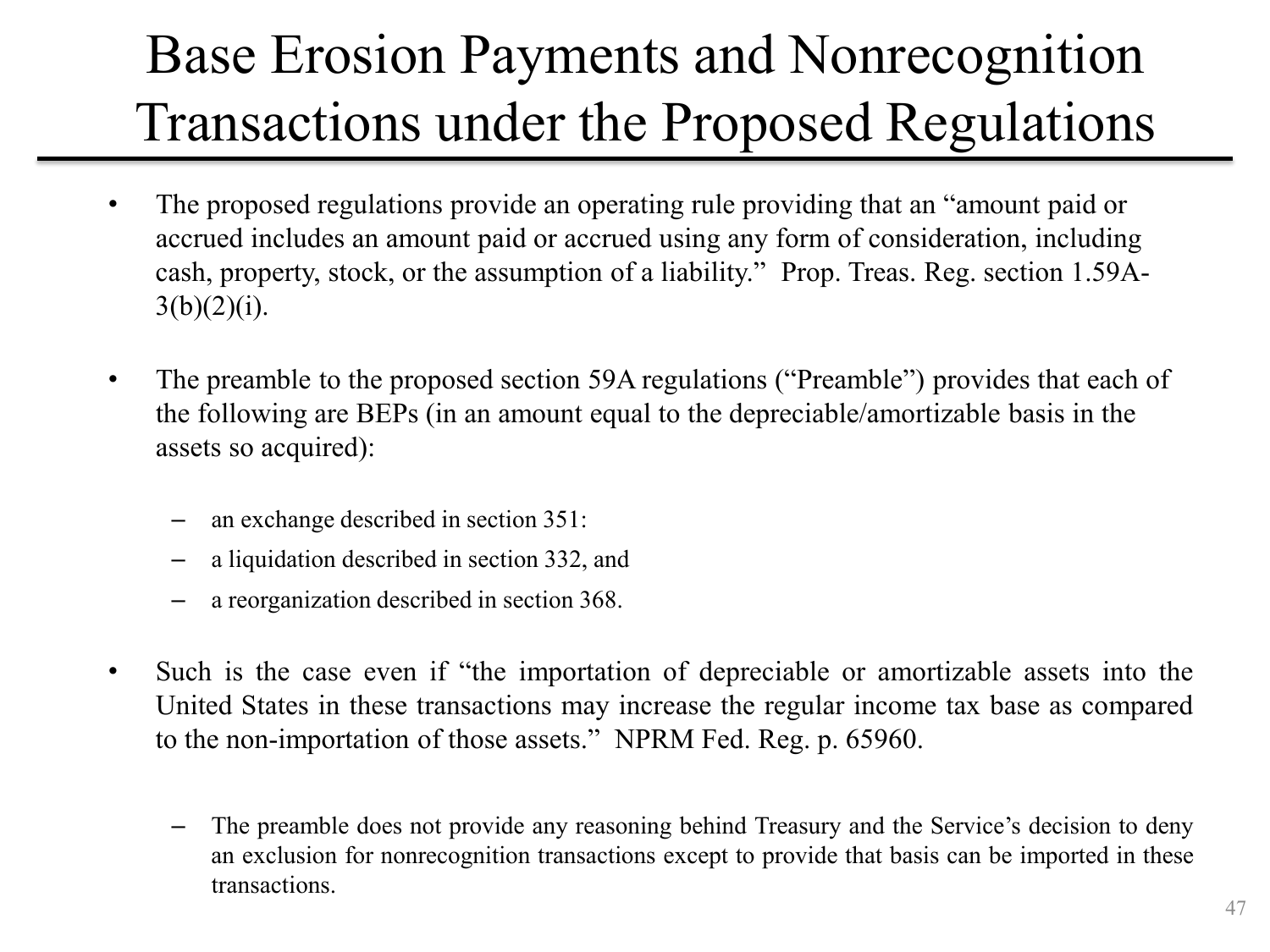### "Amount Paid or Accrued"

- Treasury and the IRS interpret the phrase "amount paid or accrued" found in section 59A(d) broadly.
- The Preamble does not cite to any authorities to explain how Treasury and the IRS arrived at such a broad interpretation.
- Section 7701(a)(25) provides that "[t]he terms 'paid or incurred' and 'paid or accrued' shall be construed according to the method of accounting upon the basis of which the taxable income is computed under subtitle A."
- In *De Soto Securities Company v. Commissioner*, the Seventh Circuit observed "that 'accrued' relates to the incidence of a tax or interest obligation, while 'incurred' relates to the incidence of any other obligation." 235 F.2d 409 (7th Cir. 1956).
- Additional reasons why "paid or accrued" arguably should not apply to equity issuances in nonrecognition transactions include:
	- Aside from boot (and liability assumption), issuer does not transfer assets to the shareholder.
	- No amount is currently recognized.
	- Equity typically does not contain a maturity date or entitle shareholder to a sum certain.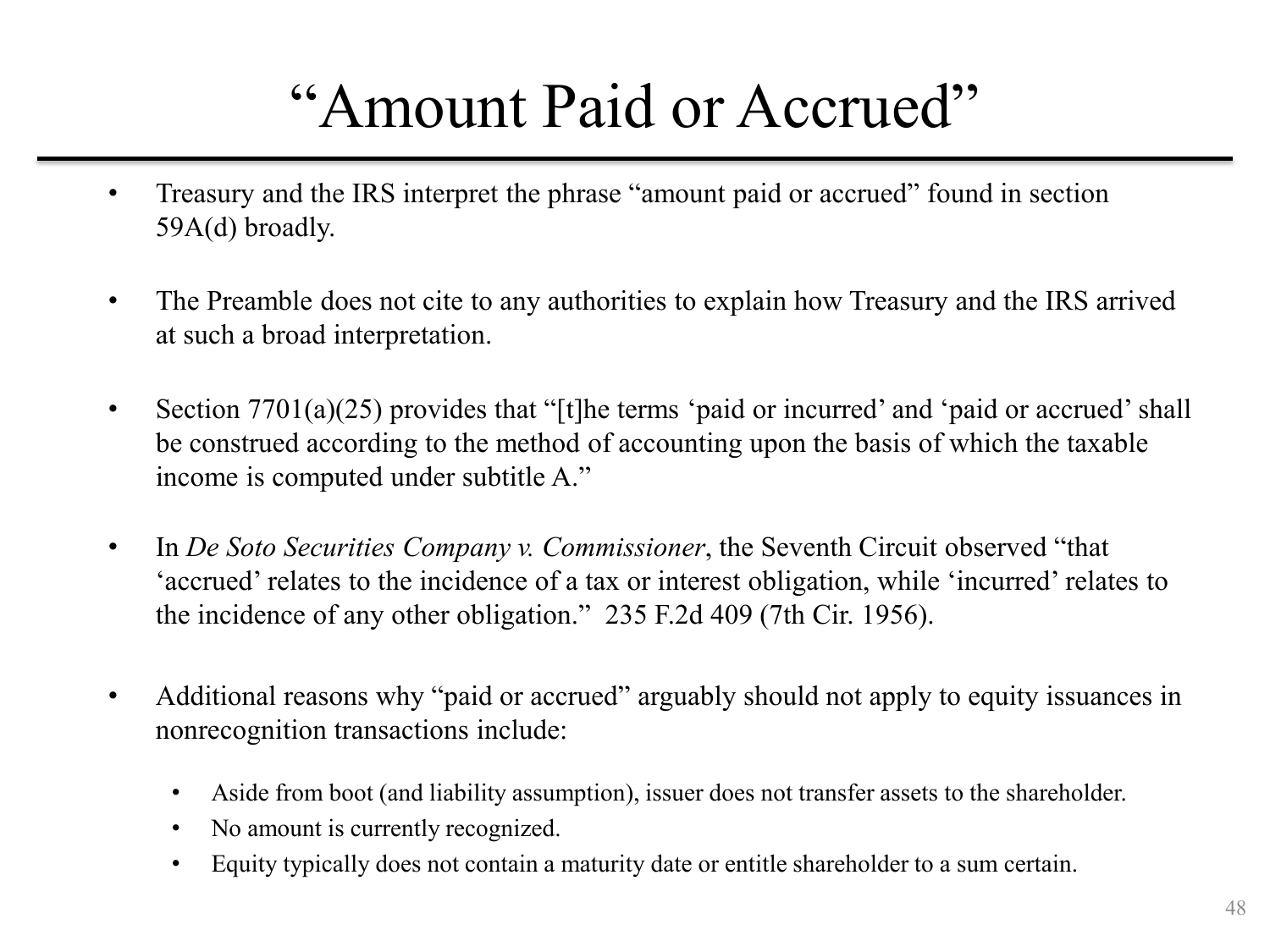### Base Erosion Payments and Section 301

#### The Preamble provides that:

In contrast, for transactions in which a taxpayer that owns stock in a foreign related party receives depreciable property from the foreign related party as an in-kind distribution subject to section 301, there is no base erosion payment *because there is no consideration provided by the taxpayer to the foreign related party in exchange for the property*. Thus, there is no payment or accrual. (Emphasis added).

- Open Questions:
	- May a distribution subject to section  $301(c)(3)$  be treated as a BEP?
	- What about section  $301(c)(2)$ ?
	- Does it matter whether the asset distributed is a built-in loss asset (as opposed to a built-in gain asset)? *See* section 311(b) (providing that "… gain shall be recognized to the distributing corporation as if such property were sold to the distributee at its fair market value").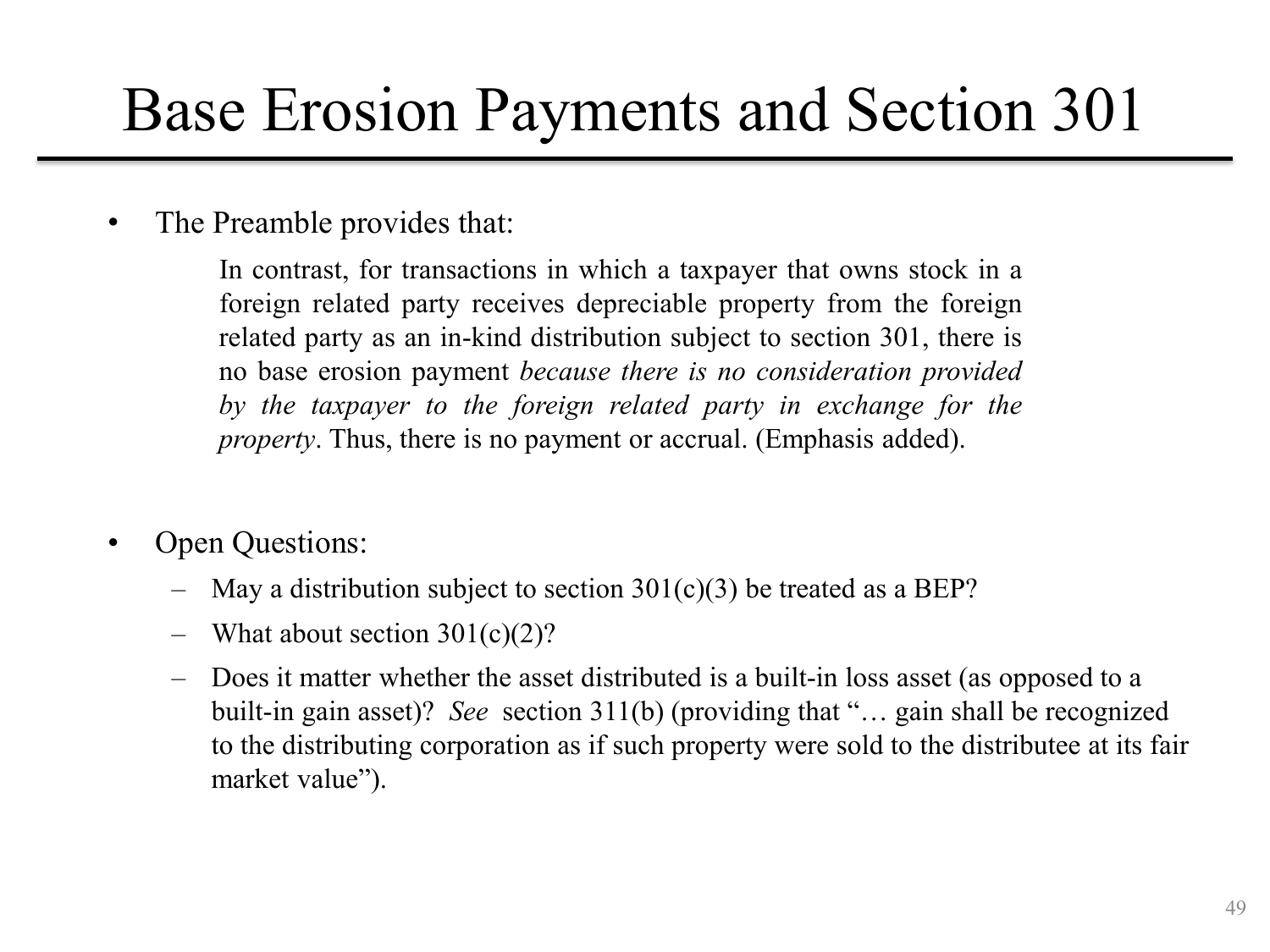### Base Erosion Payments and Section 302

- Are section 302(d) redemptions (i.e., dividend equivalent redemptions) base erosion payments?
	- In form, there is an exchange (and, thus, consideration paid by the applicable taxpayer to the related foreign party), but the Code treats such redemptions (consistent with their substance) as distributions with respect to stock under section 301. *See also* Prop. Treas. Reg. section 1.302-5(a); *cf.* Treas. Reg. section 1.367(a)-8(n).
	- If section 302(d) redemptions are base erosion payments, should there be an exception for meaningless gesture redemptions?
- What about section 302(a) redemptions (i.e., sale or exchange redemption)?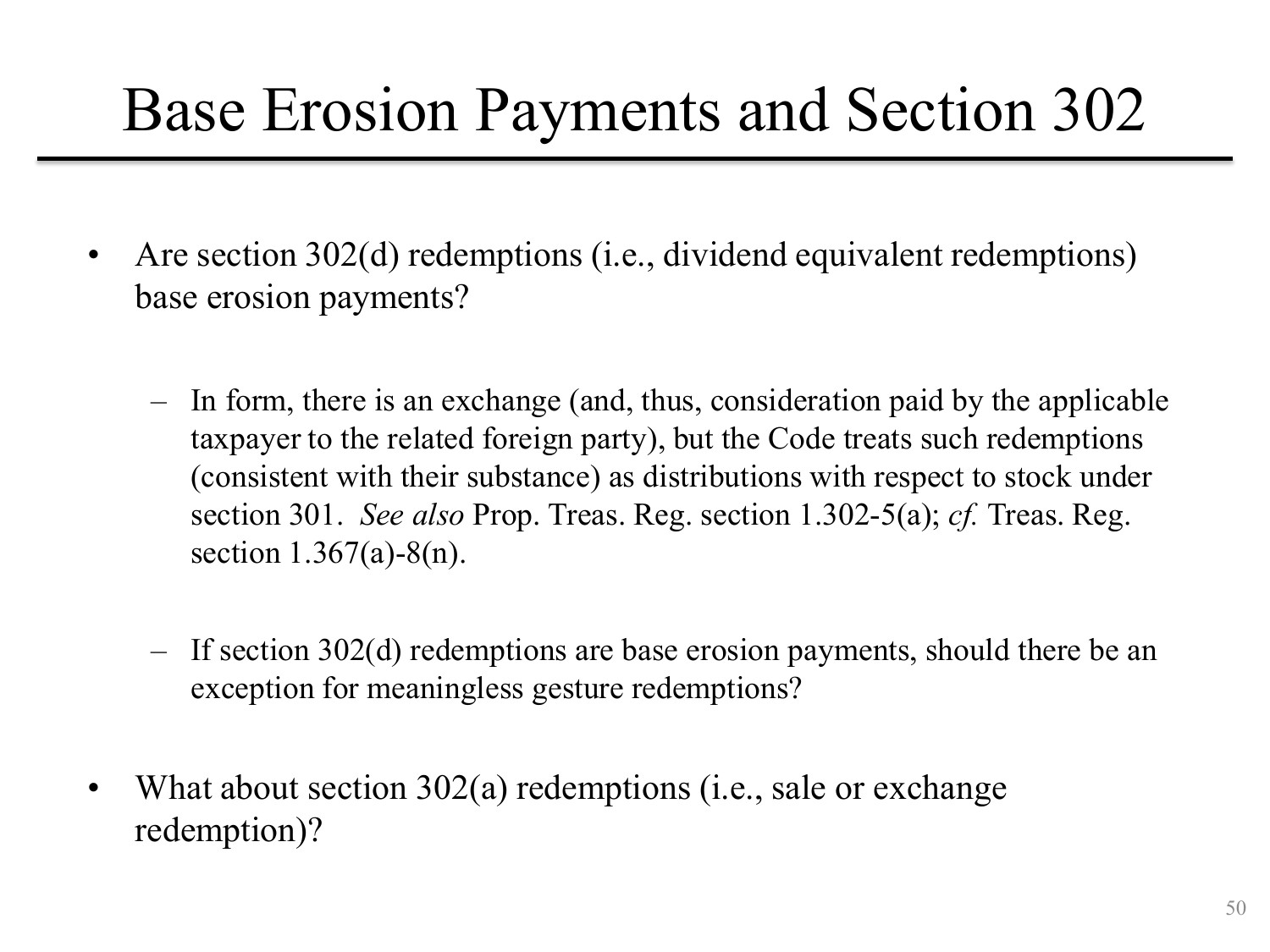### Why Section 332 Liquidations?

- From a legal perspective, there is an exchange of the shareholder corporation's shares in the liquidating corporation for the liquidating corporation's assets. However, the liquidating subsidiary no longer exists once the transaction is completed and its stock has been cancelled.
- Section 332, however, provides that "no gain or loss shall be recognized on the receipt by a corporation of property distributed in complete liquidation of another corporation." *Compare* Section 331 (liquidating distributions "treated as in full payment in exchange for the [liquidating corporation's] stock").
- Should a section 332 liquidation give rise to an "amount paid or accrued," when the "consideration received" by the liquidating subsidiary goes out of existence in the liquidation and is never enjoyed by that liquidating subsidiary?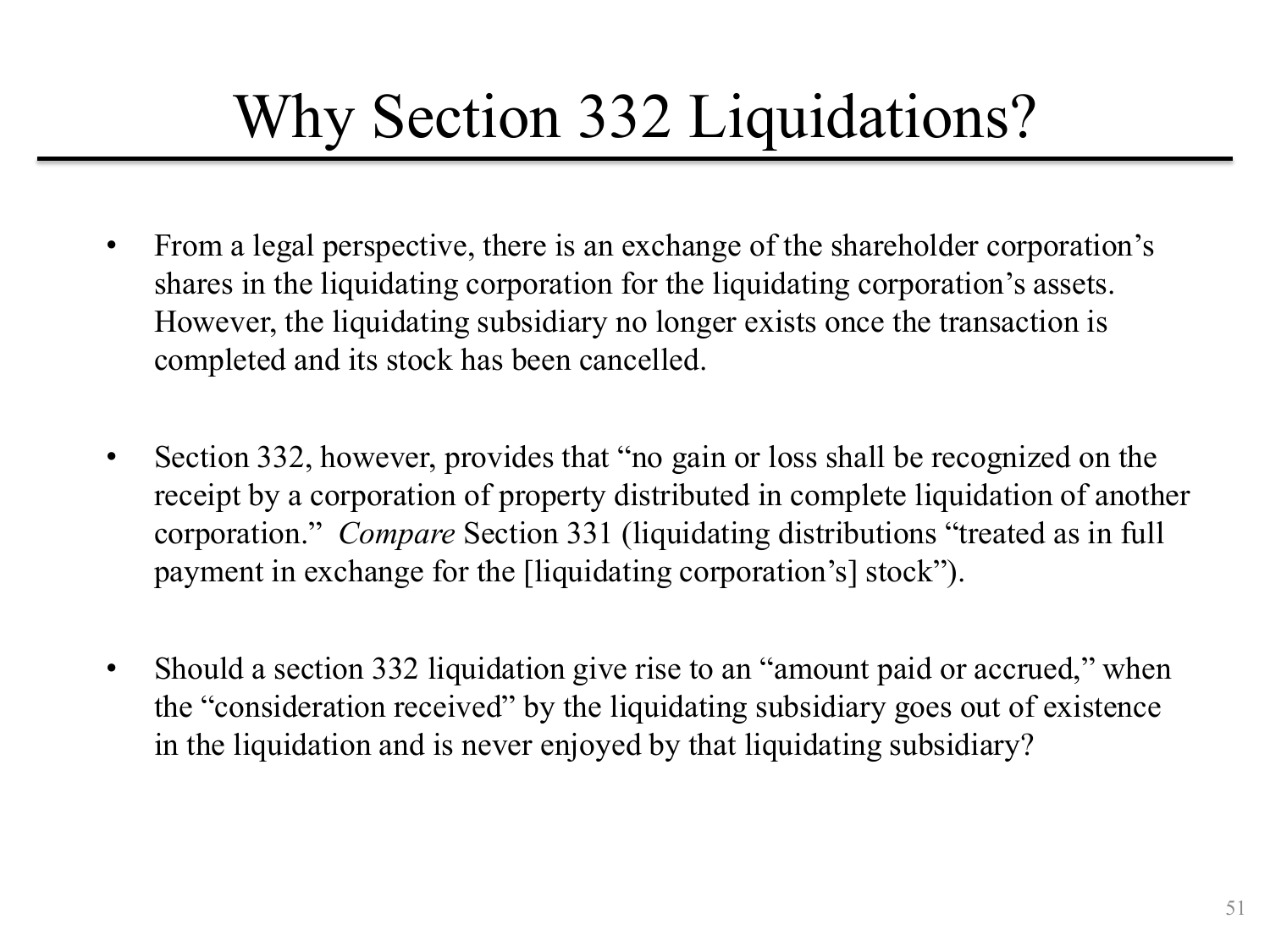### Form over Substance?



- Liquidating distribution treated as a BEP.
- Section 301 distribution not treated as a BEP.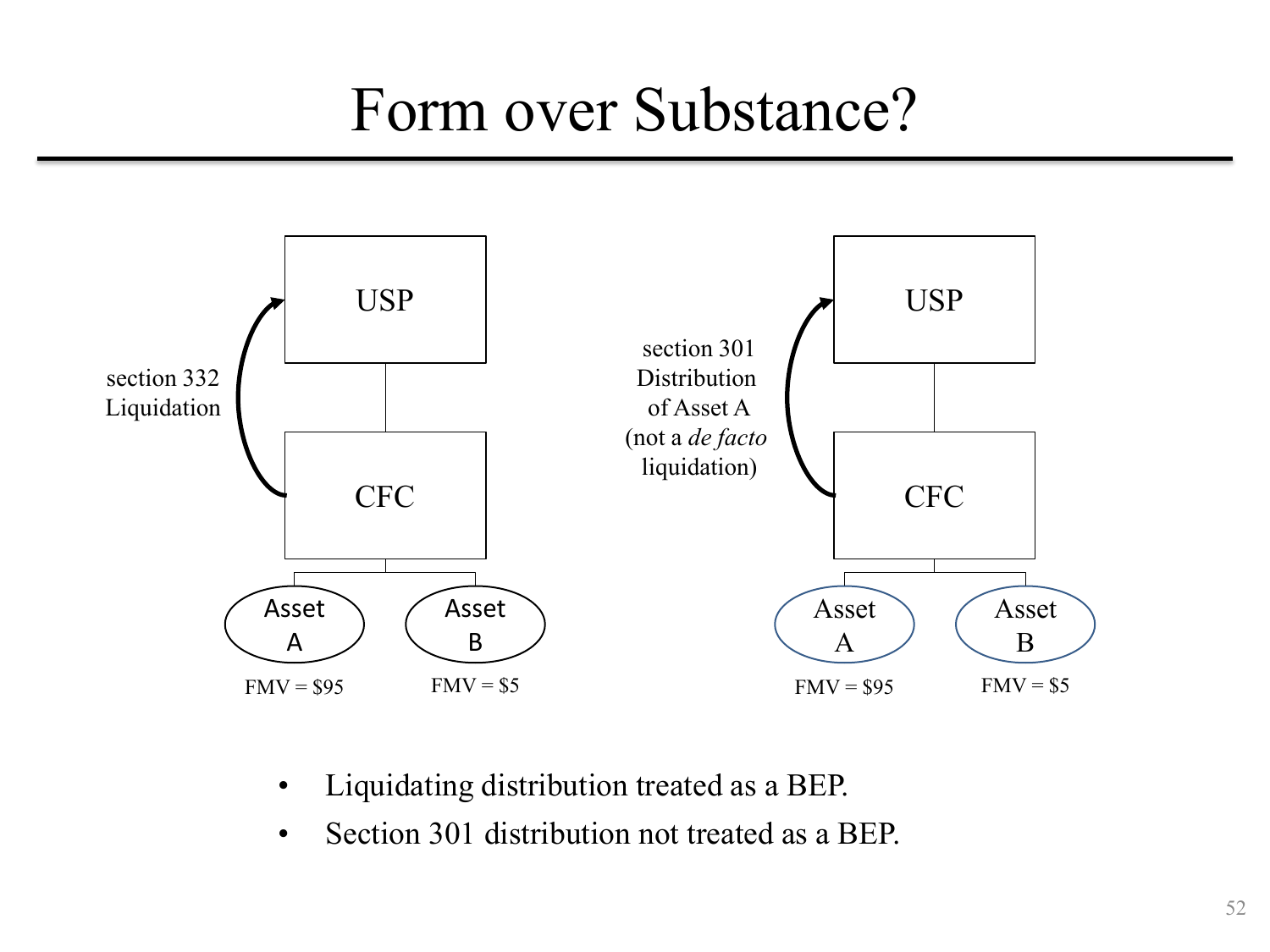### Base Erosion Payments and Losses

The Preamble provides that:

... because section  $59A(d)(1)$  defines the first category of base erosion payment as "any amount paid or accrued by the taxpayer to a foreign person which is a related party of the taxpayer and with respect to which a deduction is allowable under this chapter," a base erosion payment also includes a payment to a foreign related party resulting in a *recognized* loss; for example, a loss recognized on the transfer of property to a foreign related party. (Emphasis added).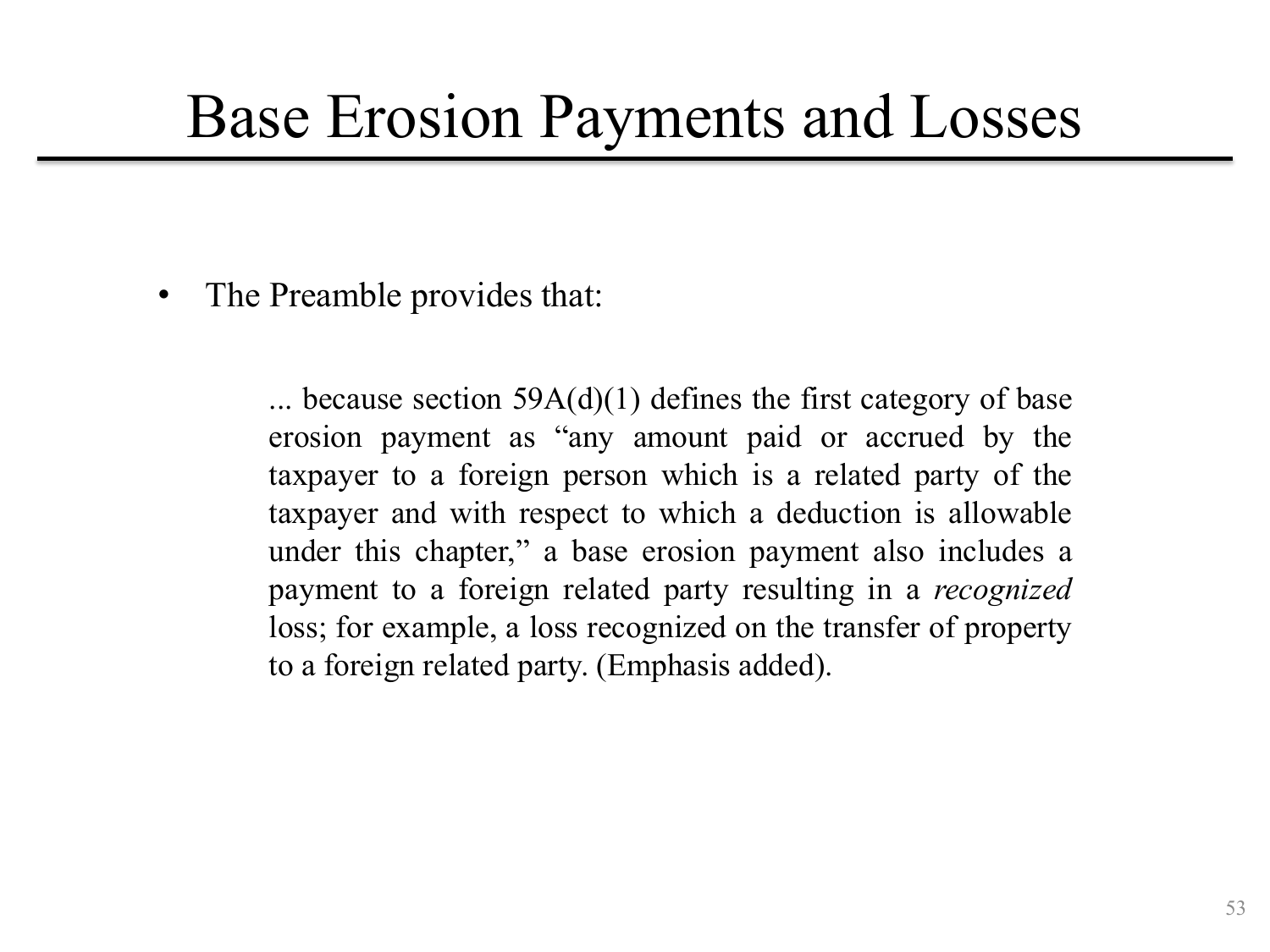#### Base Erosion Payments and Losses: Coordination Issues

- If U.S. taxpayer uses built-in loss property to pay for depreciable property, is the payment described in section 59A(d)(1) (a deductible payment), 59A(d)(2) (a payment for depreciable property), or both? Are both the loss and the depreciation deductions base erosion tax benefits, so the same payment results in multiple benefits subject to the BEAT?
- If a U.S. taxpayer uses built-in loss property to make a payment that otherwise qualifies for an exception to base erosion payments (e.g., qualified derivatives or services cost method fees), is the payment a base erosion payment? If so, is the deduction that would otherwise have been exempt a base erosion tax benefit because it is allowable with respect to a base erosion payment?
- How does the exception for payments on which withholding tax is imposed apply to a transfer of built-in loss property?
- Where the foreign related party purchases the loss property for cash, what are the rules for determining whether the receipt of the property is ECI?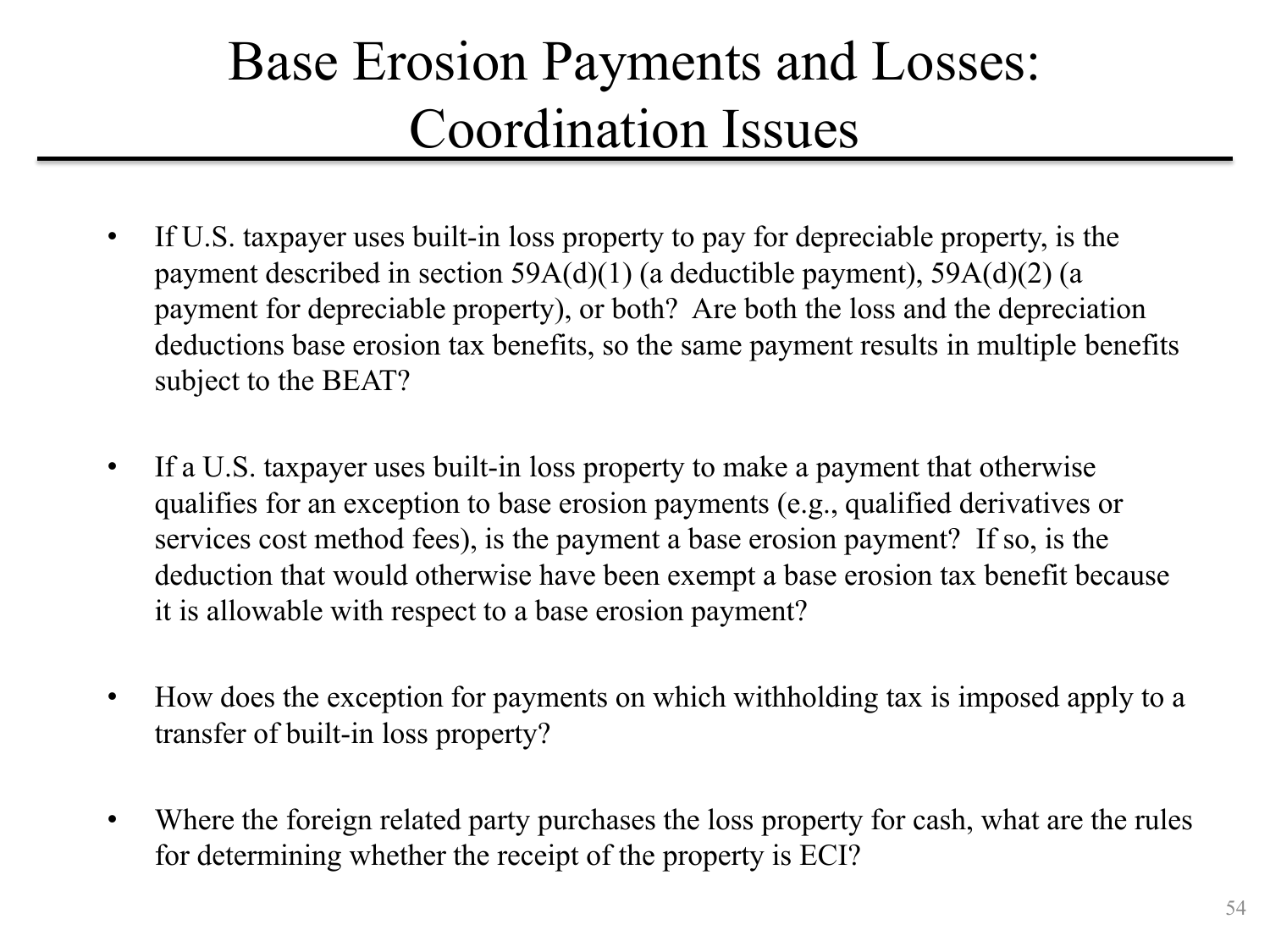#### Base Erosion Payments and Section 267(f)

- Losses recognized on transfers of built-in loss property to related foreign parties will frequently be deferred under section 267(f).
- Presumably, there is no base erosion tax benefit until the loss is triggered, such as when the asset leaves the controlled group.
	- Where the loss is triggered by the U.S. taxpayer and related foreign party becoming unrelated, is the deduction appropriately a base erosion tax benefit? If such a transaction should be exempt, what if the asset appreciates in related foreign party's hands?
	- What if the parties become unrelated for purposes of section  $267(f)$  (50% threshold) but remain related for purposes of the BEAT (25% threshold)?
- Where the loss was "recognized" before the domestic corporate seller was an "applicable taxpayer," is the loss a base erosion tax benefit if the seller is an "applicable taxpayer" on the triggering date?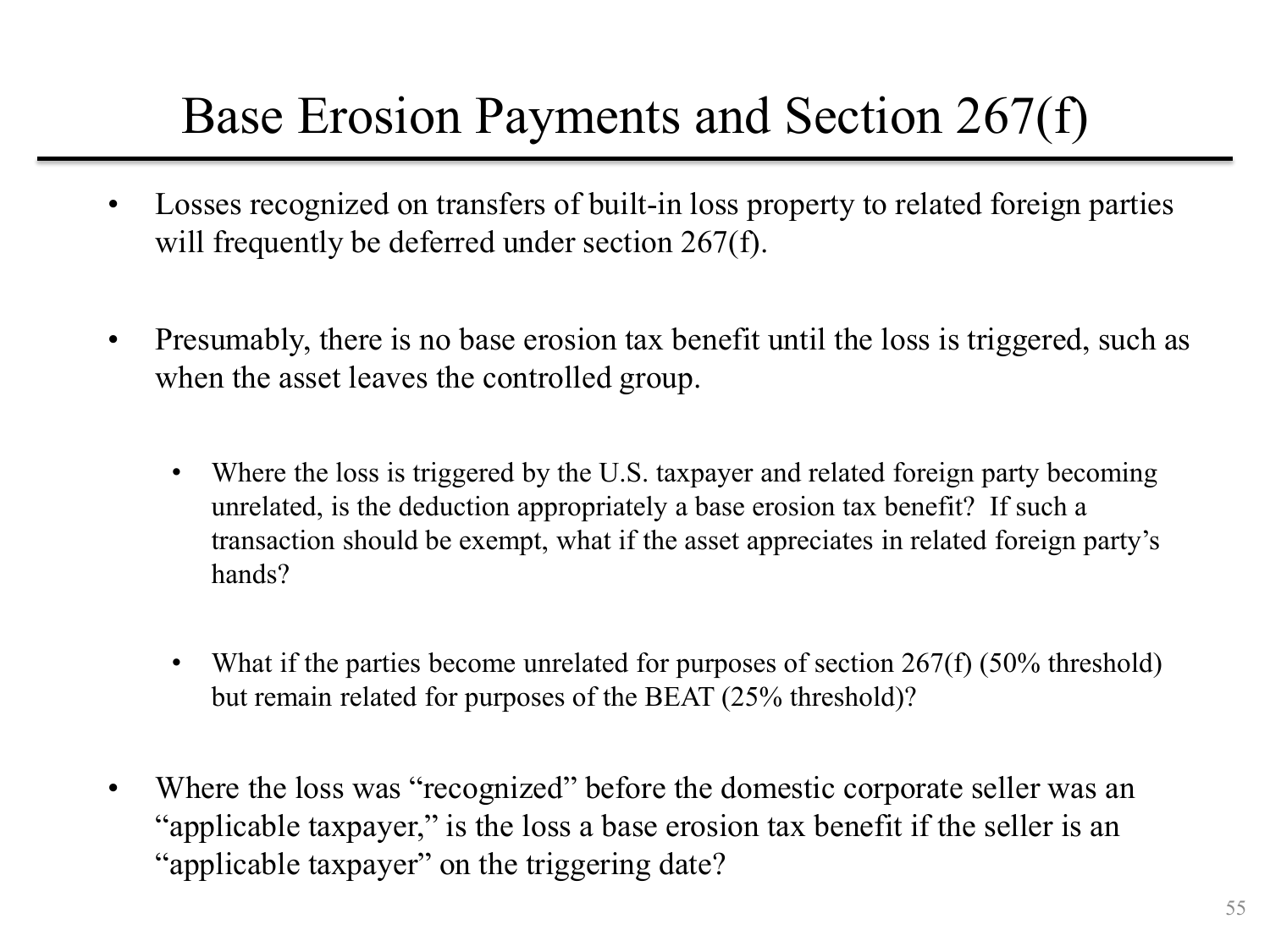### Modified Taxable Income and Losses

- $MTI =$  taxable income under  $\S$  63 + the gross amount of base erosion tax benefit + the base erosion percentage ("BE Percentage") of any NOL. *See* Prop. Treas. Reg. § 1.59A-4(b)(2).
	- If the taxpayer has negative taxable income for the year and no deductible NOL carryovers or carrybacks, such negative taxable income is a starting point for calculating the MTI.
	- If the taxpayer has a positive taxable income for the year and deductible NOL carryovers or carrybacks that exceed positive taxable income, the starting point for calculating MTI is zero. *See* Prop. Treas. Reg. § 1.59A(b).
		- The BE Percentage of the NOL deduction is calculated following the same principles—only that portion of NOL that reduces taxable income to zero is added back. *See* Prop. Treas. Reg. § 1.59A- $4(b)(2)(ii)$ .
		- The BE Percentage of an NOL is determined based on the year in which the NOL arose rather than the year in which the taxpayer recognizes it. Prop. Treas. Reg. § 1.59A-4(b)(2)(ii).
		- For NOLs incurred before January 1, 2018, and that are deductible after December 31, 2017, the BE Percentage is zero. *See* § 1.59A-4(b)(2)(ii) and (c)(2), *Ex.* 2.
		- The BE Percentage is calculated on the aggregate group basis rather than separately for each taxpayer. Prop. Treas. Reg. § 1.59A-2(c).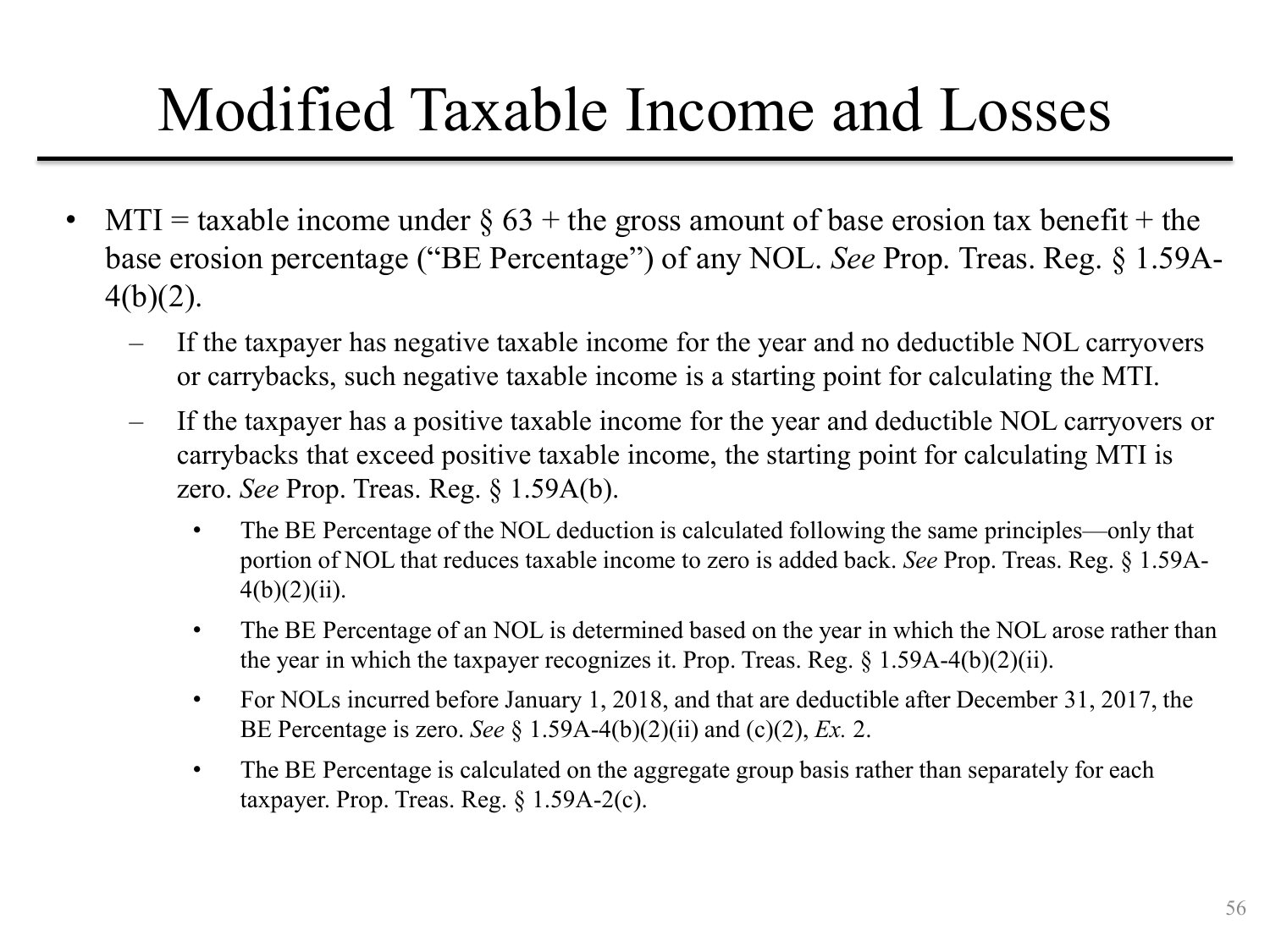#### Proposed BEAT Regulations: Consolidated Return Implications

- Under Prop. Treas. Reg. §1.1502-59A(b), the new tax under §59A is determined on a **consolidated group basis**, rather than determined separately for each member of the group.
	- Members' deductions are aggregated in making the required computations under §59A.
	- This single taxpayer treatment for members of a consolidated group applies separately from the aggregate group concept in Prop. Treas. Reg. §1.59A-2(c) for purposes of applying the gross receipts test and BE% test for determining applicable taxpayer.
- Items from intercompany transactions are not taken into account for purposes of making the computations under §59A.
	- Intercompany items resulting from intercompany transactions (defined in Treas. Reg. §1.1502- 13(b)(1)(i)) are **disregarded** for BEAT calculation purposes (*e.g.*, additional depreciation deductions resulting from intercompany asset sales are not taken into account for purposes of applying the BE% test under §1.59A-2(e), interest payments on intercompany obligations (as defined in Treas. Reg.  $$1.1502-13(g)(2)(ii))$  would not be taken into account).
	- This departure from basic -13 principles may raise questions.
		- For example, if one member of a group purchases depreciable property from a foreign related party and sells that property to another member of the group, are the depreciation deductions with respect to the property a BEP?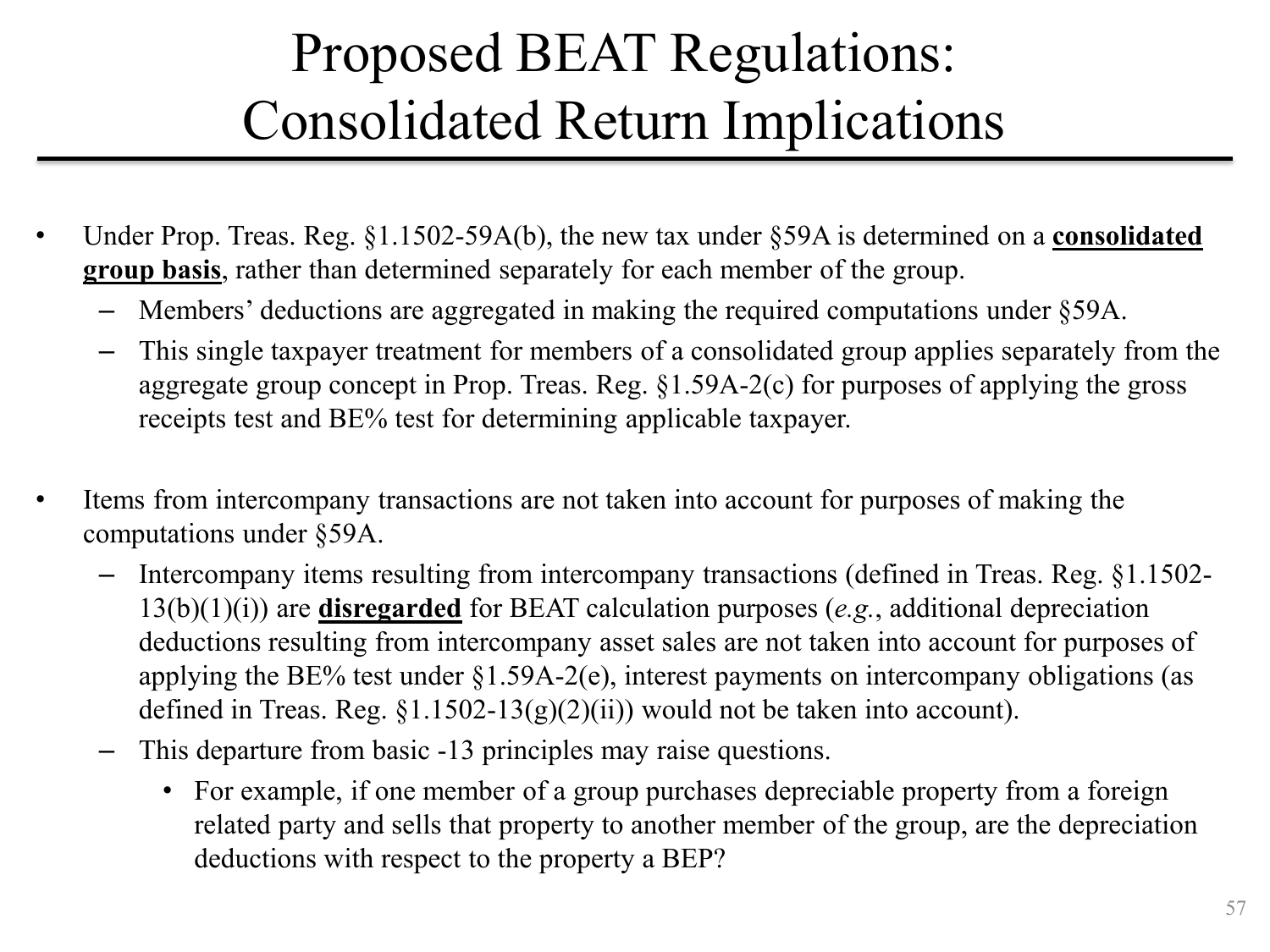#### Proposed BEAT Regulations: Consolidated Return Implications (cont.)

- **Transition Rule:** If, during calendar year 2018, a corporation (S) joins a consolidated group during a consolidated return year beginning before January 1, 2018, the proposed regulations would provide that §59A would **not** apply to S's short taxable year that is included in the group's consolidated return year, even though S's short taxable year begins after December 31, 2017. *See* Prop. Treas. Reg. §1.1502-59A(g)(2).
- The Proposed Regulations would amend Treas. Reg. §1.1502-2 to include a reference to the BEAT as a tax included in the computation of consolidated tax liability.
	- Allocation of the BEAT to members of the consolidated group is determined under §1552.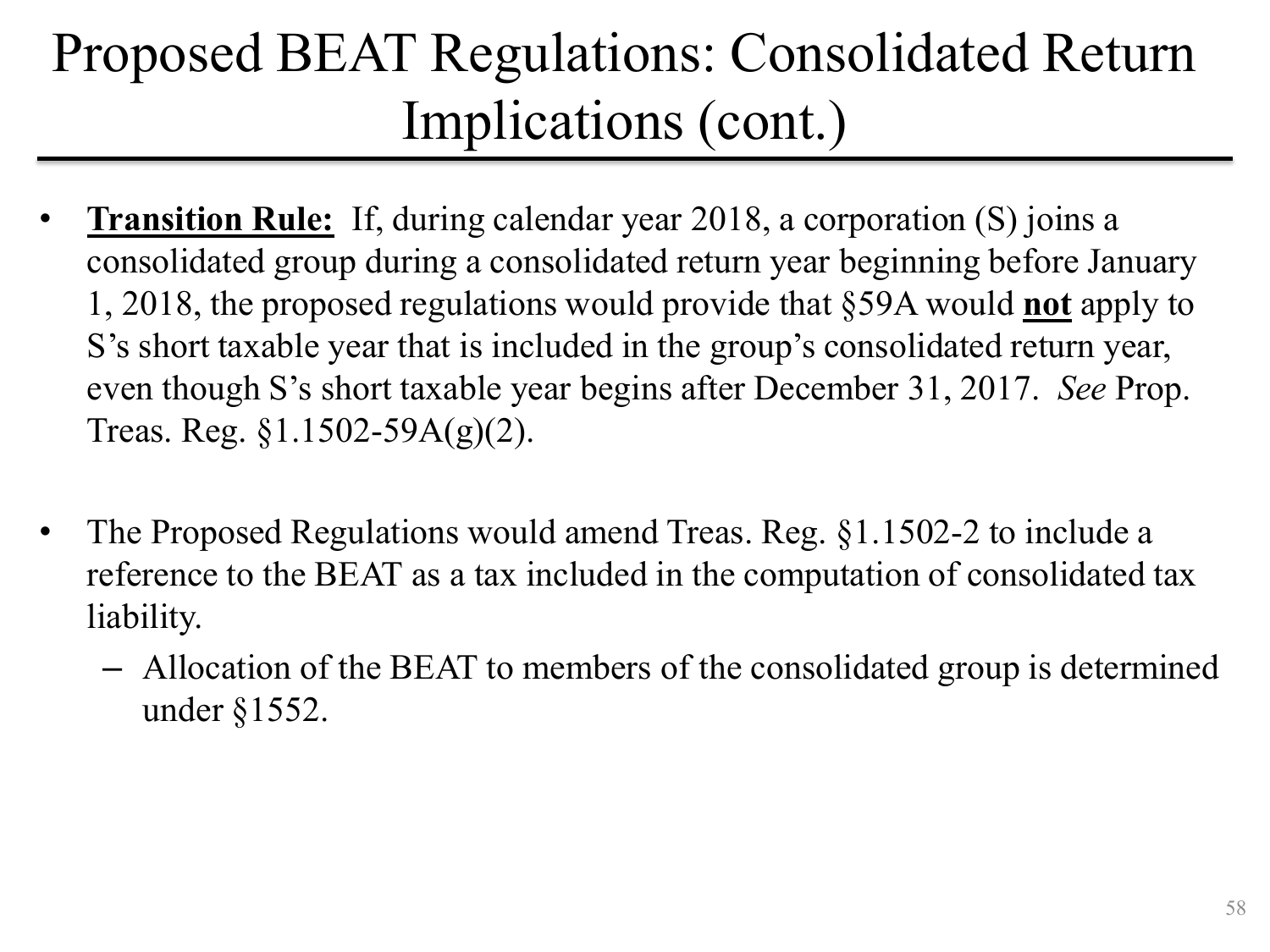### BEAT in Consolidation: Coordination with §163(j)

- The Proposed Regulations would provide that any disallowed disqualified interest under <u>former</u> §163(j) that resulted from a payment or accrual to a foreign related party and that is carried forward from a taxable year beginning before January 1, 2018, is not a base erosion payment. *See* Prop. Treas. Reg. §1.59A-3(b)(3)(vii).
- Section 59A(c)(3) and proposed  $\S1.59A-3(c)(4)$  coordinate  $\S163(i)$  with the determination of the amount of base erosion tax benefits when business interest expense ("**BIE**") is paid to both unrelated parties and related parties. Those rules provide that, where §163(j) applies to limit the amount of business interest that is deductible in a taxable year, all disallowed business interest is allocable first to interest to unrelated parties and then to related parties.
- Prop. Reg. §1.1502-59A(c) contains extensive rules to coordinate the proposed consolidated BEAT regulations with the recently proposed consolidated  $\S 163(i)$  regulations.
	- The classification rule in Prop. Reg.  $\S1.1502-59A(c)(3)$  determines whether the consolidated group's  $\S163(i)$ interest deduction is a base erosion tax benefit. Classification rules apply on a year-by-year basis.
	- $-$  To the extent the consolidated group's BIE for the current year is permitted as a deduction under  $\S163(j)(1)$  in that year, the deduction is:
		- first classified as from BIE paid/accrued for that year to a foreign related party and from BIE paid/accrued to a domestic related party, on a pro rata basis,
		- then as BIE paid/accrued to an unrelated party.
	- Once the consolidated BIE has been allocated among related party and unrelated party interest then such amounts must be allocated pro rata to the group members that have current year BIE deductions in proportion to their BIE deductions pursuant to Prop. Reg. §1.1502-59A(c)(4).
		- This allocation can result in a treatment that differs from actual interest payments.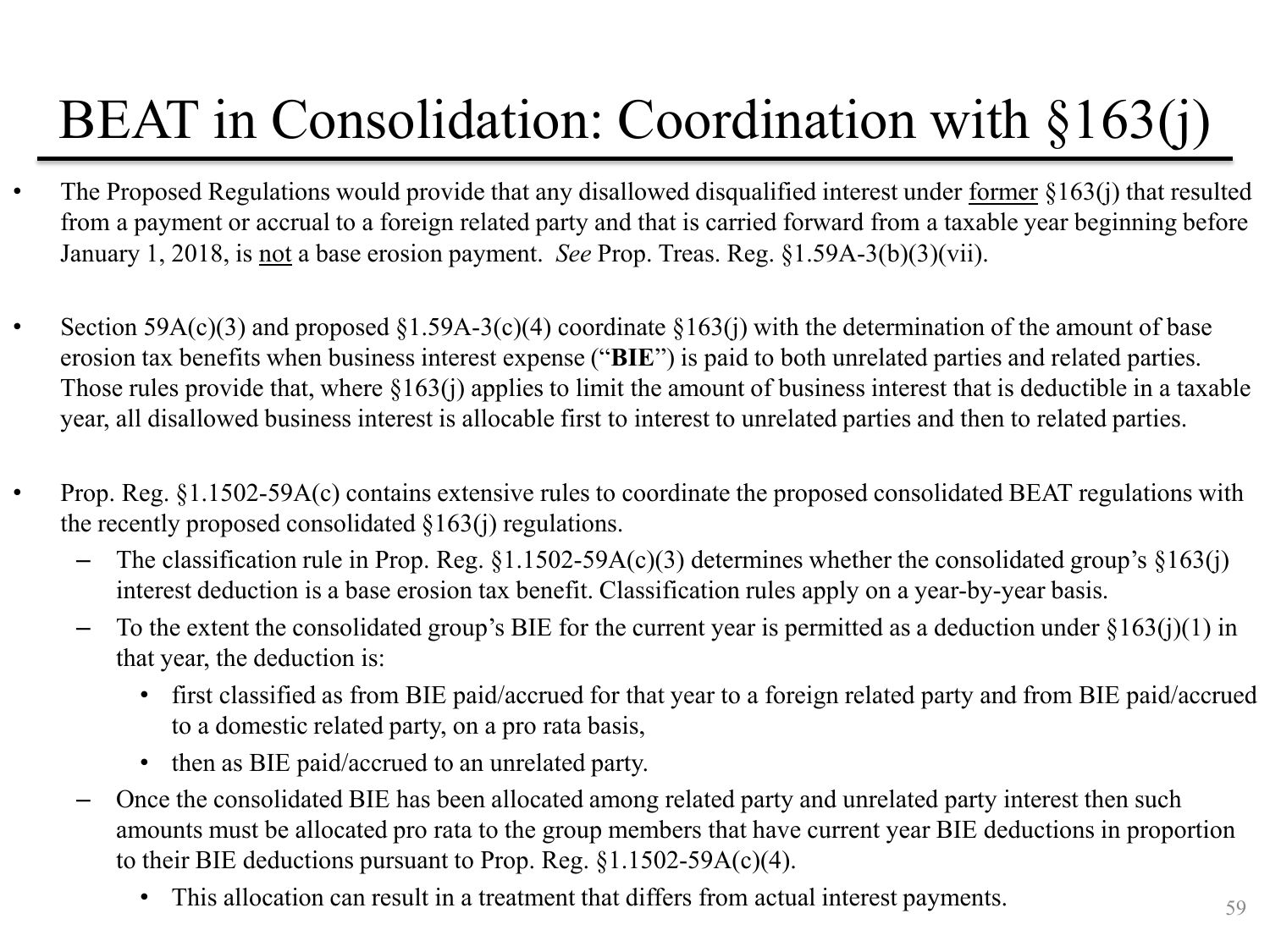### BEAT in Consolidation: Coordination with §163(j) (cont.)

- If the group's aggregate current year BIE exceeds the  $\S163(j)$  limitation, Prop. Reg.  $\S1.1502-59A(c)(5)$ provides for an allocation of any remaining domestic related current year BIE, foreign related current year BIE, and unrelated current year BIE pro rata to the members.
	- The amount of domestic related BIE carryforward equals the group's domestic related BIE carryforward from that year multiplied by the percentage of disallowed BIE carryforward allocable to that member.
	- The amount of foreign related BIE carryforward equals the group's foreign related BIE carryforward from that year multiplied by the percentage of disallowed BIE carryforward allocable to that member.
	- Any excess of the member's disallowed BIE carryforward is treated as from payments or accruals to an unrelated party.
	- This allocation can result in a treatment that differs from actual interest payments.
- When a member departs a group or its assets are acquired in a  $\S 381(a)$  transaction (such as reorganization or liquidation), such member's §163(j) BIE carryforwards retain their allocated status (*i.e.*, as domestic related BIE carryforward, foreign related BIE carryforward, or unrelated BIE carryforward, as applicable (Prop. Reg.  $\S1.1502 - 59A(c)(5)(v)$ , (c)(6))).
	- The status of the SRLY disallowed BIE carryforward is taken into account in determining the acquiring group's base erosion tax benefit when absorbed in the acquiring group (Prop. Reg. §1.1502-  $59A(c)(7)$ ).
	- There is no coordination with the Treas. Reg. §1.1502-36(d) attribute reduction rules (*i.e.*, if disallowed BIE carryforwards are reduced, may foreign related BIE carryforwards be reduced first?).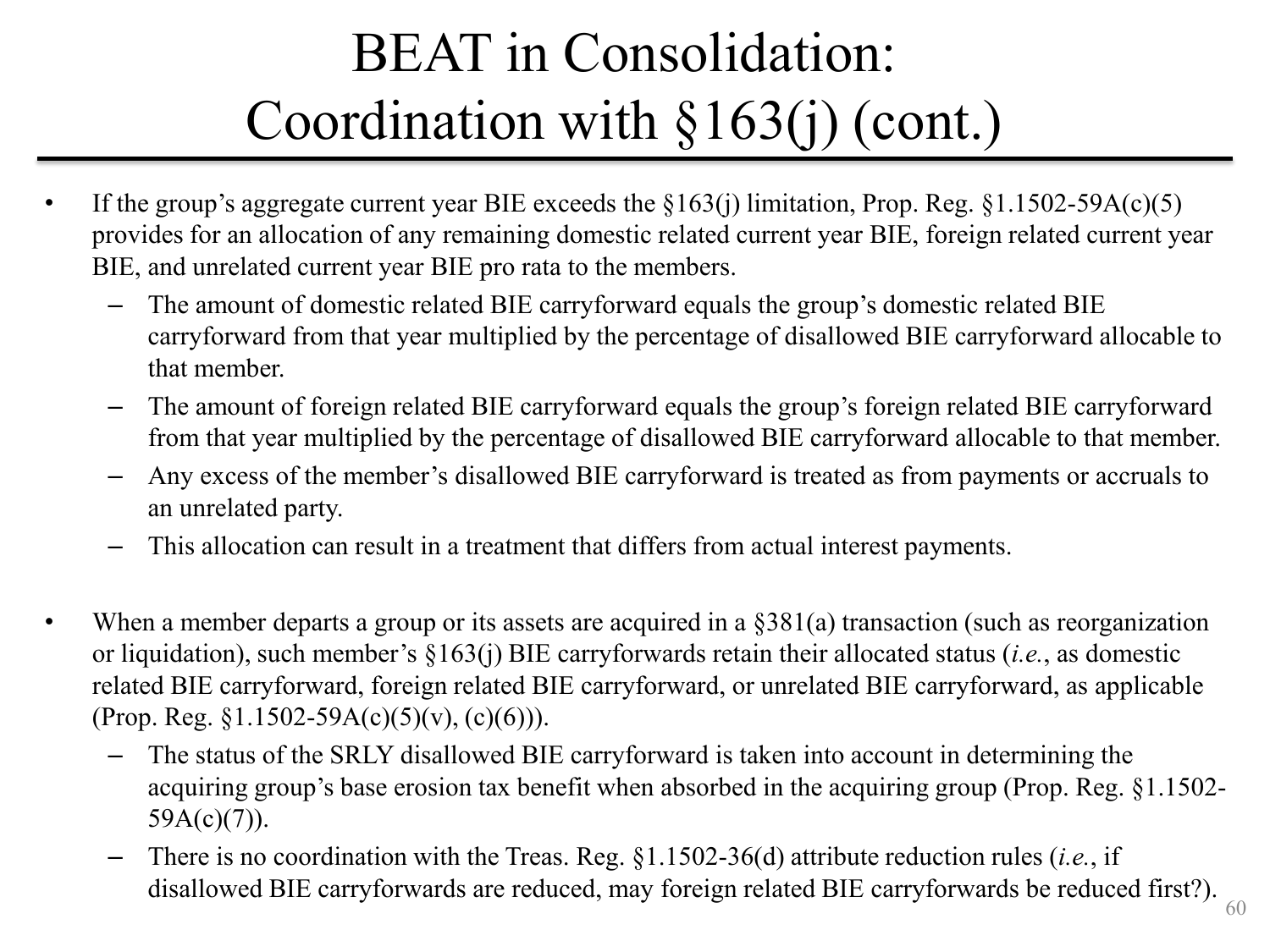

#### **Facts:**

- Foreign corporation (FP) owns domestic corporation (P), which in turn owns S1 and S2.
- P, S1, and S2 are members of a consolidated group.
- The consolidated group is a calendar year taxpayer.
- During the current year (Year 1), P had \$60 of BII and incurred \$60x of BIE to domestic related parties; S1 incurred \$40x of BIE to foreign related parties; and S2 incurred \$80x of BIE to unrelated parties.
- The group's  $\S 163(i)$  limitation for the year is  $\S 60x (\$0 ATI + P's BII of \$60x)$ .
- After applying the rules in §1.163(j)-5(b)(3), the group deducts \$60x of P's current year BIE and none of S1 and  $S2's$ .
- Assume the group is an applicable taxpayer for purposes of §59A.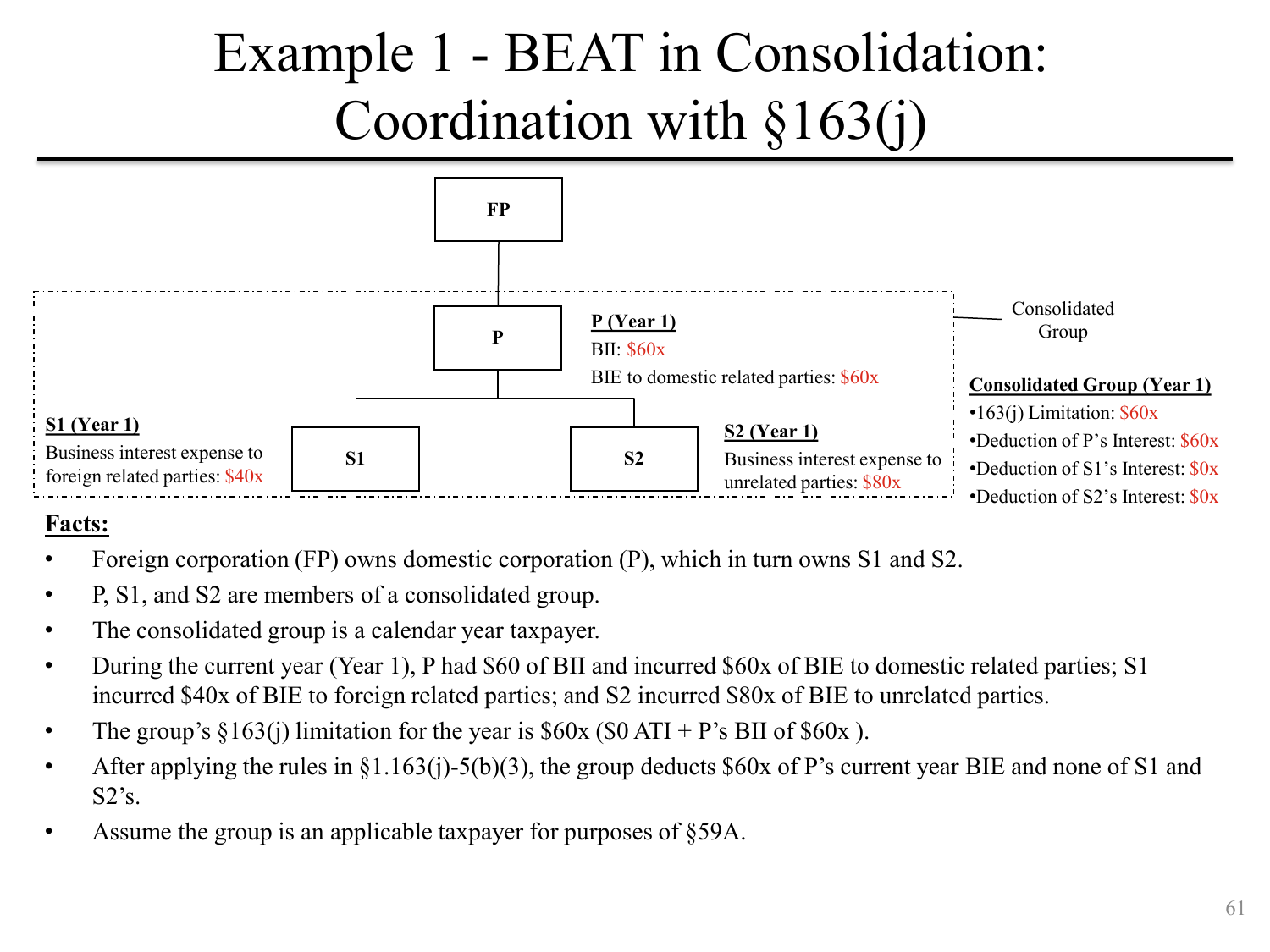

#### **Analysis:**

- Application of the absorption rule in  $\S 1.1502 59A(c)(2)$ 
	- Following the rules in  $\S163(i)$ , the group's  $\S163(i)$  interest deduction is  $\S60x$ , and the entire amount is from members' Year 1 BIE.
- Application of the classification rule in  $\S1.1502 59A(c)(3)$ 
	- Under  $\S1.1502-59A(c)(3)$ , the group's \$60x of aggregate current year BIE deduction is first classified as payments or accruals to related parties (pro-rata among domestic related parties and foreign related parties), and second as payments or accruals from unrelated parties.
	- The group's total related party interest expense in Year 1, \$100x (sum of the group's Year 1 domestic related current year BIE, \$60x, and the group's Year 1 foreign related current year BIE, \$40x), exceeds the group's aggregate current year BIE deduction of \$60x.
	- Thus, the group's aggregate current year BIE deduction will be classified, pro-rata, as from payments or accruals to domestic related parties and foreign related parties.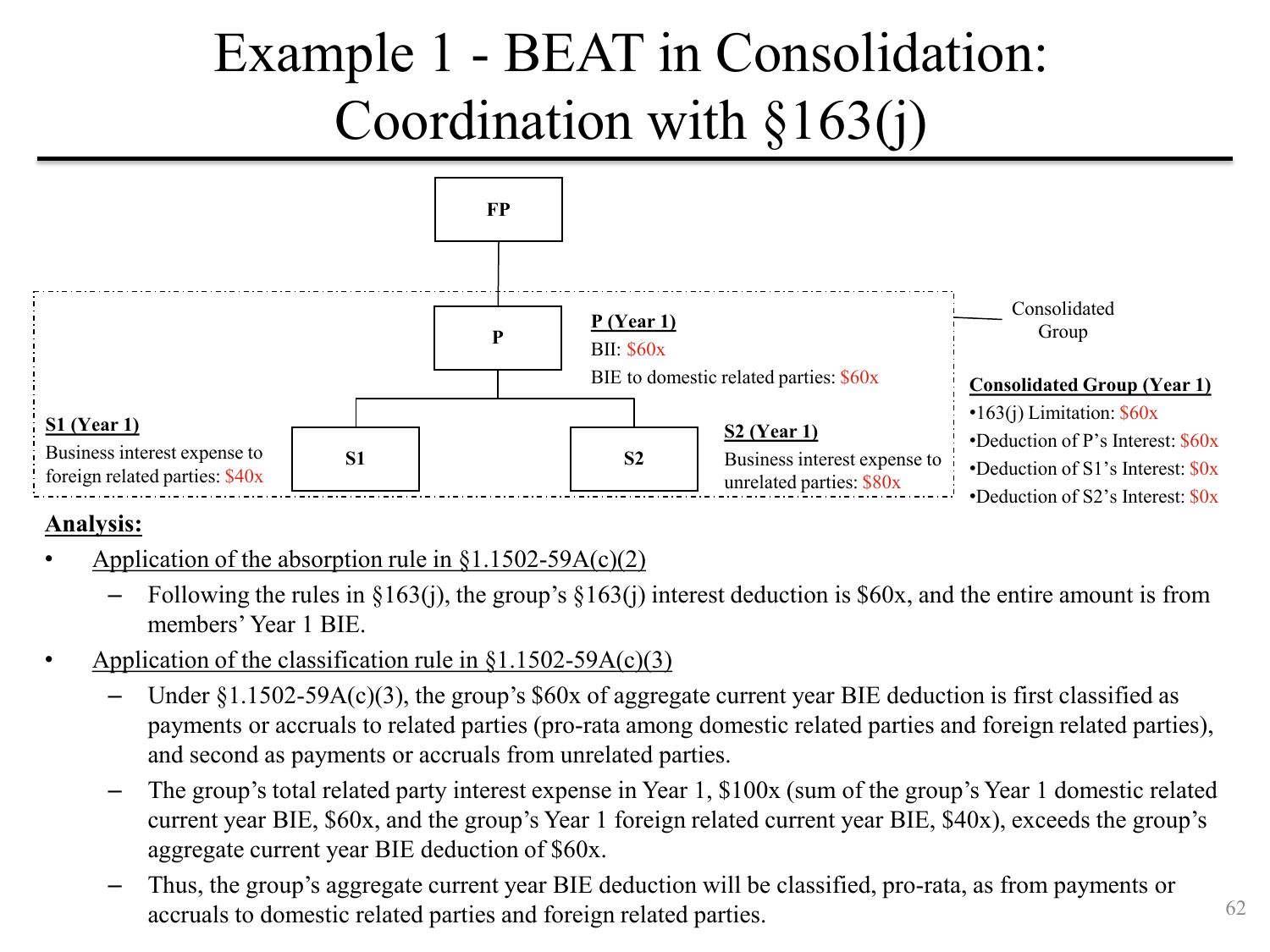

- Application of the classification rule in  $\S1.1502 59A(c)(3)$  (cont.)
	- Of the group's aggregate current year BIE deduction in Year 1, \$36x is classified as a domestic related current year BIE deduction (the group's aggregate current year BIE deduction, \$60x, multiplied by the ratio of domestic related current year BIE over the group's total Year 1 related party interest expense (\$60x / (\$60x+\$40x))); and \$24x of the group's aggregate current year BIE deduction is classified as a foreign related current year BIE deduction (the group's §163(j) interest deduction, \$60x, multiplied by the ratio of foreign related current year BIE over the group's total Year 1 related party interest expense  $(\$40x / ($60x+$40x$ )).
- Application of the allocation rule in  $\S 1.1502 59A(c)(4)$ 
	- After the application of the classification rule in  $\S1.1502-59A(c)(3)$ , the group has \$36x of domestic related current year BIE deduction and \$24x of foreign related current year BIE deduction from the group's aggregate current year BIE in Year 1.
	- 63 – The domestic related current year BIE deduction and foreign related current year BIE deduction will be allocated to P, S1, and S2 based on each member's current year BIE deduction in Year 1.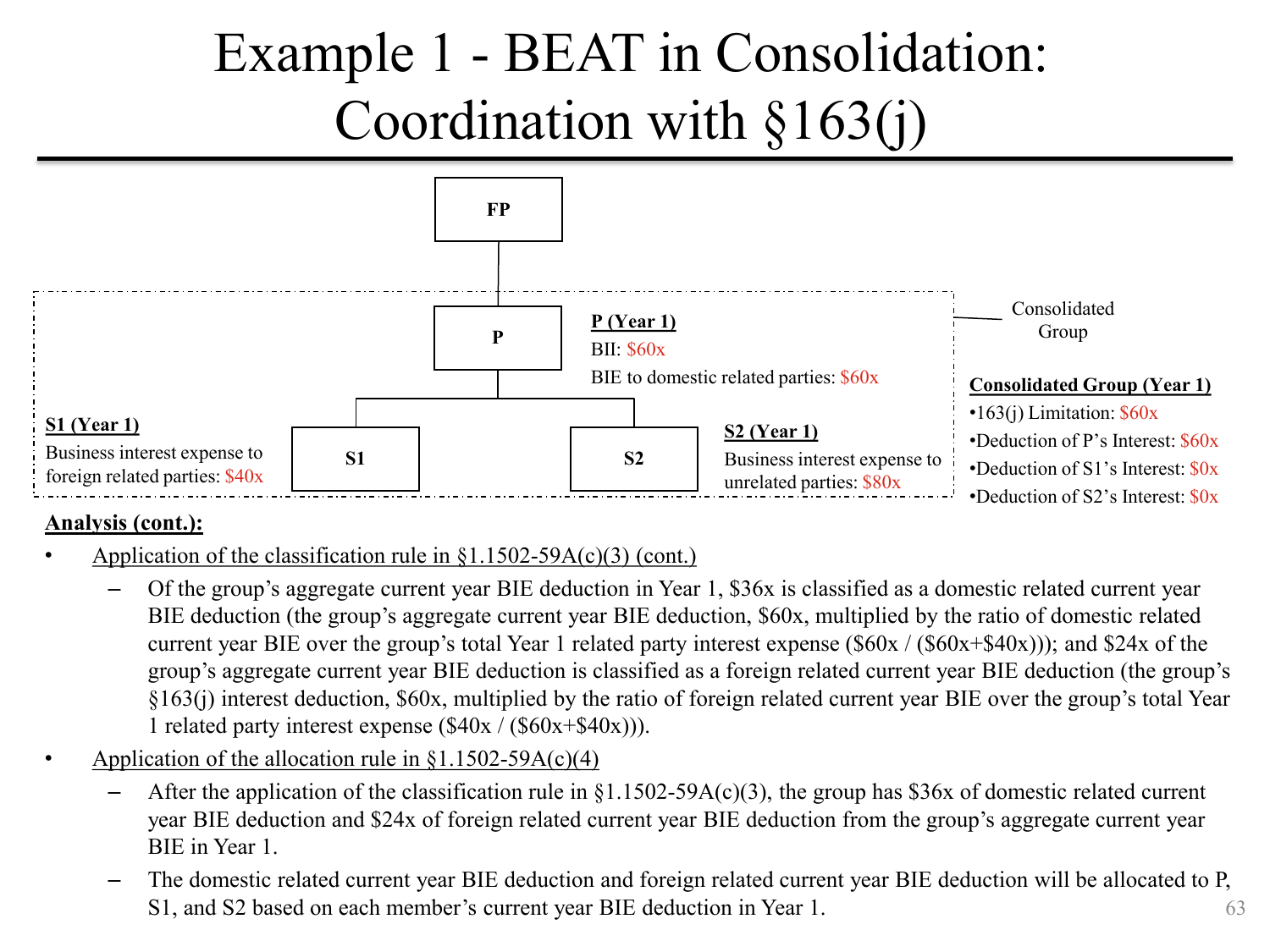

- Application of the allocation rule in  $\S 1.1502 59A(c)(4)$  (cont.)
	- *Allocations of the group's foreign related current year BIE deduction status*
		- The percentage of current year BIE deduction attributable to P is 100% (P's current year BIE deduction in Year 1, \$60x, divided by the group's aggregate current year BIE deduction for Year 1, \$60x).
		- Thus, the amount of domestic related current year BIE deduction status allocable to P is \$36x (the group's domestic related current year BIE deduction, \$36x, multiplied by the percentage of current year BIE deduction allocable to P, 100%).
			- S1 and S2 are allocated \$0x of domestic related current year BIE deduction
		- The amount of foreign related current year BIE deduction status allocable to P is \$24x (the group's foreign related current year BIE deduction, \$24x, multiplied by the percentage of current year BIE deduction allocable to P, 100%.
			- S1 and S2 are allocated \$0x of foreign related current year BIE deduction.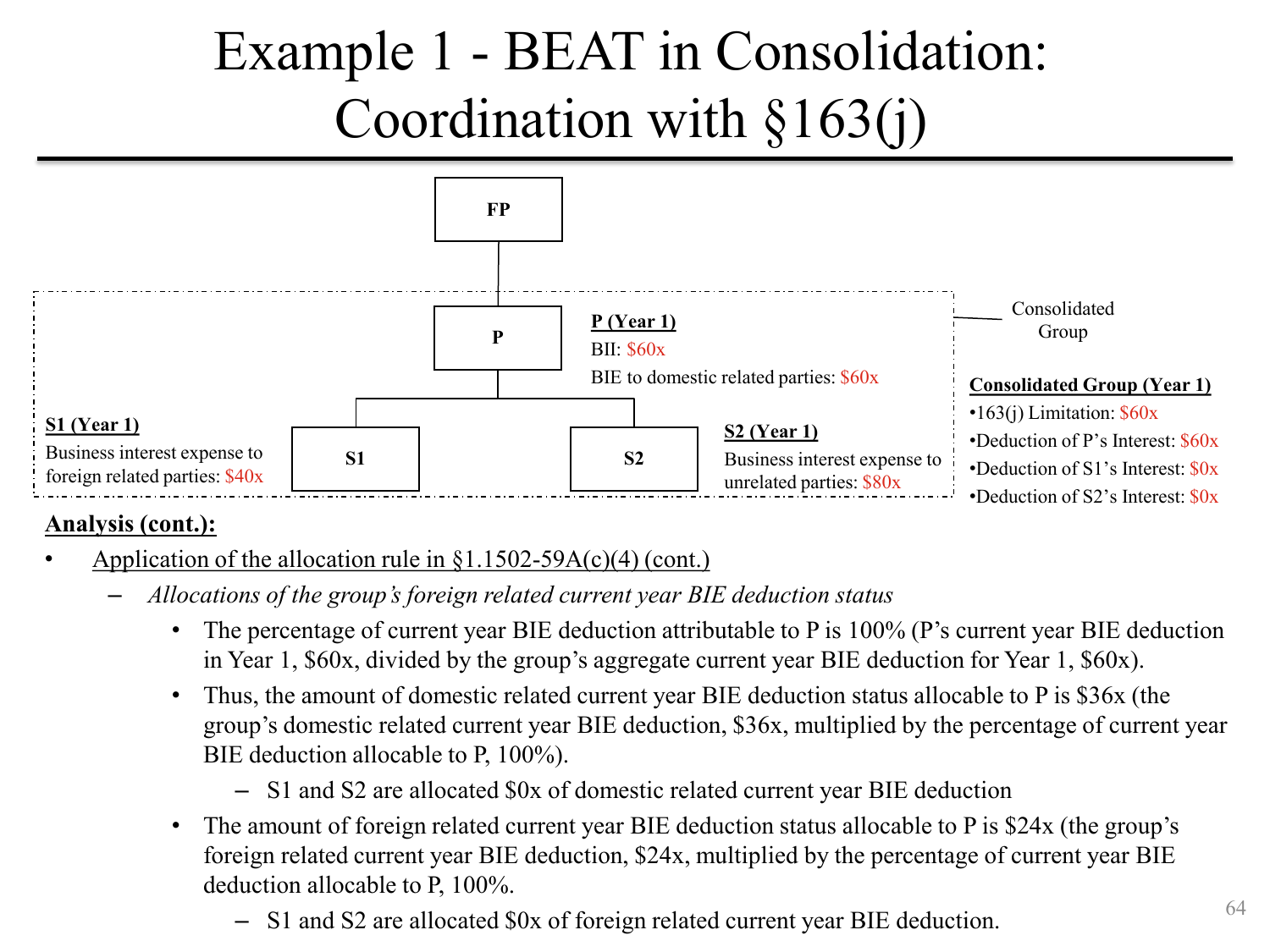

- Application of the allocation rule in  $\S 1.1502 59A(c)(5)$ 
	- In Year 1 the group has \$60x of domestic related current year BIE, of which \$36x is deducted in the year (by operation of the classification rule).
		- Therefore, the group has \$24x of domestic related BIE carryforward.
	- Similarly, the group has \$40x of foreign related current year BIE in Year 1, of which \$24x is deducted in the year.
		- Therefore, the group has \$16x of foreign related BIE carryforward.
	- The \$24x domestic related BIE carryforward status and \$16x foreign related BIE carryforward status will be allocated to P, S1, and S2 in proportion to the amount of each member's disallowed BIE carryforward.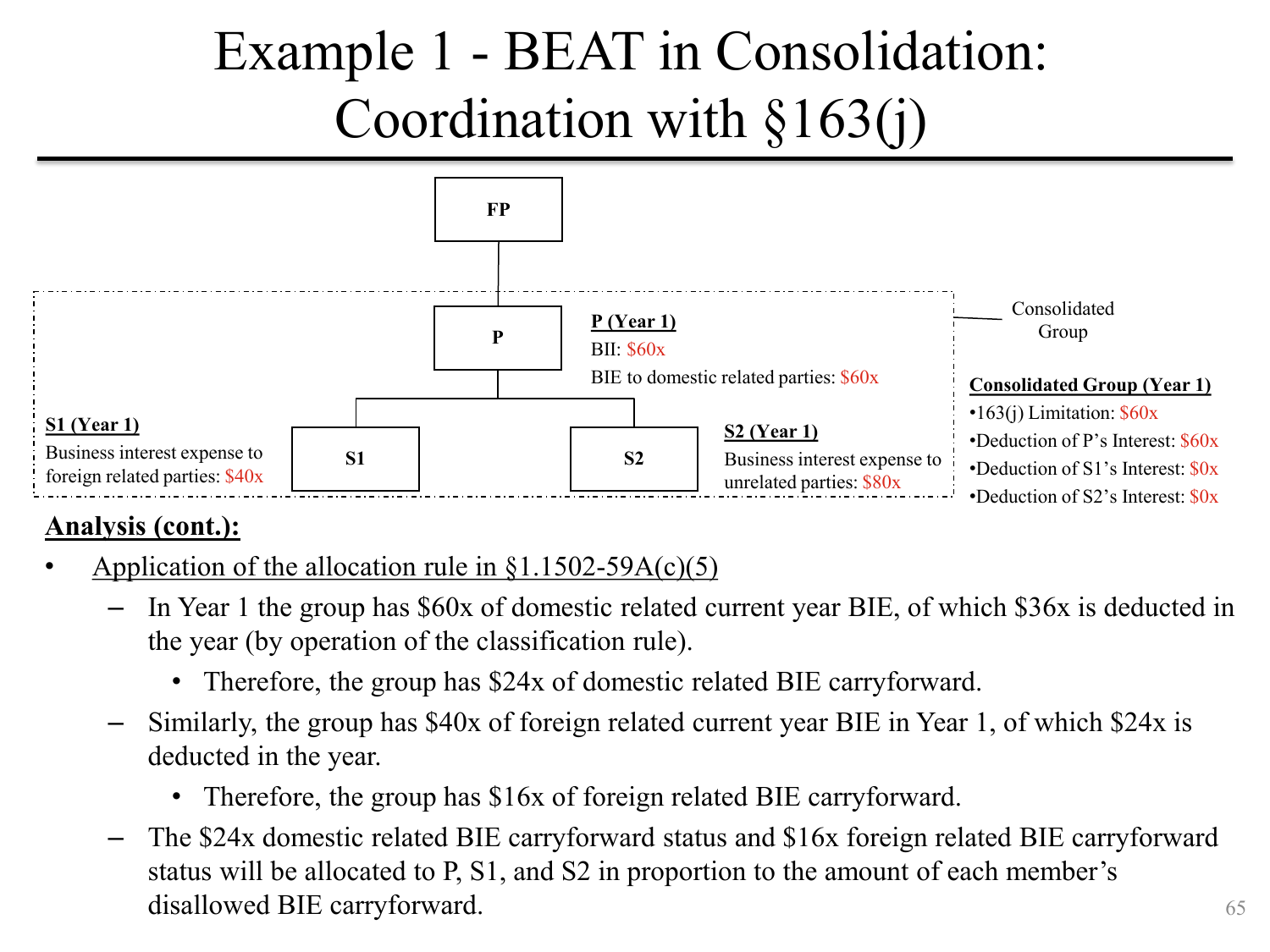

- Application of the allocation rule in  $\S 1.1502 59A(c)(5)$  (cont.)
	- P has \$0 disallowed BIE carryforward ( $60x 60x$ ), and its percentage of disallowed BIE carryforward is 0%.
	- The percentage of disallowed BIE carryforward allocable to S1 is 33.33% (S1's Year 1 disallowed BIE carryforward, \$40x (\$40x - \$0x), divided by the group's Year 1 disallowed BIE carryforward,  $$120x ($60x + $40x + 80x - $60x$ .
	- The percentage of disallowed BIE carryforward allocable to S2 is 66.67% (S2's Year 1 disallowed BIE carryforward, \$80x (\$80x-\$0x), divided by the group's Year 1 disallowed BIE carryforward, \$120x (\$60x+\$40x+80x-\$60x).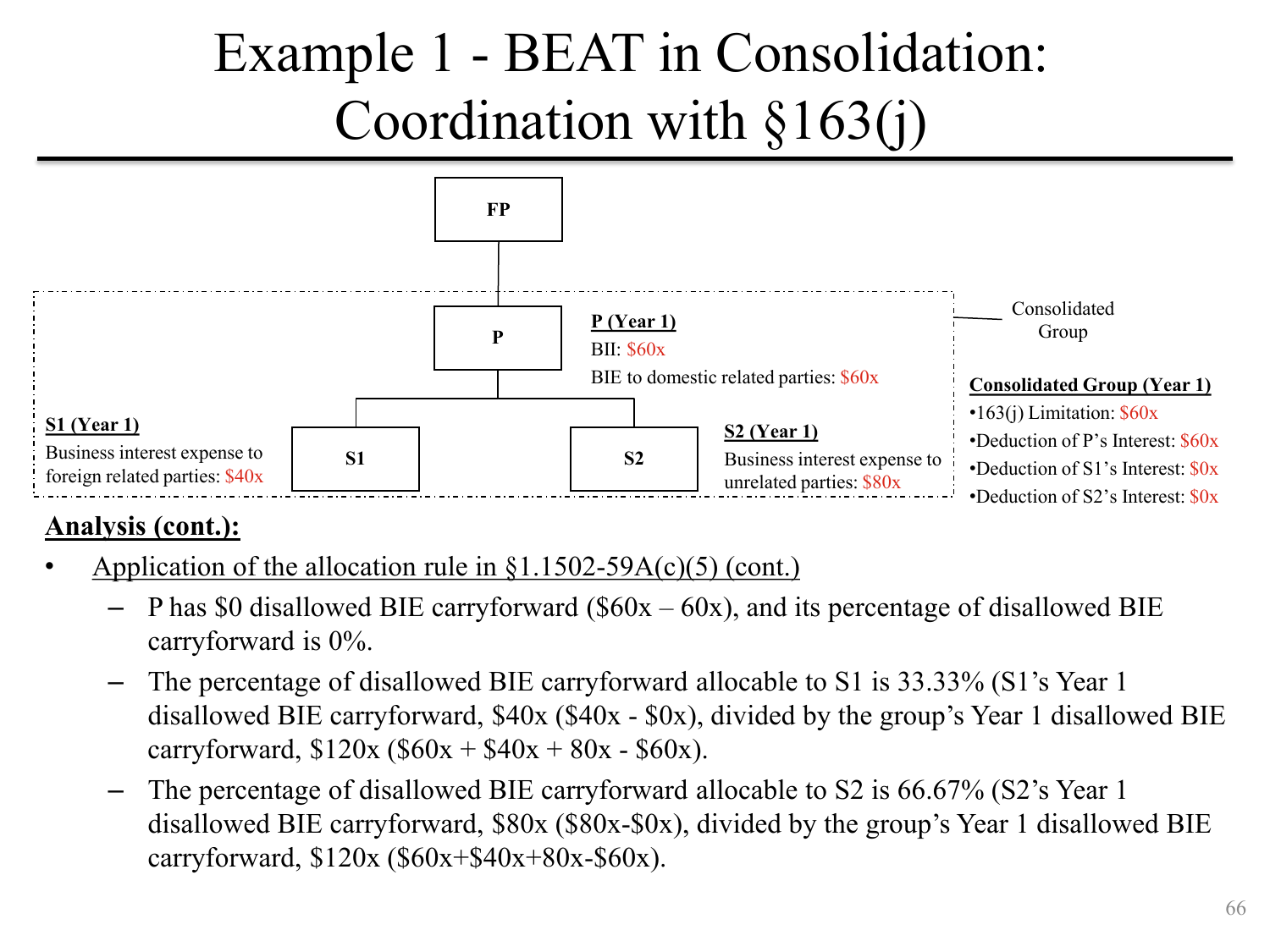

#### **Analysis (cont.):**

Application of the allocation rule in  $\S 1.1502 - 59A(c)(5)$  (cont.)

|                                                    | P   | S <sub>1</sub>                             | S <sub>2</sub>                                 |
|----------------------------------------------------|-----|--------------------------------------------|------------------------------------------------|
| <b>Domestic Related</b><br><b>BIE Carryforward</b> | 50x | $$8x ($24x * 33.33%)$                      | $$16x ($24x *$<br>66.67%)                      |
| <b>Foreign Related BIE</b><br>Carryforward         | 50x | $$5.33x$ (\$16x *<br>33.33%)               | $$10.66x$ (\$16x *<br>66.67%)                  |
| <b>Unrelated BIE</b><br>Carryforward               | 50x | $$26.67x$ ((\$40x - (\$8x)<br>$+ $5.33x$ ) | \$53.34x (\$80x -<br>67<br>$(516x + 510.66x))$ |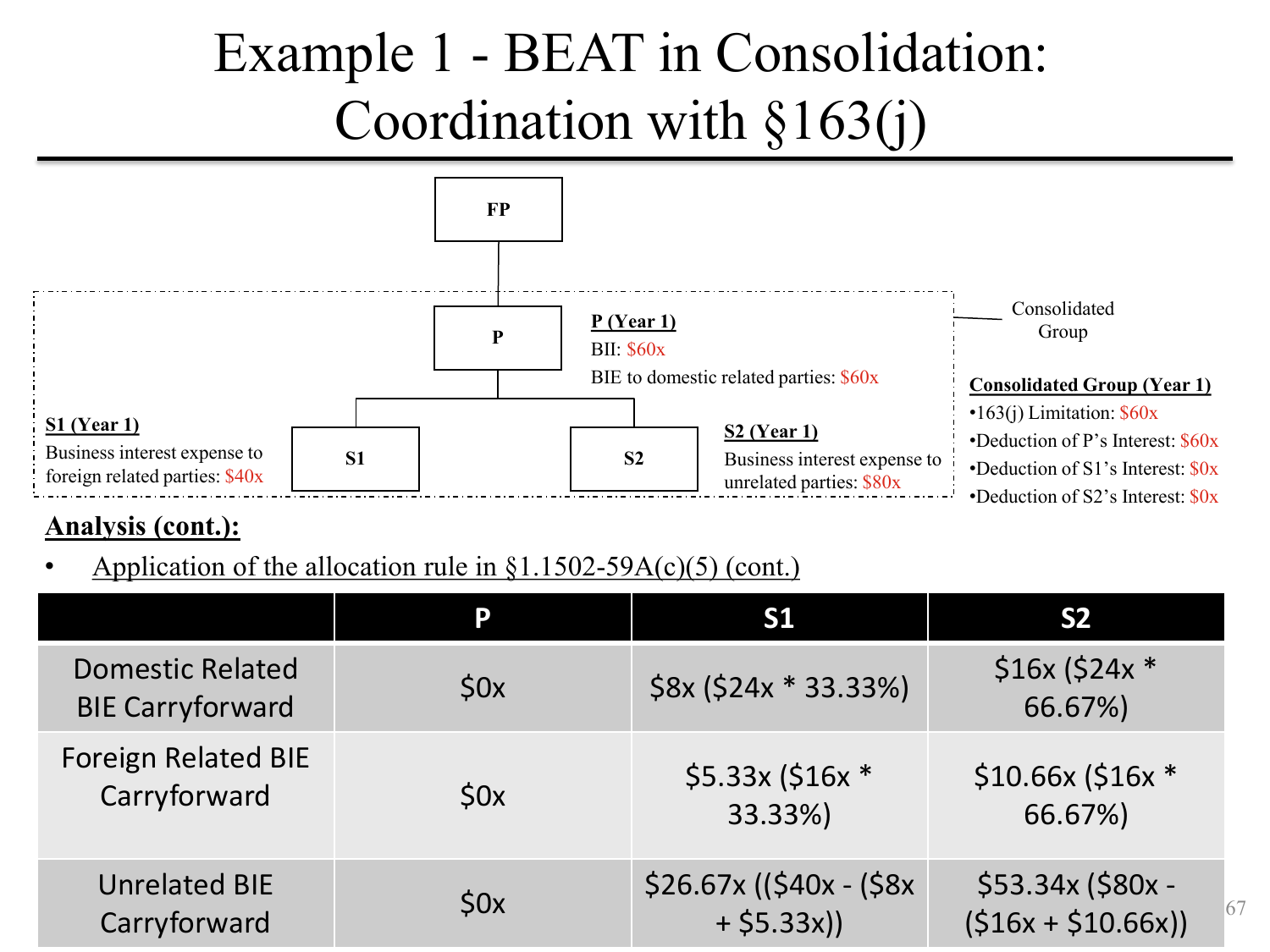

#### **Facts;**

• Facts are the same as in example 1, except that S2 had \$60x of BII instead of P. Accordingly, the P Group deducts \$60x of S2's current year BIE and none of P and S1's.

#### **Analysis:**

- Allocations of the group's foreign related current year BIE deduction status (simplified)
	- The amount of domestic related current year BIE deduction status allocable to S2 is \$36x
	- The amount of foreign related current year BIE deduction status allocable to S2 is \$24x
- Application of the allocation rule in  $\S1.1502-59A(c)(5)$  (simplified)
	- The percentage of disallowed BIE carryforward allocable to  $P$  is 50%.
	- The percentage of disallowed BIE carryforward allocable to S1 is 33.33%.
	- The percentage of disallowed BIE carryforward allocable to S2 is 16.67%.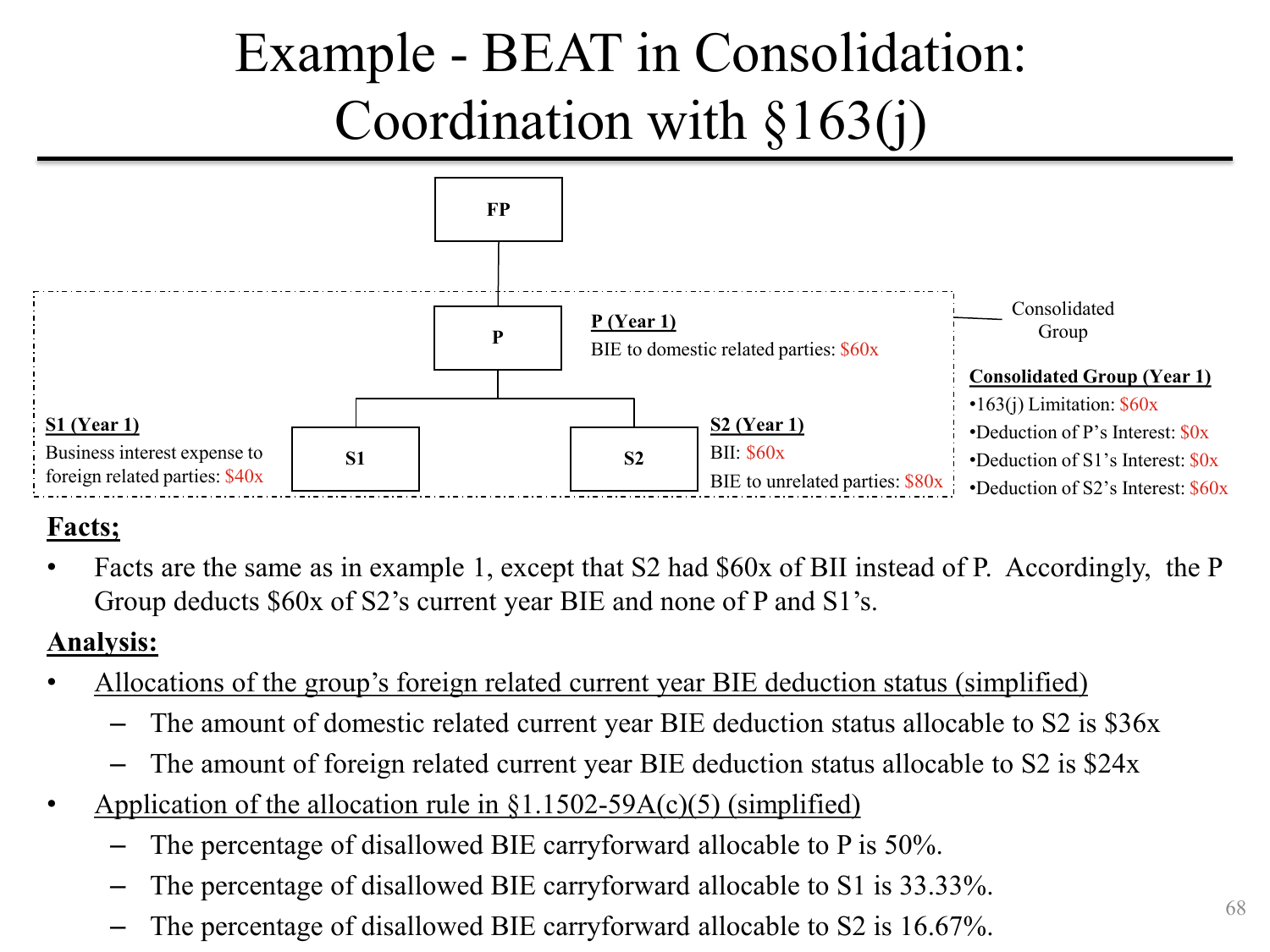

#### **Analysis (cont.):**

Application of the allocation rule in  $\S1.1502-59A(c)(5)$  (simplified) (cont.)

|                                                    | P                                  | S <sub>1</sub>                            | S <sub>2</sub>                                 |
|----------------------------------------------------|------------------------------------|-------------------------------------------|------------------------------------------------|
| <b>Domestic Related</b><br><b>BIE Carryforward</b> | $$12x ($24x * 50%)$                | $$8x ($24x * 33.33%)$                     | $$4x ($24x * 16.67%)$                          |
| <b>Foreign Related BIE</b><br>Carryforward         | $$8x ($16x * 50%)$                 | $$5.33x$ (\$16x *<br>33.33%)              | $$2.66x$ (\$16x *<br>16.67%)                   |
| <b>Unrelated BIE</b><br>Carryforward               | $$40x$ ((\$60x - (\$12x +<br>\$8x) | $$26.67x$ ((\$40x - (\$8x)<br>$+ $5.33x)$ | $$13.34x$ (\$20x - (\$4x)<br>69<br>$+ $2.66x)$ |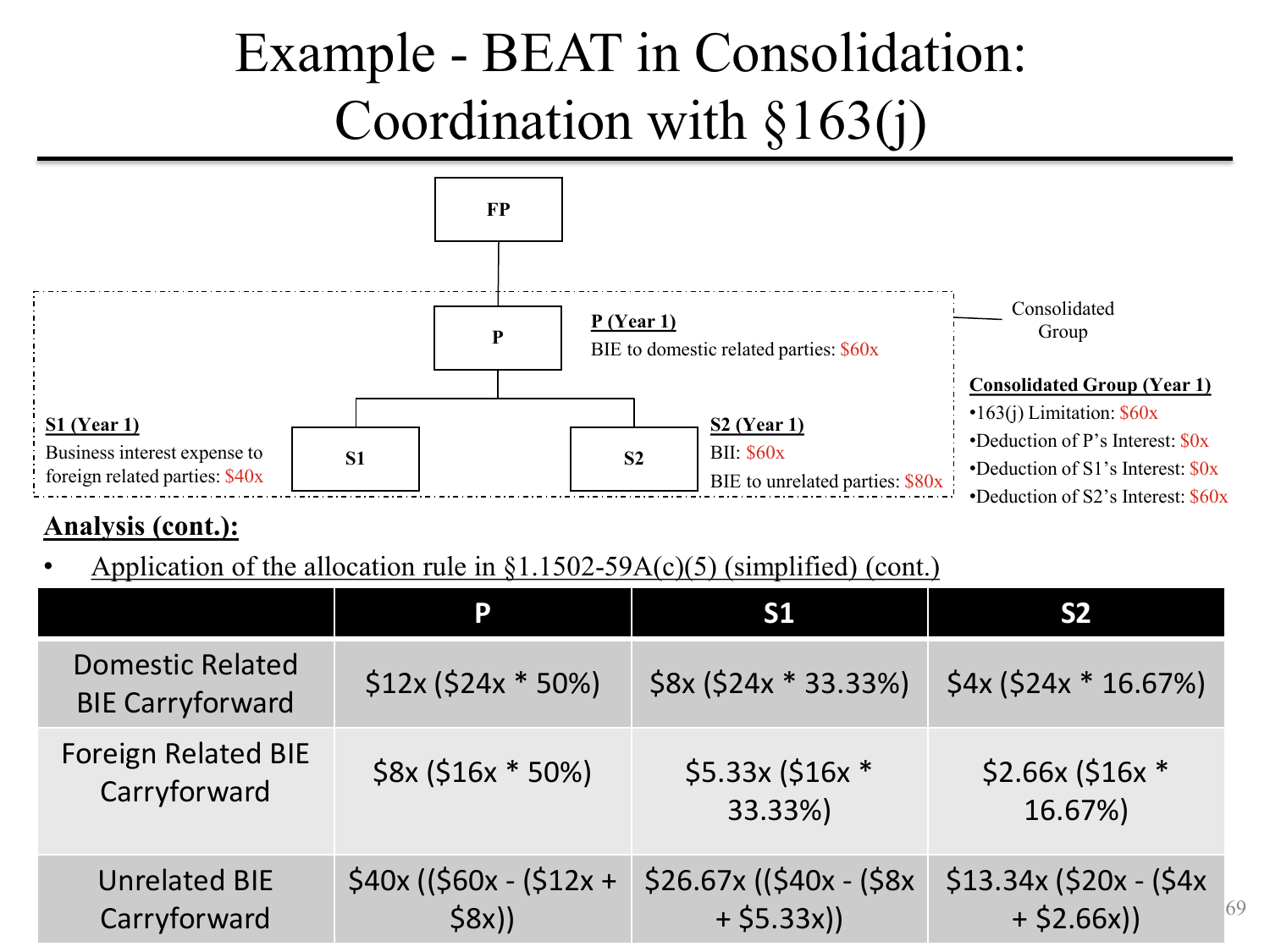# Selected Issues in Section 965 (Transition Tax)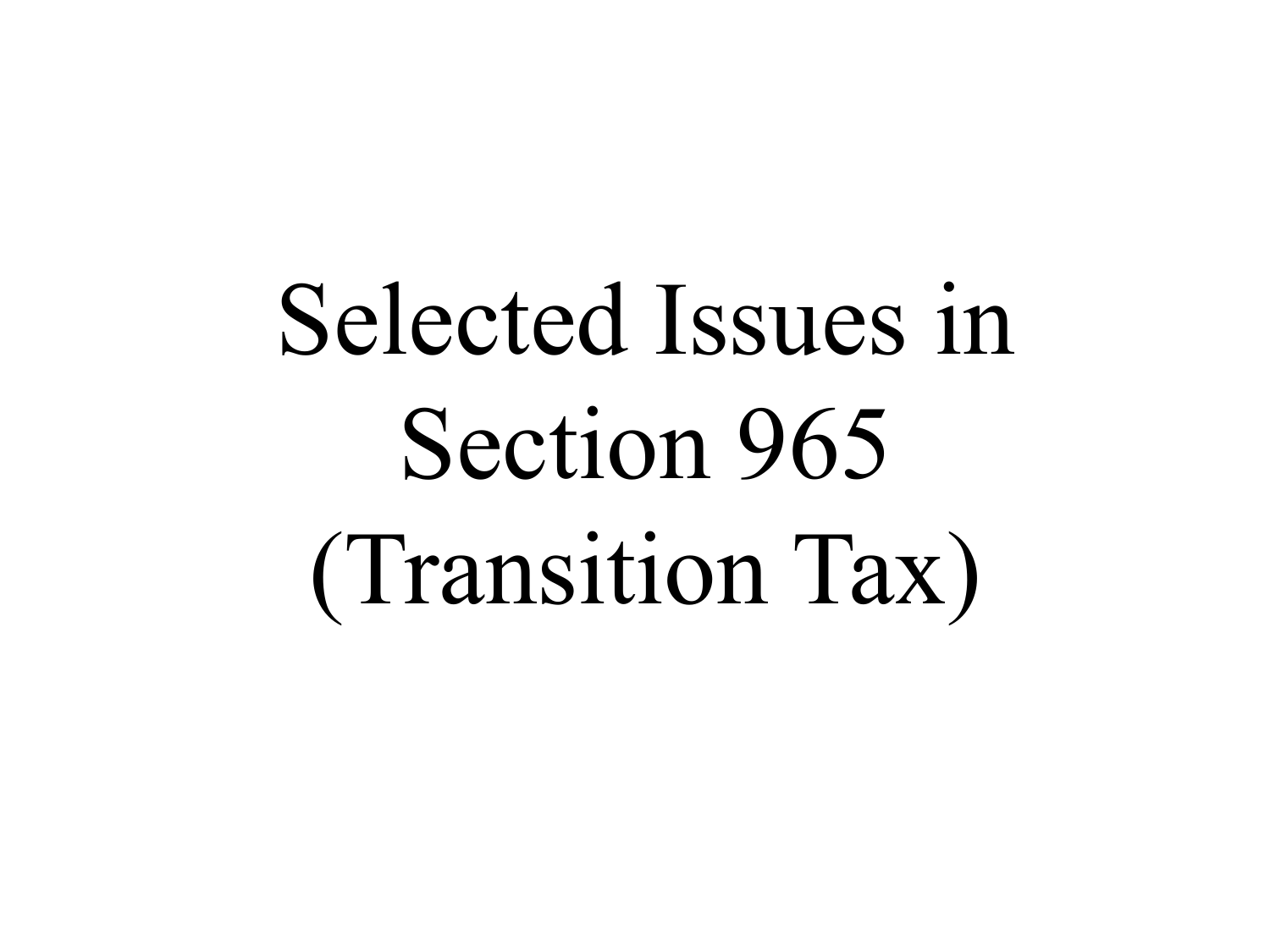### Transition Tax – In General

- Section 965(a) imposes a tax on a U.S. shareholder's pro rata share of certain foreign subsidiaries' accumulated post-1986 deferred foreign income (i.e., previously untaxed foreign earnings).
	- Applies to earnings of a CFC at least 10 percent owned by a U.S. corporation, that has positive accumulated post-1986 deferred foreign income (a "DFIC").
	- Inclusion may be reduced by E&P deficits ("specified E&P deficits") of certain other foreign corporations (an "EDFC").
- A taxpayer may make an election under section 965(h) to pay the transition tax over a period of eight (8) years, subject to acceleration on specified events.
- Positive foreign E&P amounts are included in the U.S. shareholder's subpart F income and are treated as previously taxed income ("PTI") (i.e., will not be taxed upon distribution). See sections 951(a)(1), 959.
- A §958(a) U.S. shareholder's basis in the stock of a DFIC is increased by the §965(a) inclusion amount. See section 961(a); Treas. Reg.  $\S 1.965-2(e)(1)$ .
- Upon distribution of PTI, a §958(a) U.S. shareholder's basis in the stock of a DFIC is decreased by the amount distributed. See  $\S 961(b)(1)$ .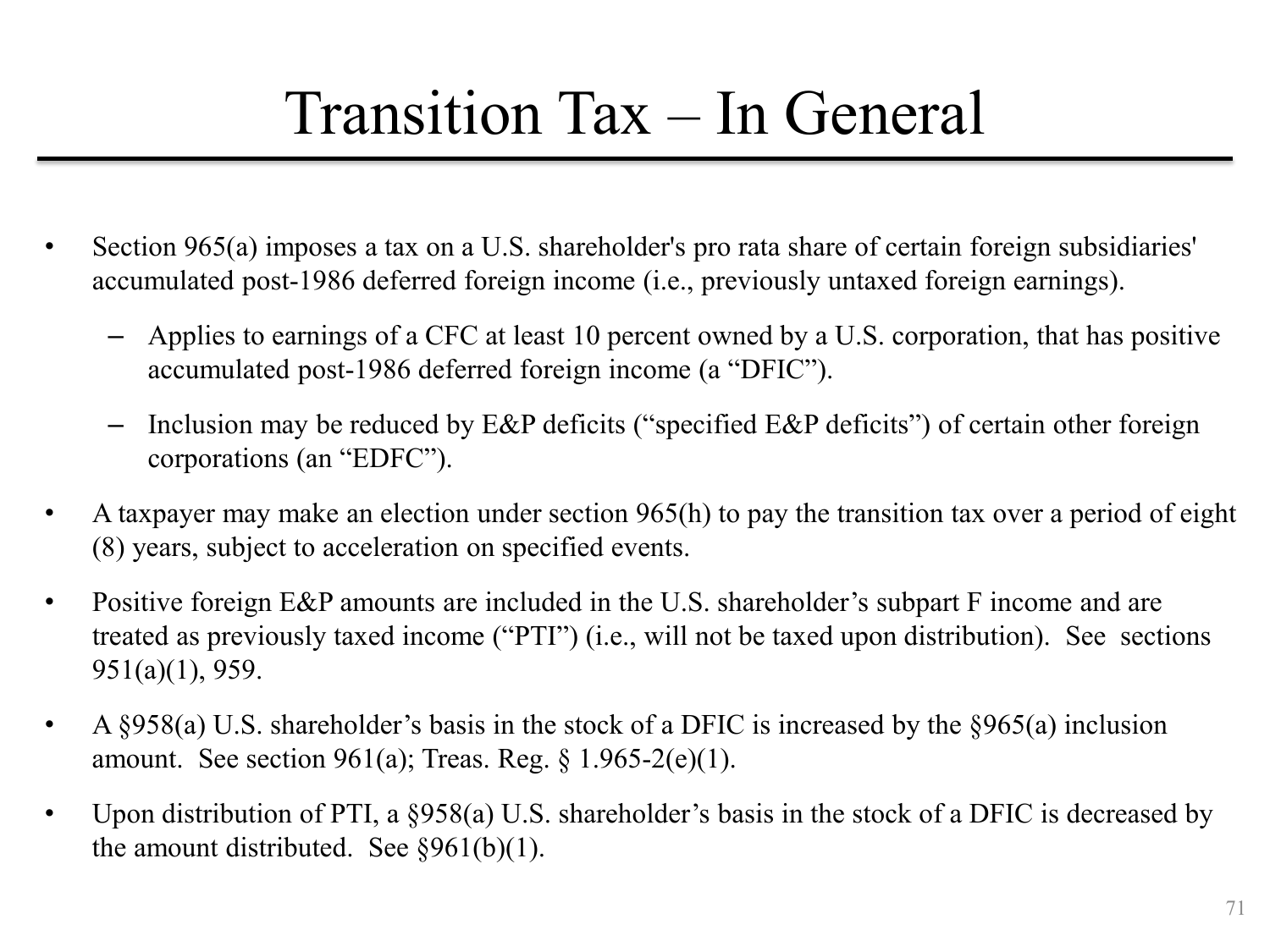#### **Allocation of aggregate foreign E&P deficit**

- The aggregate foreign E&P deficit of any U.S. shareholder is allocated among the shareholder's DFICs in proportion to the shareholder's pro rata shares of the accumulated post-1986 deferred foreign income of each DFIC. See §965(b)(2).
- To the extent a U.S. shareholder has reduced its share of DFIC income because of an allocable E&P foreign deficit, the reduction is treated as an amount that was included in income under §951(a) and as previously taxed E&P in applying §959. See  $§965(b)(4)(A).$ 
	- To the extent attributable to that reduction, the shareholder's pro rata share of the E&P of any E&P deficit foreign corporation is increased. See §965(b)(4)(B).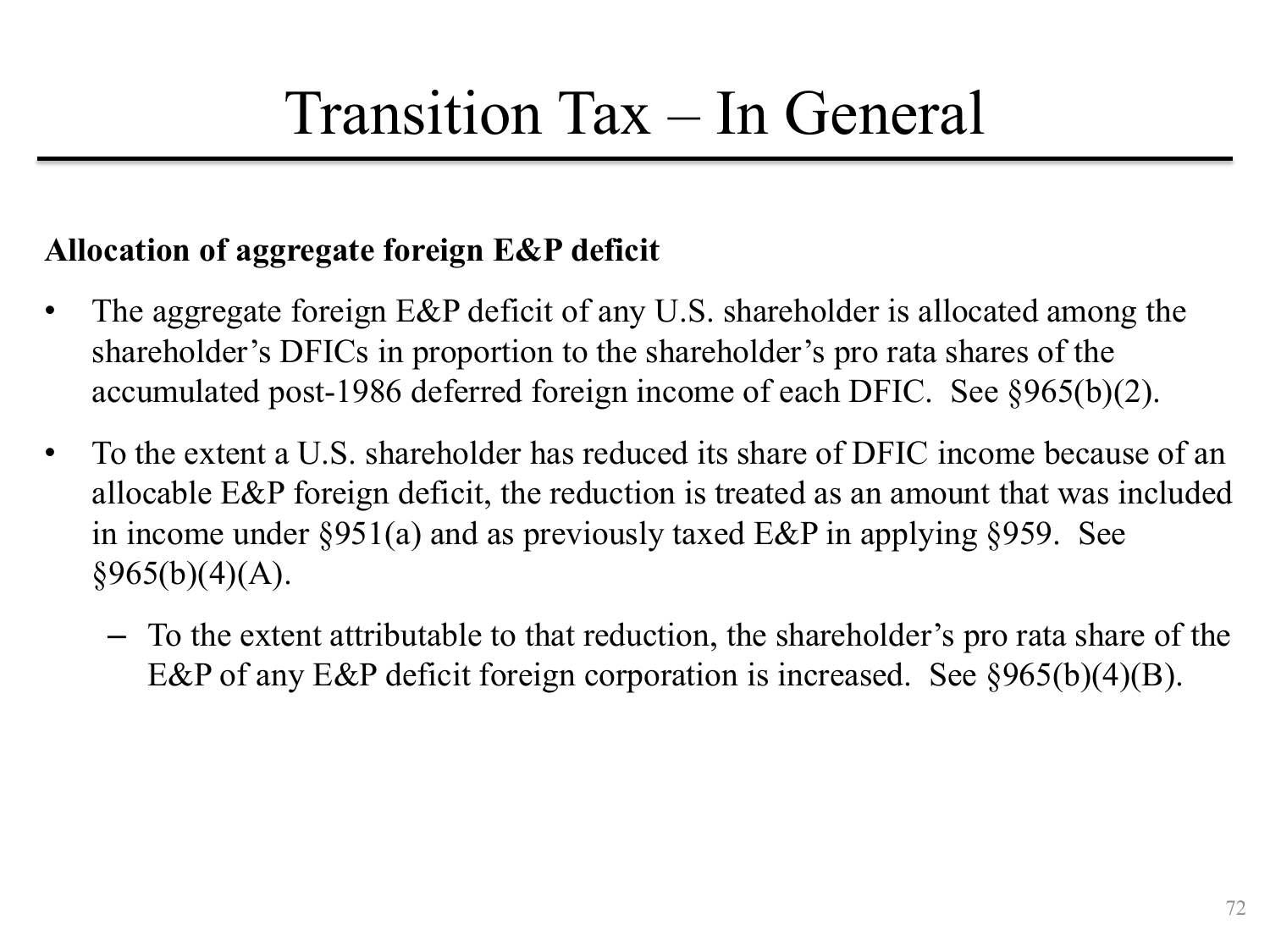# Transition Tax – Stock Basis Adjustments

- The final regulations adopt without significant changes stock basis rules that were included in the proposed regulations as well as the general approach to the application of section 965 to consolidated groups.
- **Default Rule**
	- A U.S. shareholder of a DFIC generally increases the adjusted basis in its DFIC stock by an amount equal to its §965(a) inclusion amount. See Prop. Reg. §1.965-2(e).
	- Absent an election, there is no reduction in the basis of an EDFC.
- **Additional Elective Basis Adjustments – Treas. Reg. §1.965-2(f)(2)**
	- At the election of the U.S. shareholder, the following additional adjustments are made with respect to each DFIC and each EDFC in which it owns stock within the meaning of  $\S 958(a)$ :
	- Adjusted basis in DFIC stock **increased** by the amount of §965(b) PTI created with respect to that U.S. shareholder.
	- Adjusted basis in EDFC stock **reduced** by the U.S. shareholder's pro rata share of the EDFC's specified E&P deficit taken into account under §965(b).
		- If the basis reduction in the stock of an EDFC exceeds the U.S. shareholder's adjusted basis in stock (or applicable property), the excess is treated as gain from the sale or exchange of property.
	- A single net adjustment is made if multiple adjustments are required on the same day.
	- 73 – Consistent elections are required to be made by related parties. The final regulations provide guidance on the form and timely filing of this election. See Treas. Reg.  $\S1.965-2(f)(2)(iii)(B)$ .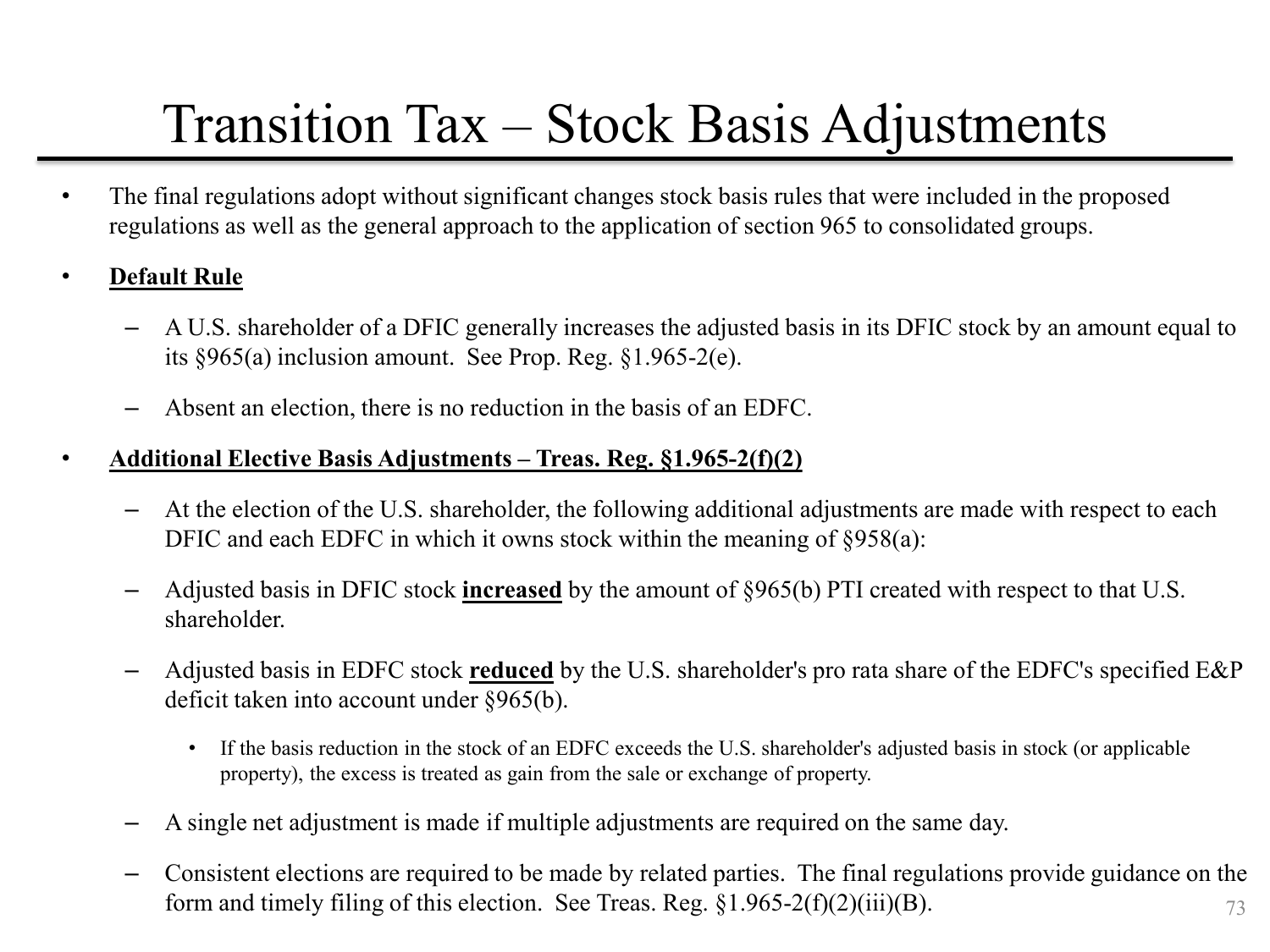## Transition Tax Inclusion and Stock Basis Adjustments – Example



### **Facts:**

USP has a §965(a) inclusion of \$20, due to F2's E&P of \$100, as reduced by F1's E&P deficit of \$80.

### **Analysis:**

- F2 stock
	- Required Adjustment: \$20 basis increase.
	- Elective Adjustment: \$80 basis increase equal to §965(b) PTI.
- F1 stock
	- Required Adjustment: \$0
	- Elective Adjustment: (\$80) basis decrease equal to \$80 E&P deficit taken into account under §965(b).
		- Sale or exchange gain to the extent decrease exceeds pre-adjustment basis.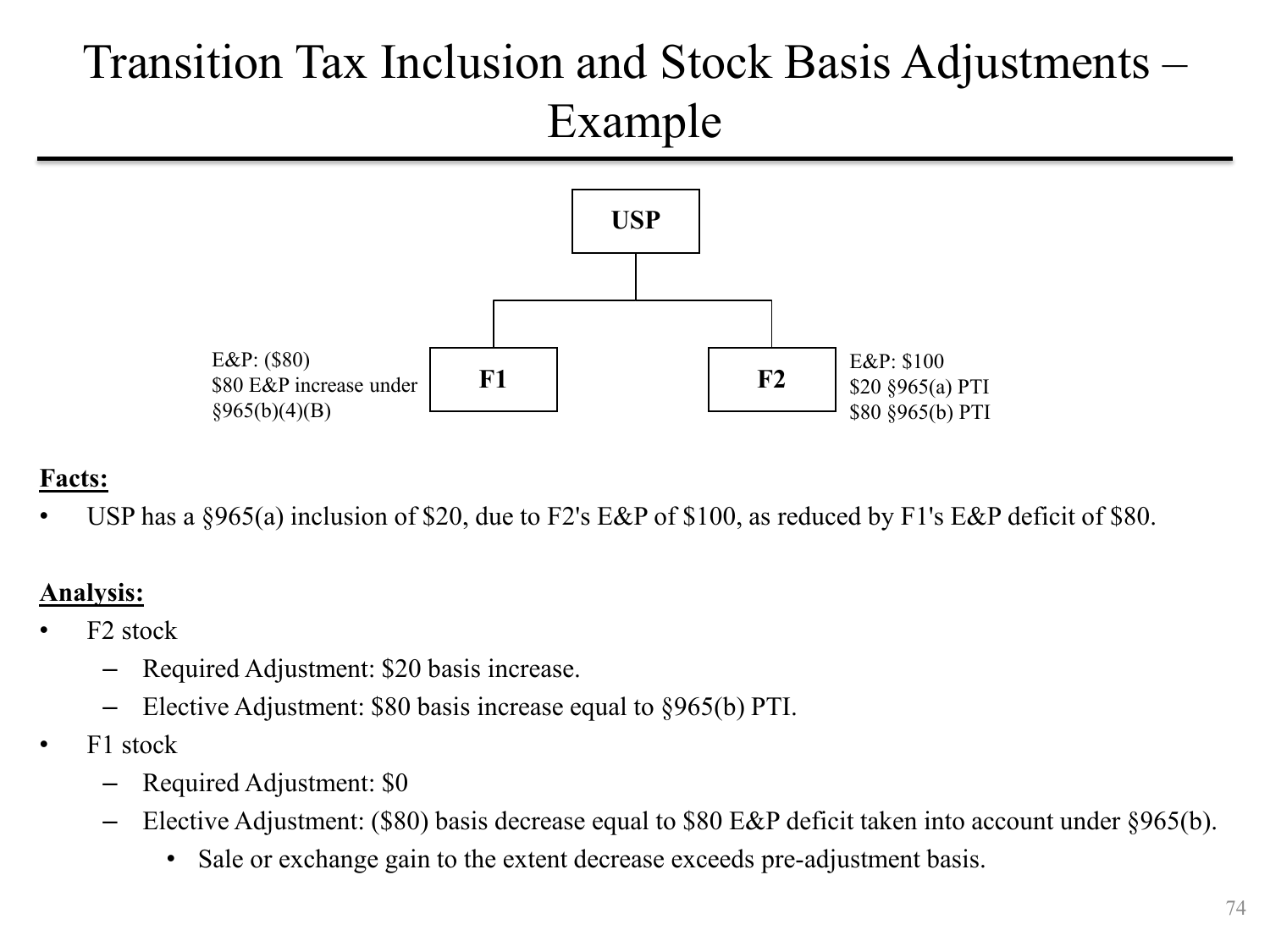## Transition Tax – Rules for Consolidated Groups

- **General Approach**: The section 958(a) U.S. shareholders in a consolidated group are treated as a single U.S. shareholder, with E&P deficits netted against E&P at the SFC level before being allocated to consolidated group members.
	- In general, all members of a consolidated group that are section 958(a) U.S. shareholders of an SFC are treated as a single §958(a) U.S. shareholder for purposes of sections 965(b) and §965(c). See Treas. Reg. §1.965-1(b)(2); Treas. Reg. §1.965-  $8(e)(1)$ .
- All members of a consolidated group are treated as a single person for purposes of section 965(h) (discussed below), (k) (extended statute of limitations), and (n) (the election to forgo the use of NOLs). See Treas. Reg.  $\S1.965-8(e)(1)$ .
- Members are not treated as a single section 958(a) U.S. shareholder or as a single person, as applicable, for any other purpose, including:
	- To determine a member's inclusion under §951 (including the section 965(a) inclusion) and foreign taxes deemed paid. See Prop. Treas. Reg. §1.965-8(e)(2).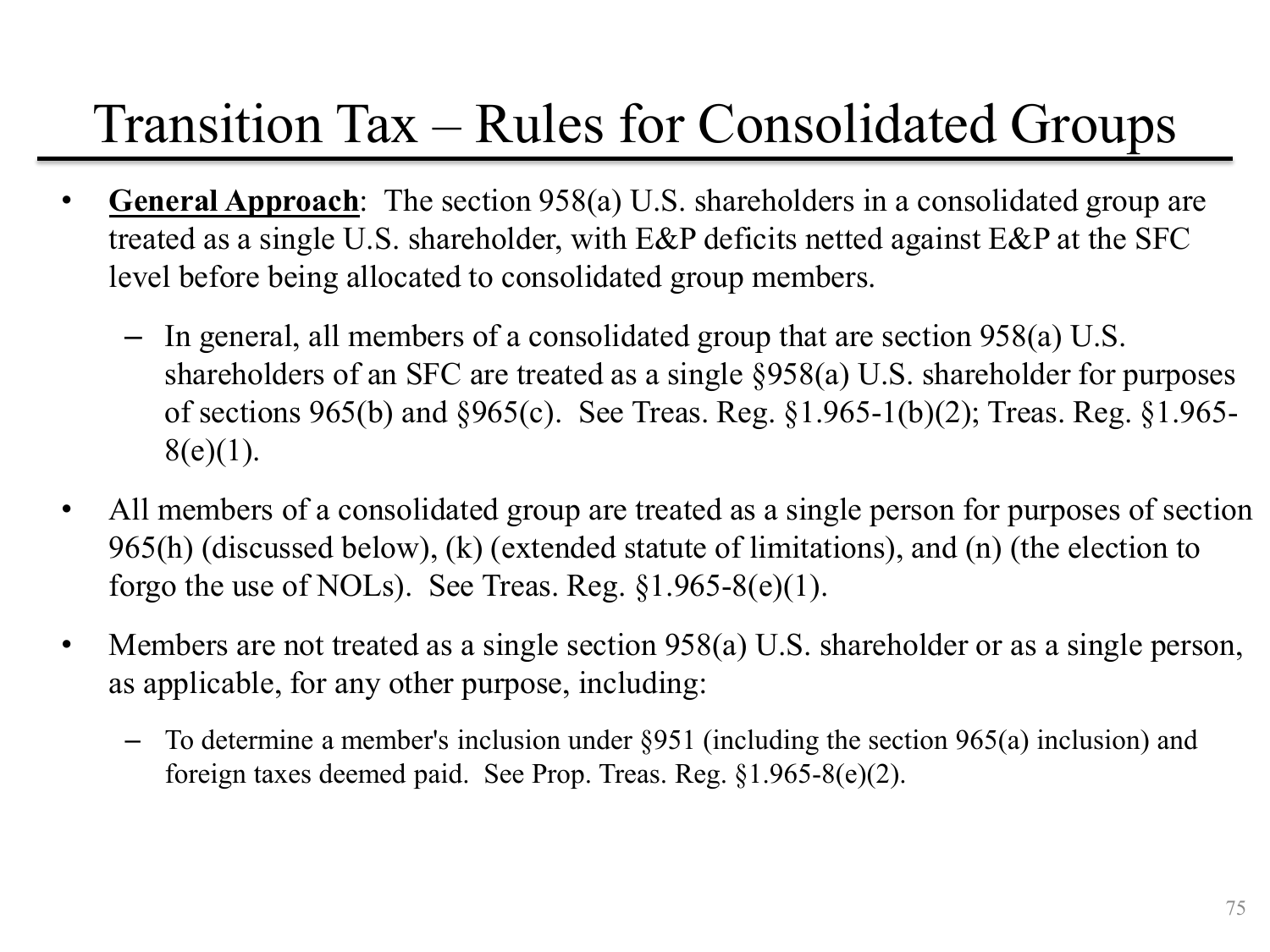## Transition Tax – Rules for Consolidated Groups

- For purposes of determining the section  $965(c)$  deduction amount of any section  $958(a)$ U.S. shareholder that is a member of a consolidated group, the aggregate foreign cash position of the section 958(a) U.S. shareholder is equal to that member's section 965(a) inclusion amount multiplied by the group's cash ratio. See Treas. Reg. §1.965-8(e)(3).
	- The group's cash ratio is the ratio of (i) the consolidated group's aggregate foreign cash position (determined by treating each member of the consolidated group that is a section 958(a) U.S. shareholder as a single section 958(a) U.S. shareholder) to (ii) the sum of the aggregate section 965(a) inclusion amounts for all of its members. See Treas. Reg. §§1.965-8(f)(4) and (f)(8).
- E&P adjustments are made under Treas. Reg.  $\S1.1502-33(d)(1)$  and stock basis adjustments are made under Treas. Reg. §1.1502-32(b)(3). See Treas. Reg. §1.965-  $8(d)(2)$ .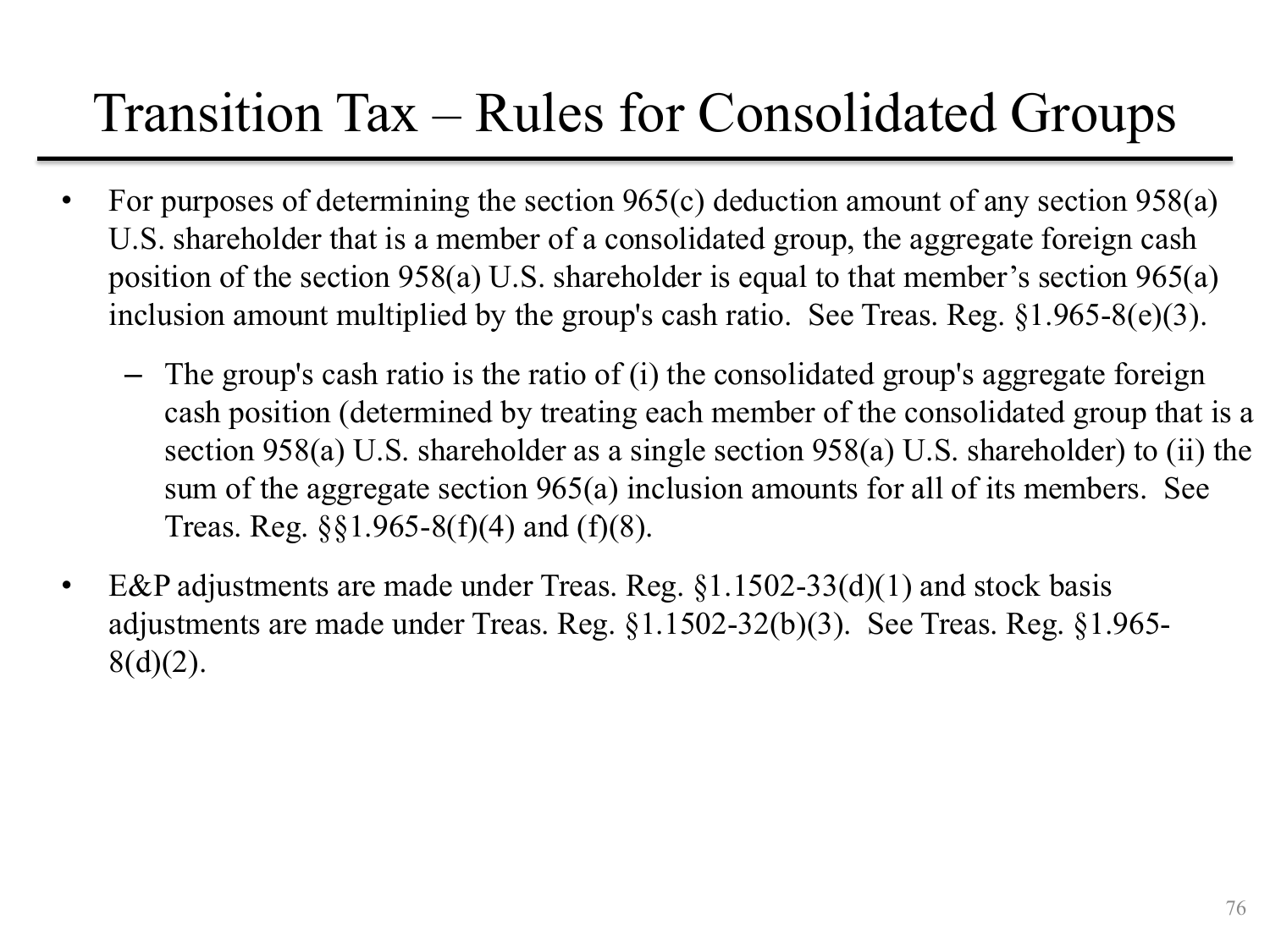## Section 965(a) Consolidated Group: Example 2 (Treas. Reg. §1.965-8(g)(2), Example 2)



### **Facts:**

- USP is the common parent of an affiliated, consolidated group that includes S1, S2, and S3, each of which is wholly owned by USP.
- S1 wholly owns F1 and F2; S2 wholly owns F3; and S3 wholly owns F4.
- Each of F1, F2, F3, and F4 are foreign corporations that are not PFICs.
- F1 and F3 are DFICs with \$600 and \$300 of §965 earnings amounts, and cash positions of \$0 and \$50, respectively.
- F2 and F4 are EDFCs with (\$400) and (\$100) of specified E&P deficits, and cash positions of \$100 and \$50, respectively.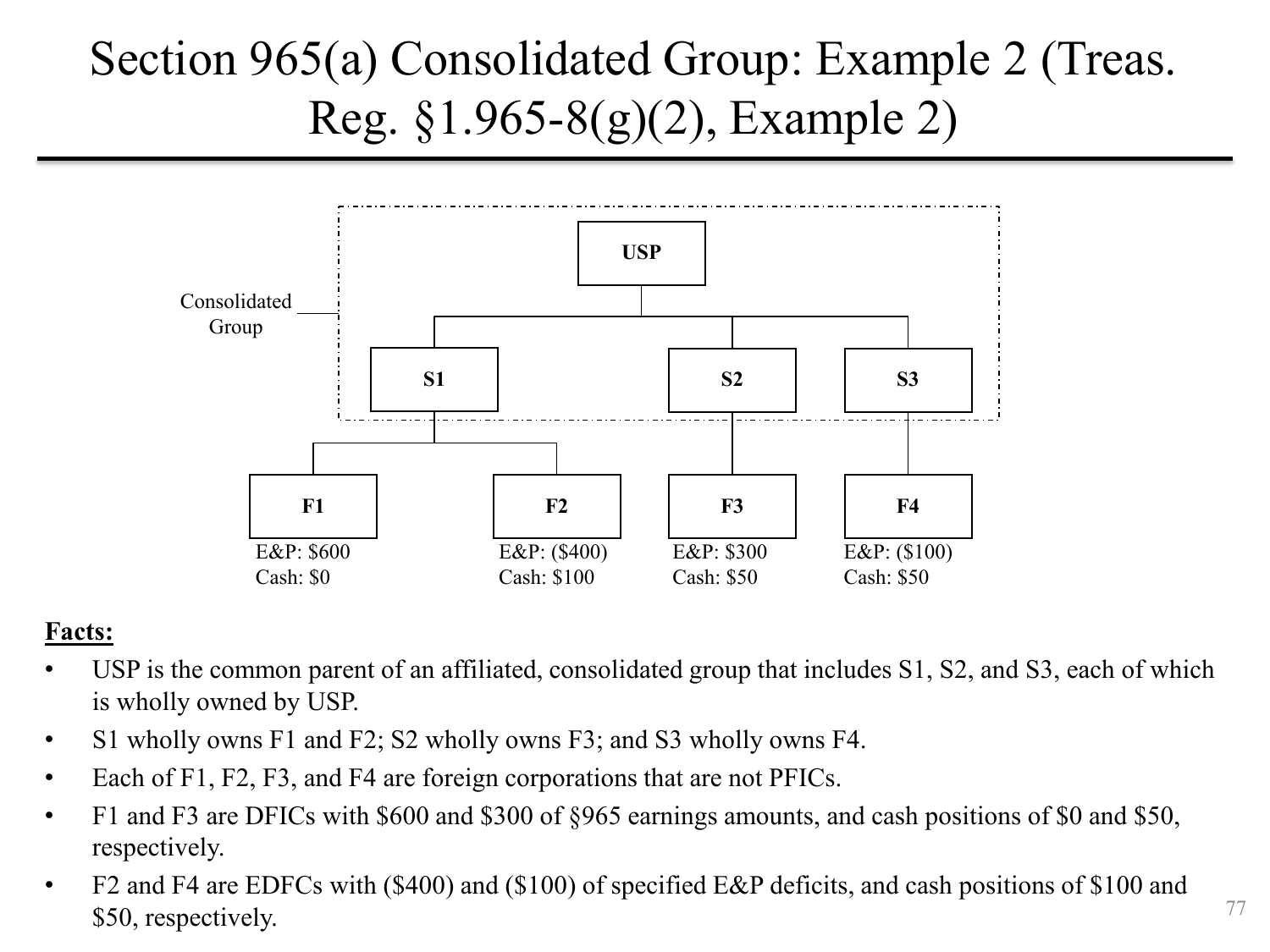## Section 965(a) Consolidated Group: Example 2 (Treas. Reg. §1.965-8(g)(2) Example 2)



- S1 and S2 increase their stock bases in F1 and F3, respectively, by the §965(a) inclusion amount.
- USP increases its S1 and S2 stock bases by the  $\frac{8965(a)}{a}$  inclusion amount for each corporation.
	- Those bases should not be reduced by the §965(c) deduction. *See* §1.1502-32(b)(3)(ii)(B).
	- 78 – Absent an election, no stock basis adjustments are made to account for §965(b). Thus, USP does not adjust its S2 stock basis to account for §965.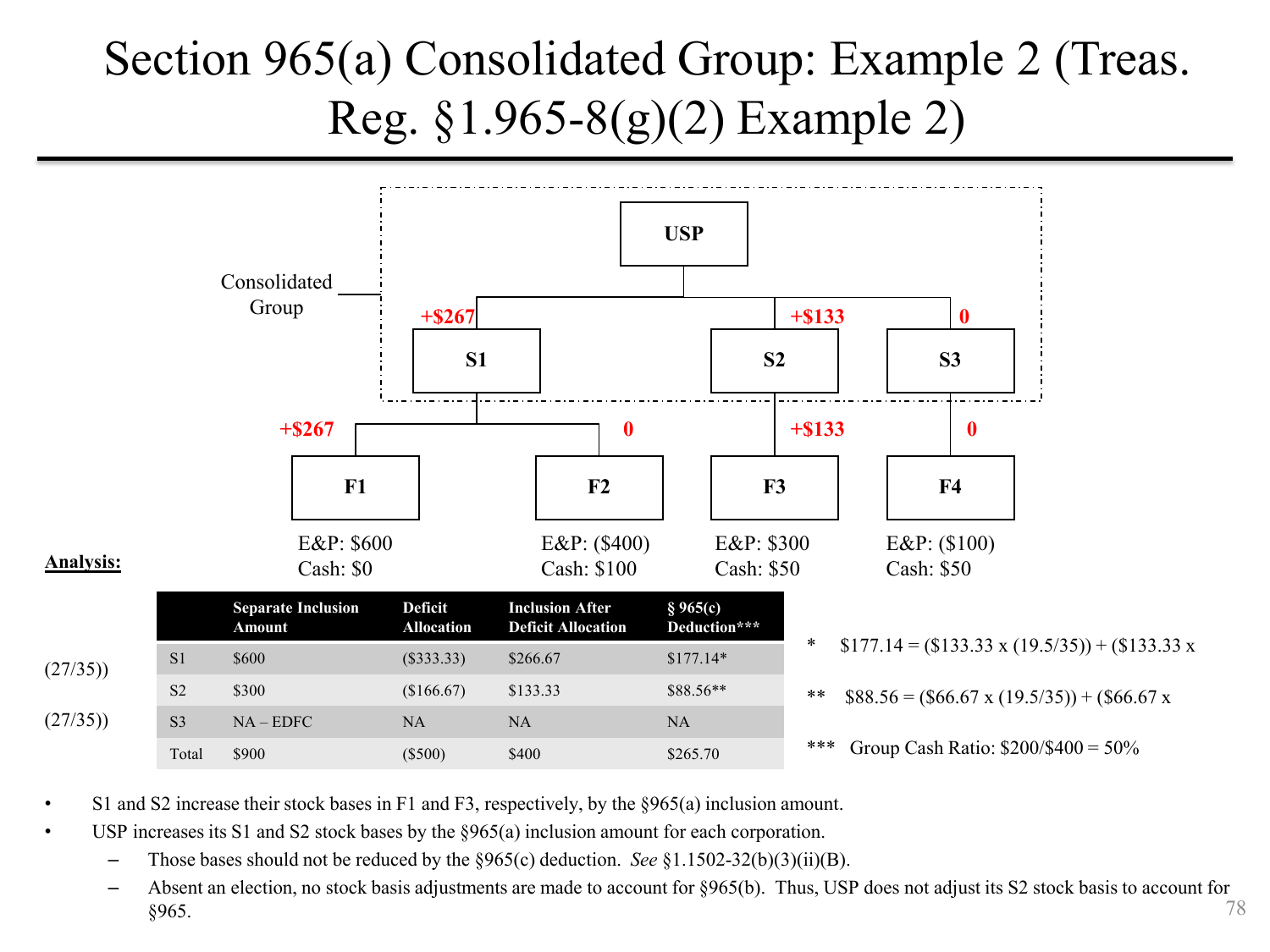# Section 965(a) Consolidated Group: Example 2 (Treas. Reg. §1.965-8(g)(2), Example 2) - Expanded



#### **Analysis:**

- If the USP group makes the election under Prop.  $\S1.965-2(f)(2)$ 
	- S1's F1 stock basis is increased by \$600, the amount under the general rule increased by F1's allocable share of the aggregate §965(b) amount;
	- S1's F2 stock basis is reduced by \$400, S1's share of F2's specified E&P deficit taken into account under §965(b);
	- S2's F3 stock basis is increased by \$300, the amount under the general rule increased by S2's allocable share of the aggregate §965(b) amount; and
	- S3's F4 stock basis is reduced by \$100, S3's share of F4's specified E&P deficit taken into account under §965(b).
	- With that election, USP adjusts its subsidiary stock bases as follows:
		- The S1 stock basis increases by \$200 (\$267 for the §965(a) inclusion amount, plus \$333 for S1's F1 stock basis increase, minus \$400 for S1's F2 stock basis reduction);
		- The S2 stock basis increases by \$300 (\$133 for the §965(a) inclusion amount, plus \$167 for S2's F3 stock basis increase); and
		- The S3 stock basis decreases by \$100 (for S3's F4 stock basis reduction).
- 79  $\{1.1502-32(b)(3)(ii)(B)$  and (iii)(B). Thus, the basis adjustments are made in the same manner as if each subsidiary took its share of  $\S965(a)$ earnings and specified E&P deficits into account as income and loss.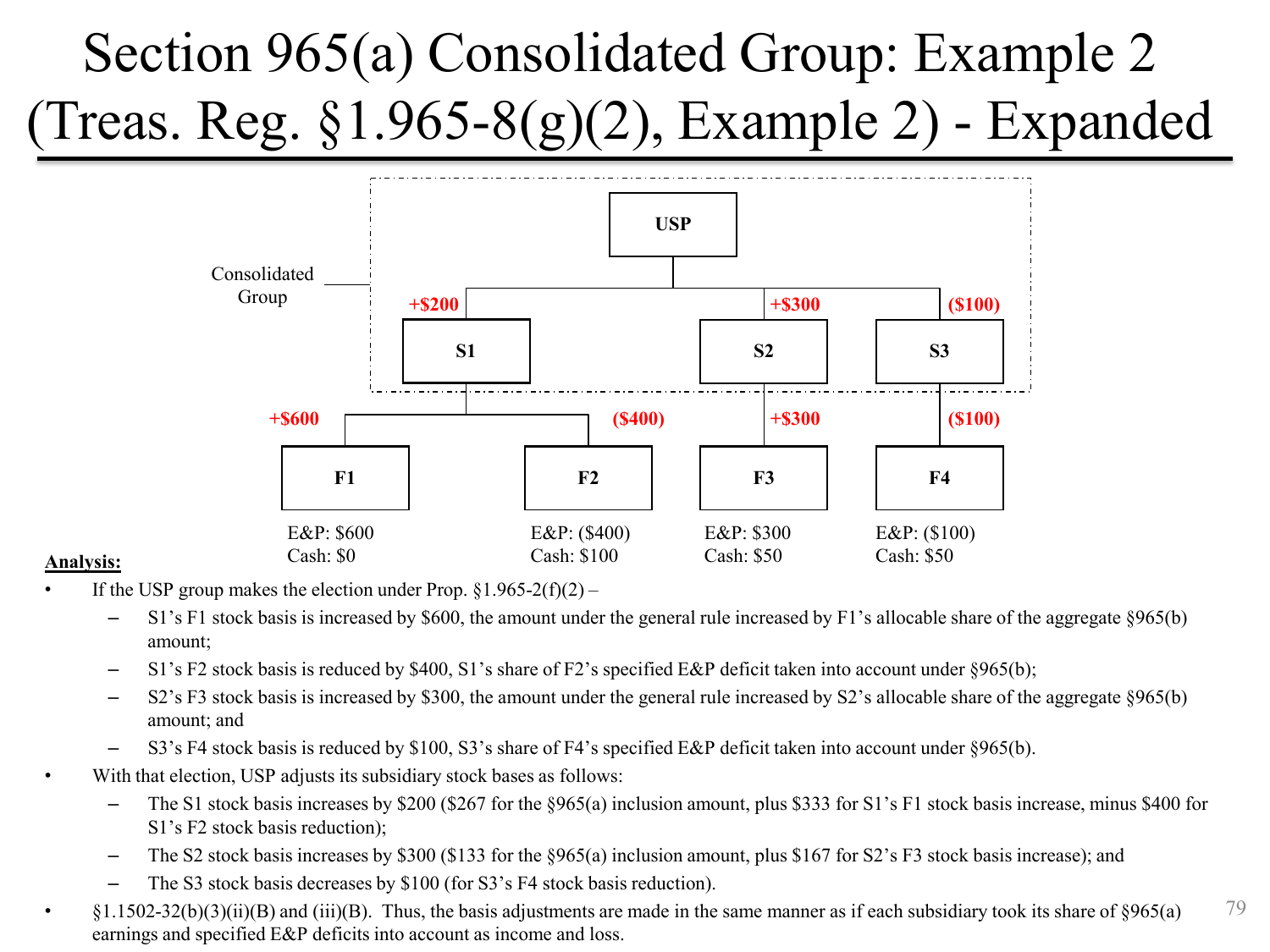# Deferred Payment of Section 965(h) Net Tax Liability

### • **Context:**

- Section 965(h) provides an election to pay the §965(h) net tax liability in **eight** annual, graduated installments. *See* Treas. Reg. §1.965-7(b)(2) and Notice 2018-26 (election requirements).
- All members of a consolidated group are treated as a single person for purposes of §965(h). Thus, for example, any election governed by §965(h) and Treas. Reg. §1.965- 7(b) must be made by the agent (within the meaning of Treas. Reg. §1.1502-77) of the consolidated group on behalf of all members of the consolidated group.

### • **Key Considerations:**

- Acceleration events in regulations that trigger total, unpaid transition tax are broader than statutory language and differ from approach in § 108(i).
- Only certain acceleration events may be postponed by a transfer agreement (for **covered acceleration events**).
- Final regulations expand scope of covered acceleration events.
- Transfer agreement must be timely executed by the appropriate parties (using Treas. Reg. §1.1502-77 agency rules).
- Guidance on §965 reporting (including transfer agreement) is available on the IRS's Section 965/Transition Tax FAQ webpage.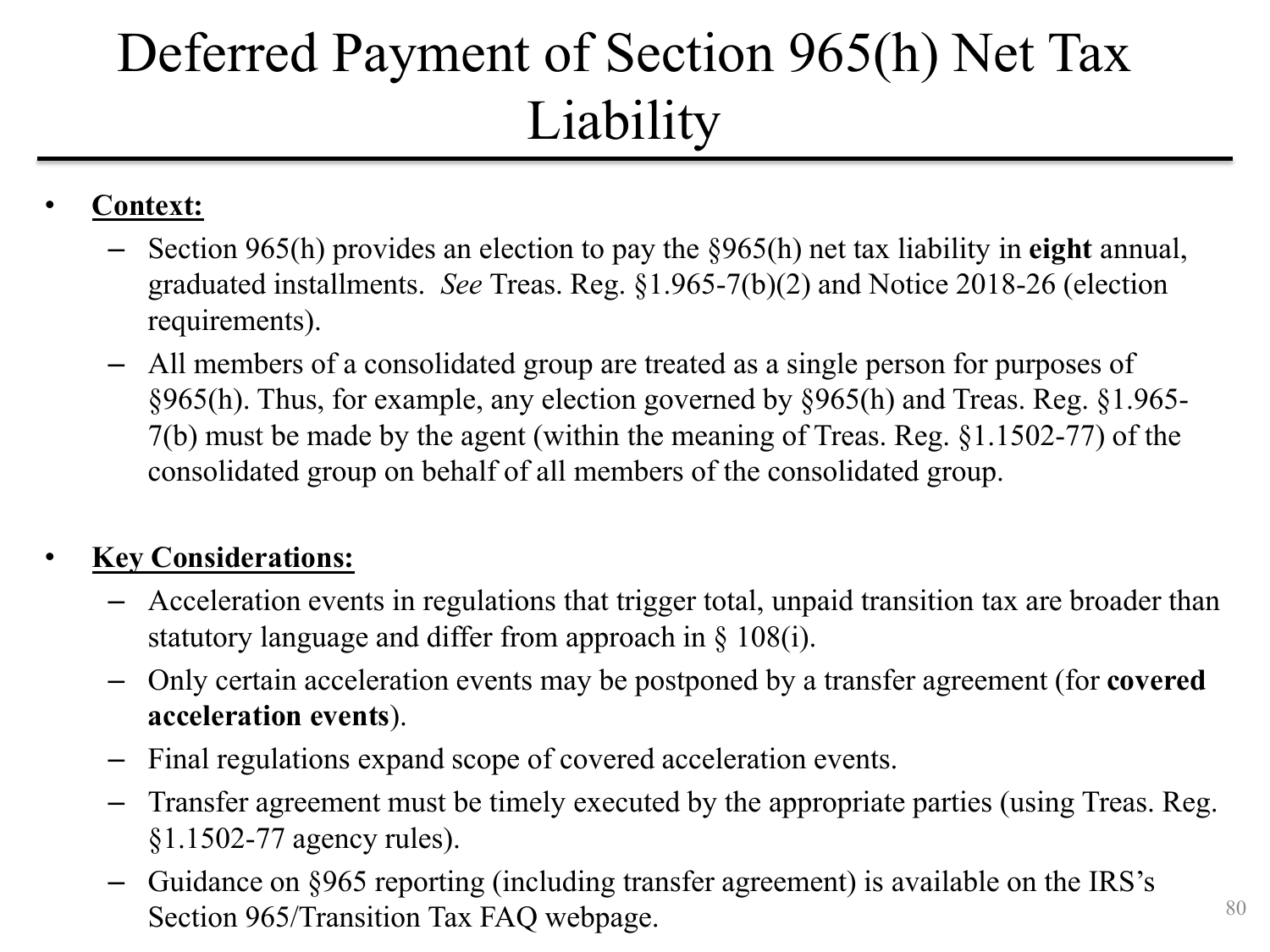## Acceleration Events

- **Acceleration rule:** Remaining installments are accelerated and due immediately in the event of an acceleration event by a person that has made a §965(h) election (unless the transfer agreement exception applies).
- **"Person":** The event is with respect to **(i)** a U.S. shareholder or **(ii)** the U.S. owner of a domestic passthrough entity.
- **Acceleration events**: Under Treas. Reg. §1.965-7(b)(3)(ii), such events include:
	- An addition to tax being assessed for the failure to timely pay an installment ("**Failure to Pay**  Event");
	- The person liquidating, selling, exchanging, or otherwise disposing of substantially all of its assets ("**Sub All Event**");
		- *Note*: For this purpose, the consolidated group is treated as a single person. Treas. Reg. §1.965- $8(e)(1)$ .
	- The person ceasing to conduct its business ("**Business Cessation Event**");
	- The person becoming a non-U.S. person ("**Non-U.S. Event**");
	- A person that is not a member of a consolidated group becoming a consolidated group member ("**Consolidation Event**");
	- For a consolidated group, the group ceasing to exist or otherwise discontinuing filing consolidated returns ("**Termination Event**"); **or**
	- 81 – The Commissioner determines that the transfer agreement includes a material misrepresentation or material omission.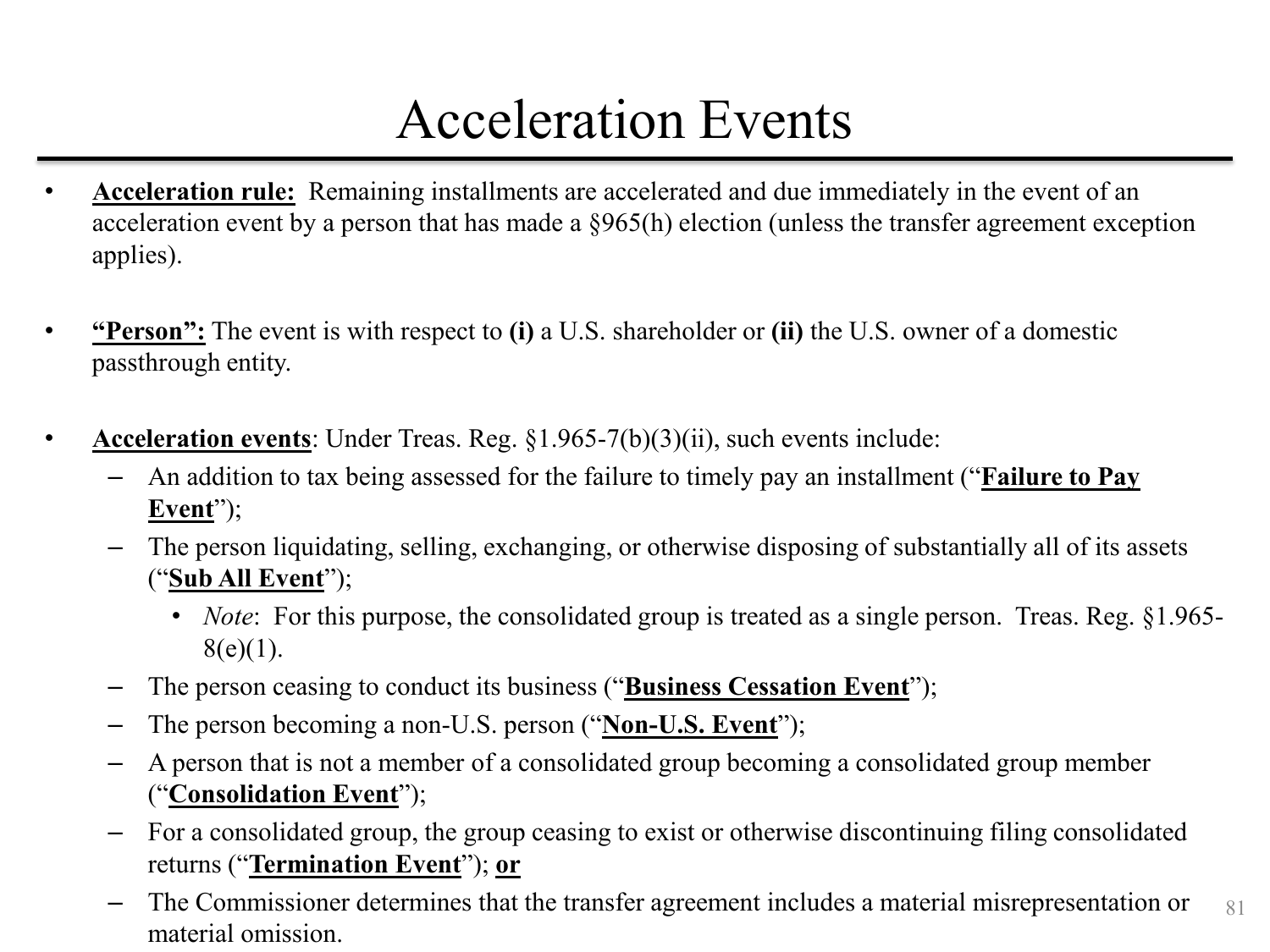# Acceleration by Joining Consolidated Group: Example 1



### **Facts:**

- Target (standalone C corporation) makes a §965(h) election for the transition tax owed.
- USP, the common parent of a consolidated group, acquires the stock of Target, and Target joins the USP consolidated group.

#### **Analysis:**

- Acquisition of Target stock by USP constitutes an acceleration event.
- This transaction also constitutes a covered acceleration event; thus, the transfer agreement exception may apply (discussed below).

#### **Consideration:**

• What if the acquisition constituted a group continuation event as a reverse acquisition described in Treas. Reg. §1.1502-75(d)(3)?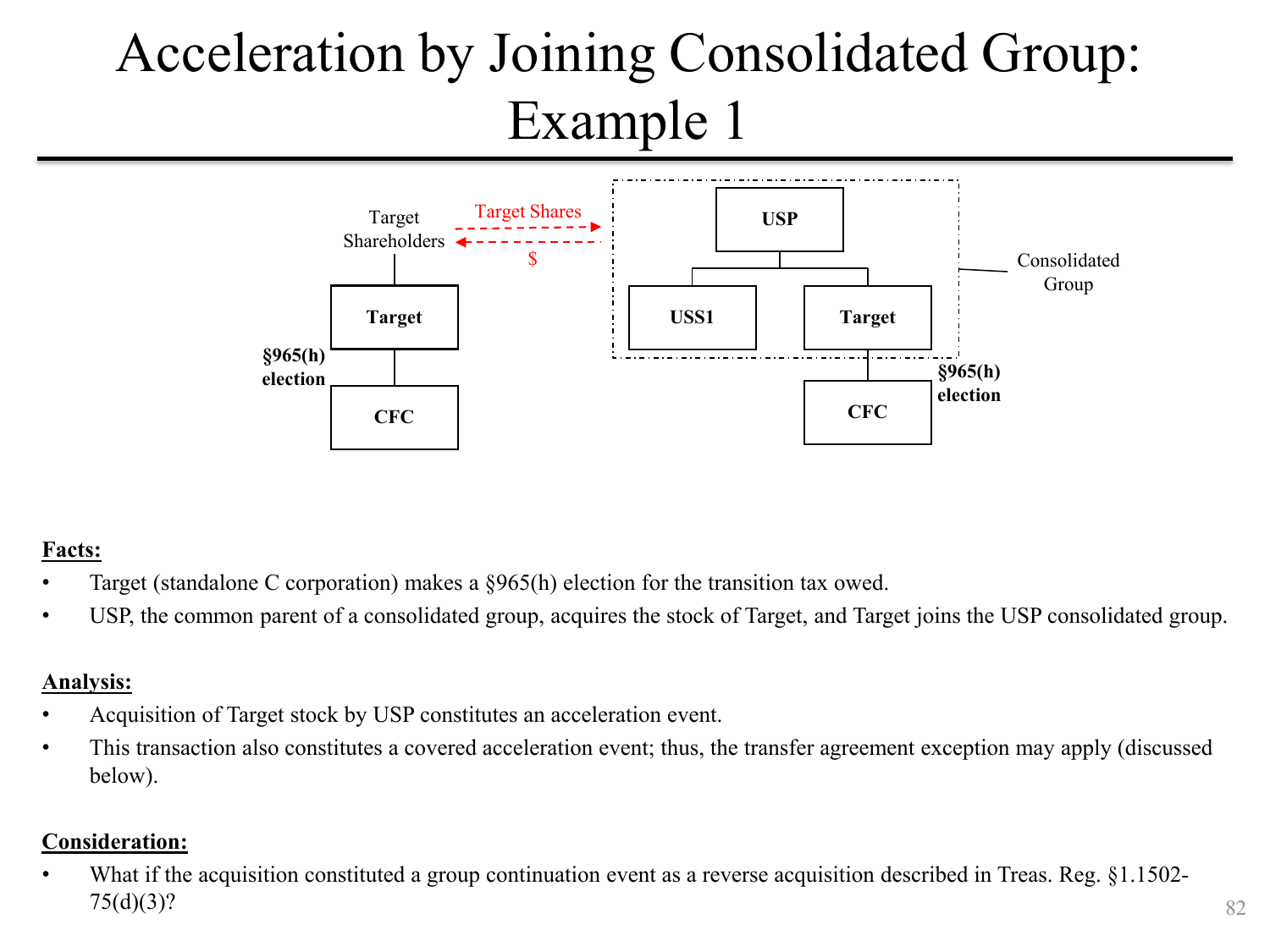# Acceleration in Terminating Consolidated Group: Example 2



### **Facts:**

• Target consolidated group terminates for (*e.g.*, Target merges downstream with and into USS1, with USS1 surviving or USS1 liquidates, leaving Target as a standalone filer).

### **Analysis:**

- The termination of the Target consolidated group for **any** reason is an acceleration event.
- This transaction also constitutes a covered acceleration event; thus, the transfer agreement exception may apply (discussed below). *See* Treas. Reg. §1.965-  $7(b)(3)(iii)(A)(I)(v).$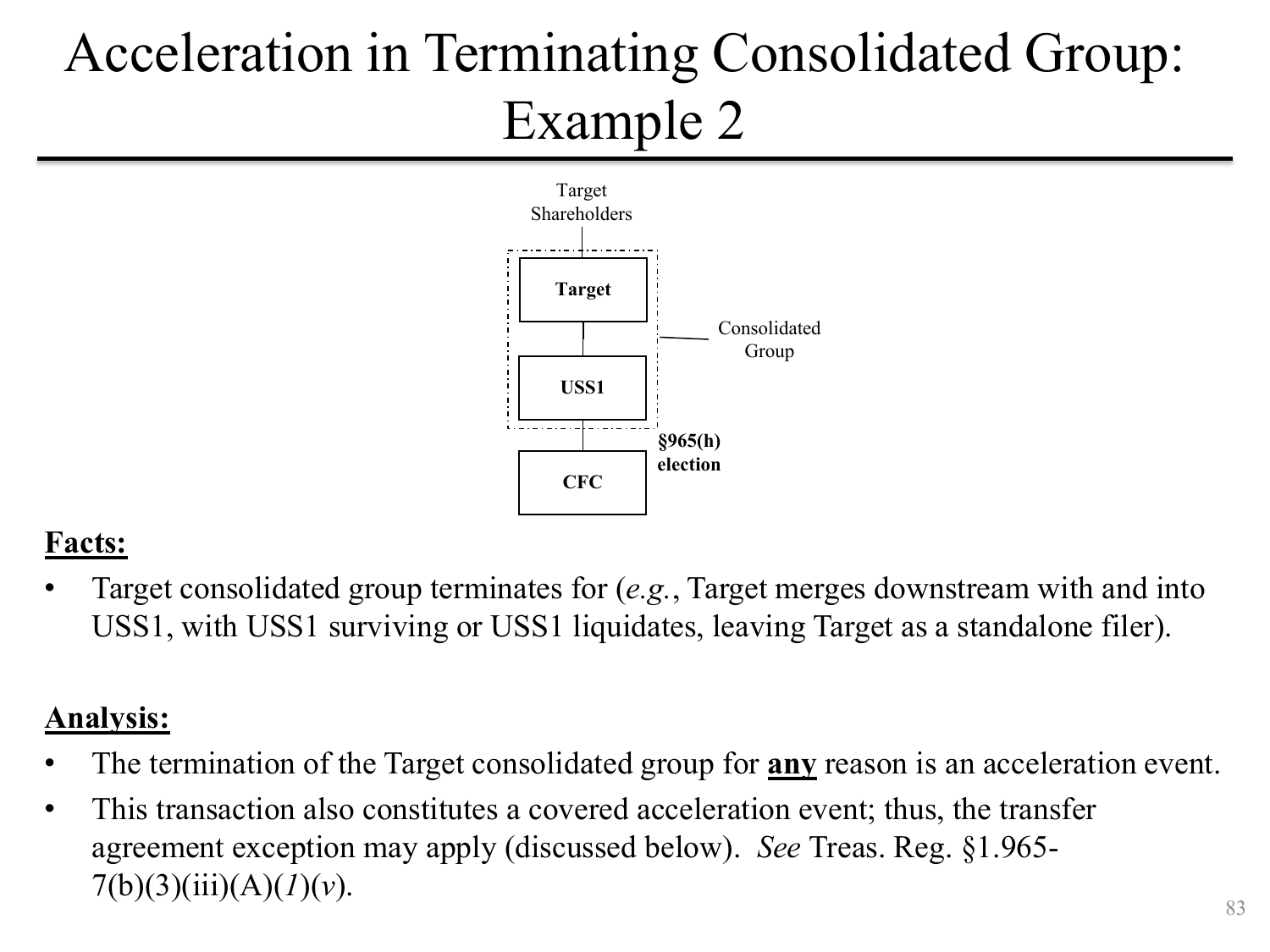## Covered Acceleration Events

### **Exception to Acceleration Rule**

– The acceleration rule does **not** apply if the **eligible §965(h) transferor** and the **eligible §965(h) transferee** of a covered acceleration event file a **transfer agreement.**

#### • **Covered Acceleration Events**

- **Sub All Event, with qualifying consolidated group member transaction:** A liquidation, sale, exchange, or other disposition of substantially all of the assets of the person (the "**departing member**"), **and** the departing member continues to exist or substantially all of the assets survive in a domestic corporation or a domestic consolidated group (a "**qualifying consolidated group member transaction**");
- **Sub All Event, without a qualifying consolidated group member transaction:** A liquidation, sale, exchange, or other disposition of substantially all of the assets of the person in a transaction that is **not** a qualifying consolidated group member transaction;
- **Consolidation Event:** A person that was not a member of any consolidated group becomes a member of a consolidated group;
- **Termination Event, with a new consolidated group:** For a consolidated group, the group ceases to exist or otherwise discontinues filing consolidated returns as a result of the acquisition of such group within the meaning of Treas. Reg. §1.1502-13(j)(5), **and** the acquired consolidated group members join a different consolidated group as of the day following the acquisition;
- **Termination Event, with one member remaining:** For a consolidated group, the group ceases to exist by reason of one or more members of the group transferring all of their assets to other members, with only one member remaining; **or**
- **Termination Event, due to termination of subchapter S election:** For a consolidated group, the group ceases to exist by reason of the termination of the subchapter S election of a shareholder of the common parent of the group **and**, for the shareholder's taxable year immediately following the termination, the shareholder joins in the filing a consolidated return that includes all of the former members of the former consolidated group.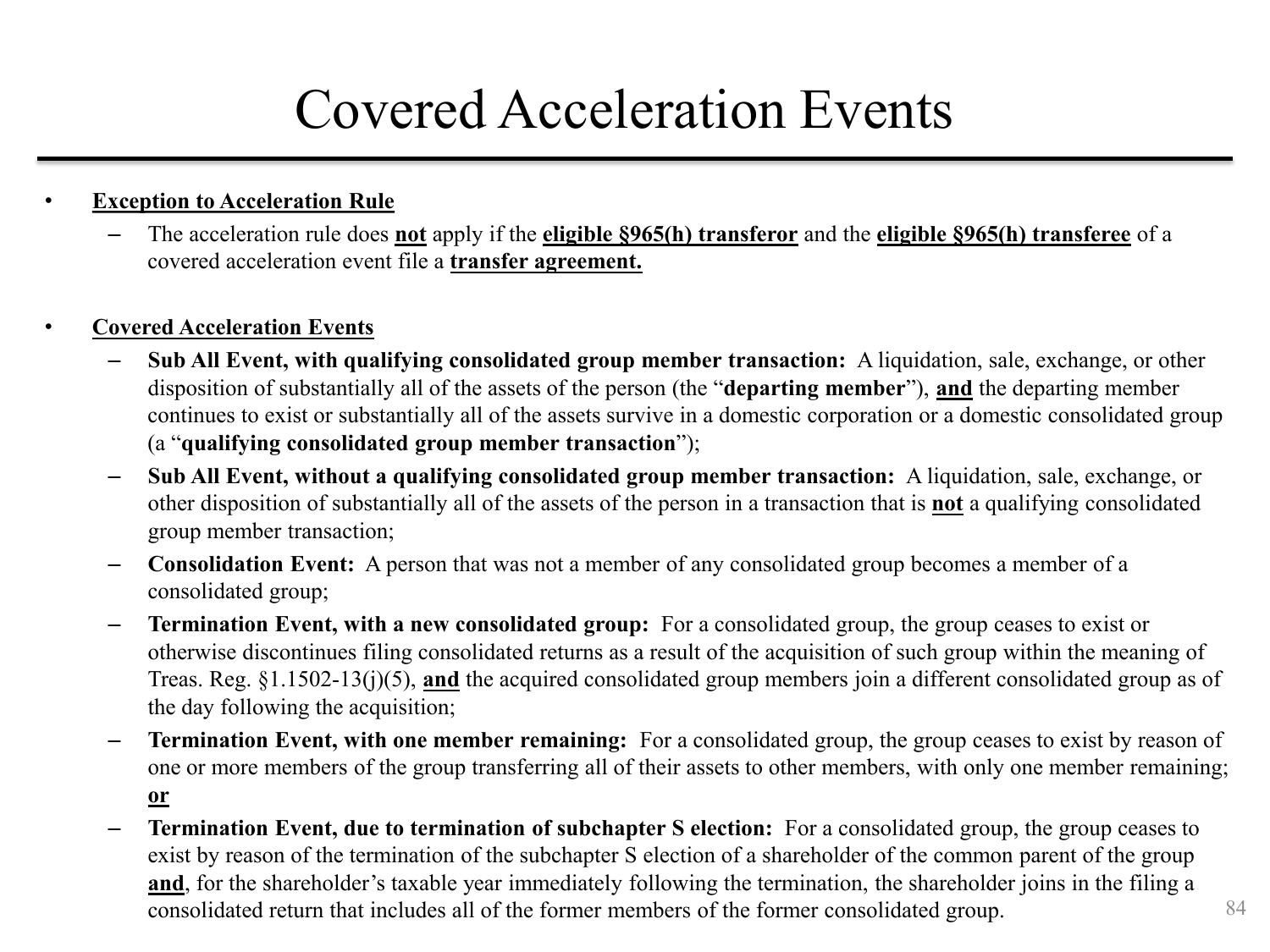## Covered Acceleration Event: Example 3



#### **Facts:**

• USP, the common parent of a consolidated group, acquires the stock of Target, the common parent of another consolidated group, causing the Target consolidated group to terminate.

#### **Analysis:**

- Target consolidated group has an acceleration event.
- Because **(i)** the Target consolidated group was acquired within the meaning of Treas. Reg. §1.1502-13(j)(5), and **(ii)** the Target consolidated group members join the USP consolidated group, the acceleration event is a covered acceleration event.
- Transfer agreement exception is available if timely executed by the appropriate parties.

#### **Consideration:**

85 What if the acquisition constituted a group continuation event as a reverse acquisition described in Treas. Reg. §1.1502-75(d)(3)?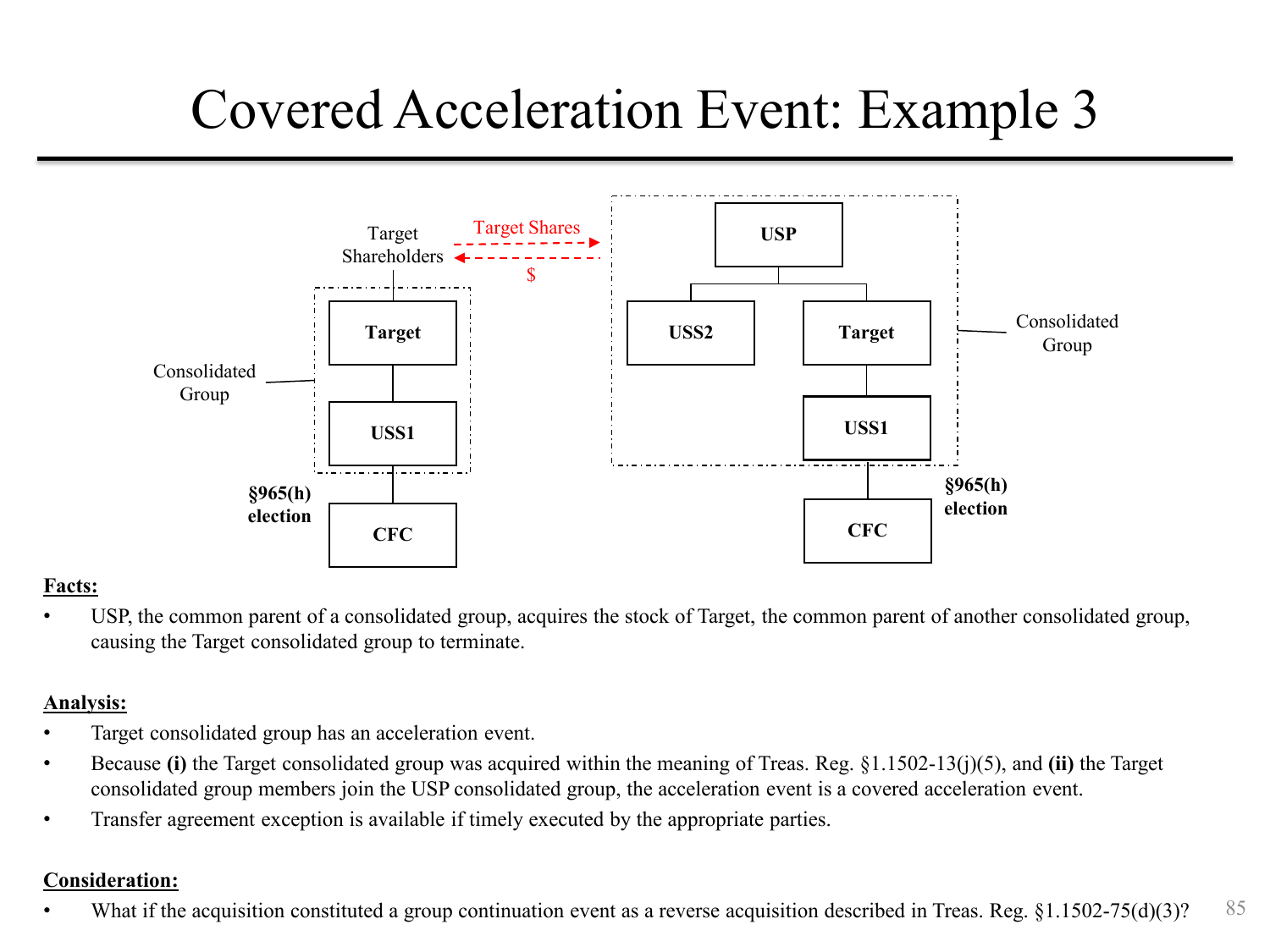## Transfer Agreement

- The transfer agreement must meet certain requirements, including:
	- be timely filed, *i.e.*, within 30 days of the covered acceleration event;
		- *Note*: No relief for late filing is available.
	- $-$  be signed by both a person who is authorized to sign a return on behalf of the eligible  $\S 965(h)$ transferor and by a person who is authorized to sign a return on behalf of the eligible §965(h) transferee; **and**
	- contain certain information and representations.
- A transfer agreement that meets the above qualifications will be deemed to be consented to by the Commissioner.
- The effect of the transfer agreement is that the eligible §965(h) transferee assumes all of the outstanding obligations and responsibilities of the eligible §965(h) transferor with respect to the §965(h) net tax liabilities (*i.e.*, making payments and reporting).
- The eligible §965 transferor remains **jointly and severally** liable for the outstanding §965(h) net tax liabilities.
- Guidance on §965 reporting (including filing of transfer agreements) is available on the IRS's Section 965/Transition Tax FAQ webpage.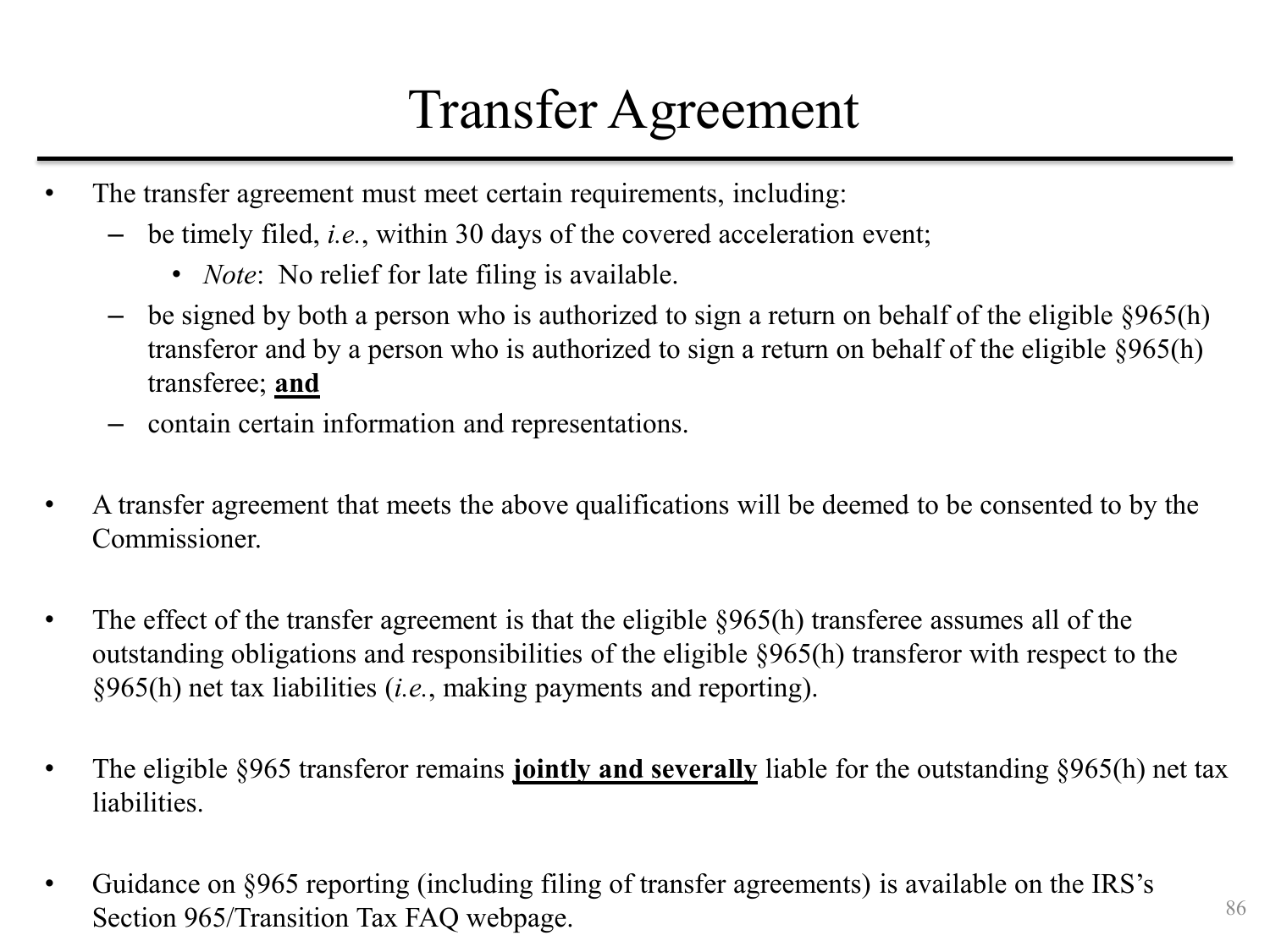# Changes to Transfer Agreement Requirements (per Final Regulations)

- The transferee must waive the right to a notice of liability and consent to an immediate assessment as a term of the transfer agreement.
- **The transfer agreement must include a statement as to whether the leverage ratio of the transferee exceeds 3:1.**
	- IRS may use the ratio when assessing the accuracy of the transferee's representation that it is able to pay the outstanding payments.
	- The ability to pay depends on all facts and circumstances.
	- What is the consequence if this statement is not able to be made or, based upon the government's methodology, the ratio is higher than 3:1?
- The Commissioner may require the transfer agreement to include any additional information, representation, or certification as indicated in publications, forms, instructions, or other guidance.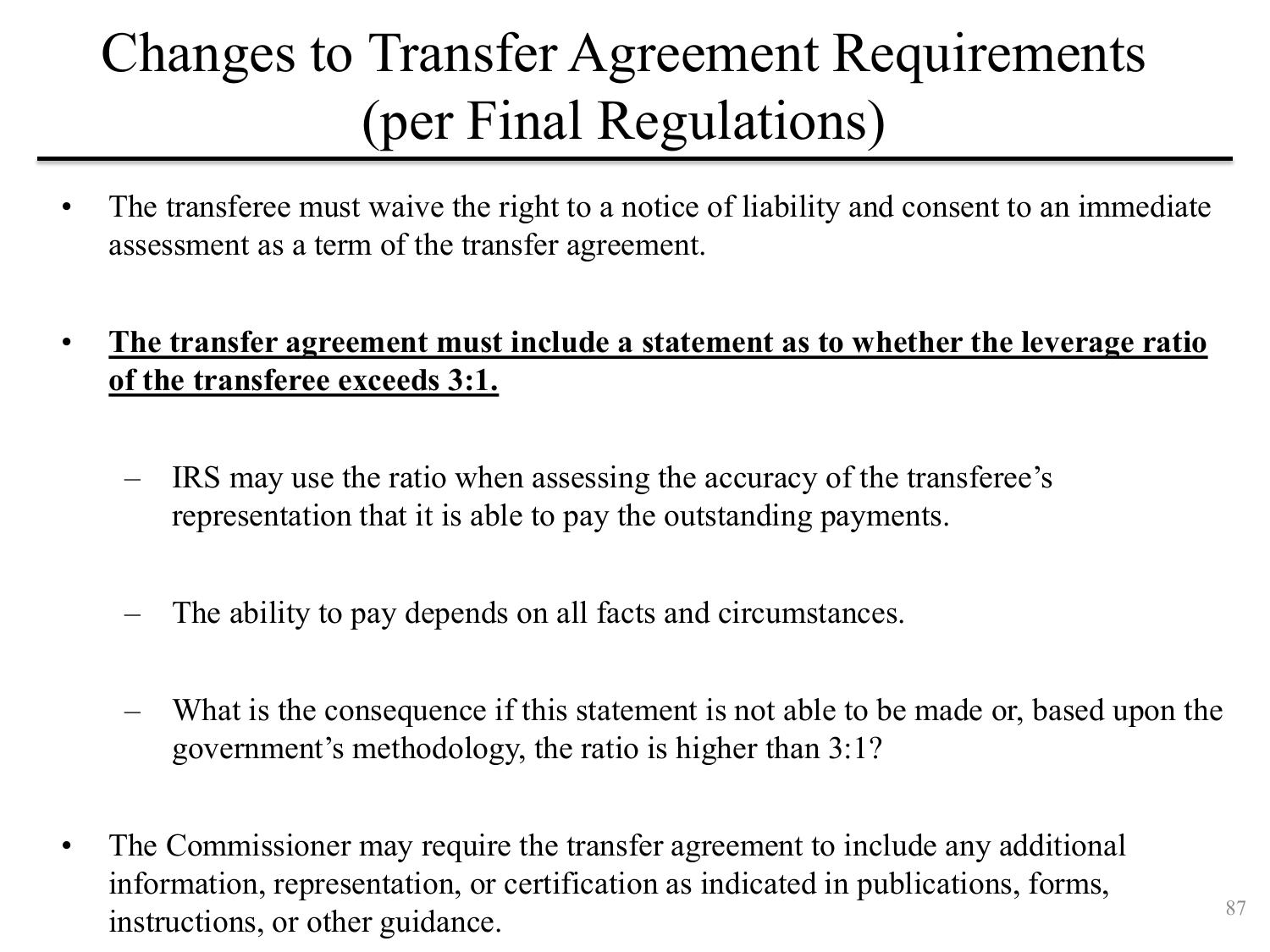## Rejected Comments Related to Transfer Agreements

- Section 351 and 721 exchanges and F reorganizations should not be treated as acceleration events.
	- Viewed as a risk to the IRS's ability to collect.
- Clarification of the meaning of "substantially all."
	- Intended to be a facts and circumstances inquiry; no bright line definition.
- Treating "death" as a covered acceleration event.
	- Viewed as administratively difficult to execute such a transfer agreement.
- Allowing multiple transferees to be eligible to enter into multiple transfer agreements.
	- Rejected because considered akin to allowing partial transfers of the section 965(h) tax liability.
- Not to require the transferor who remains in existence to be jointly and severally liable for any unpaid instalments.
	- Viewed as IRS protection on its ability to collect as well as a safeguard against abusive transactions.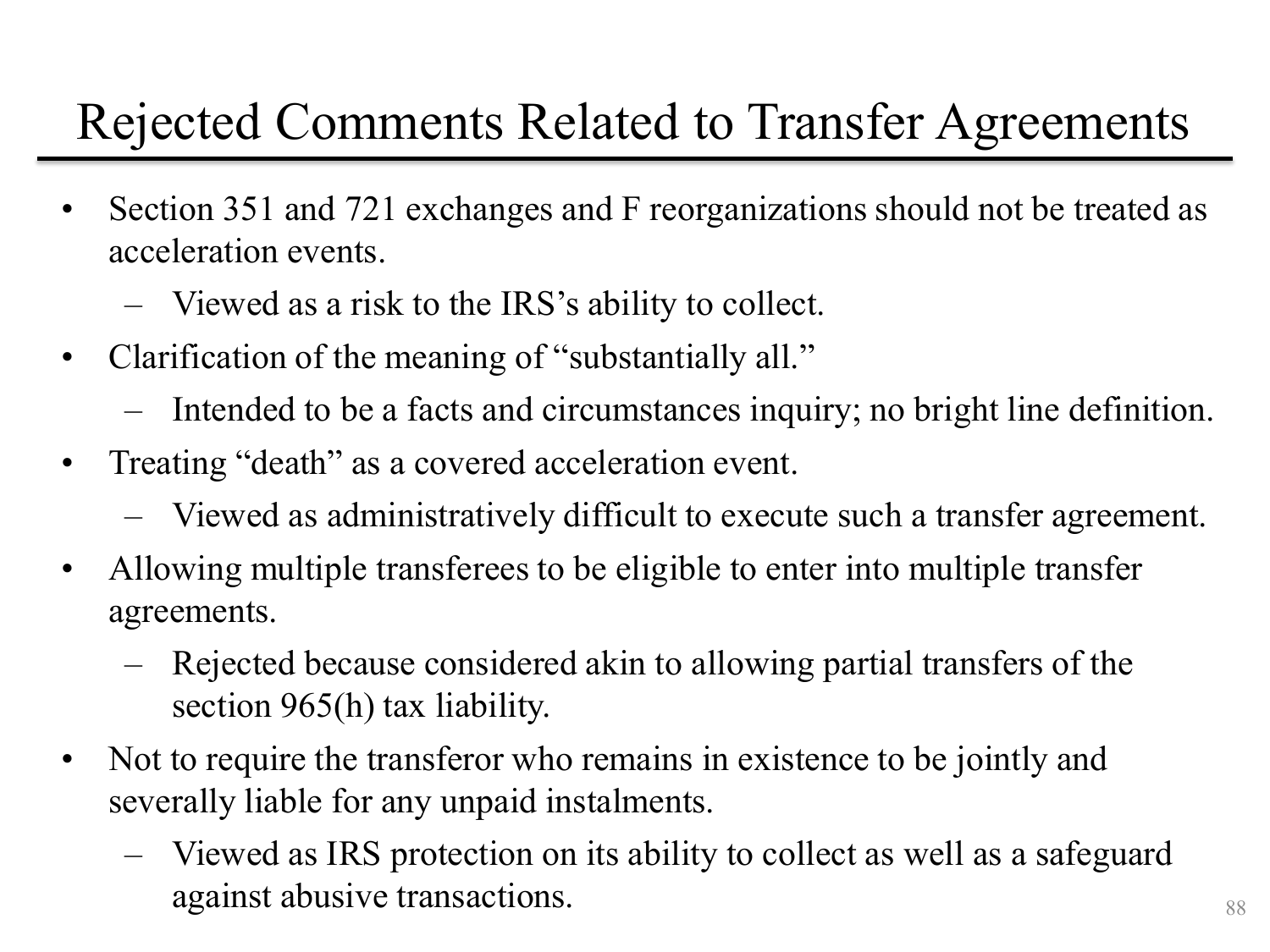## Due Date for Transfer Agreements

- The transfer agreement must be filed within 30 days of the date that the acceleration event occurs.
- Under the proposed regulations, if an acceleration event occurs before September 10, 2018, a transfer agreement is due by October 9, 2018.
- Under the final regulations, if an acceleration event occurs on or before December 31, 2018, the transfer agreement is due by March 7, 2019.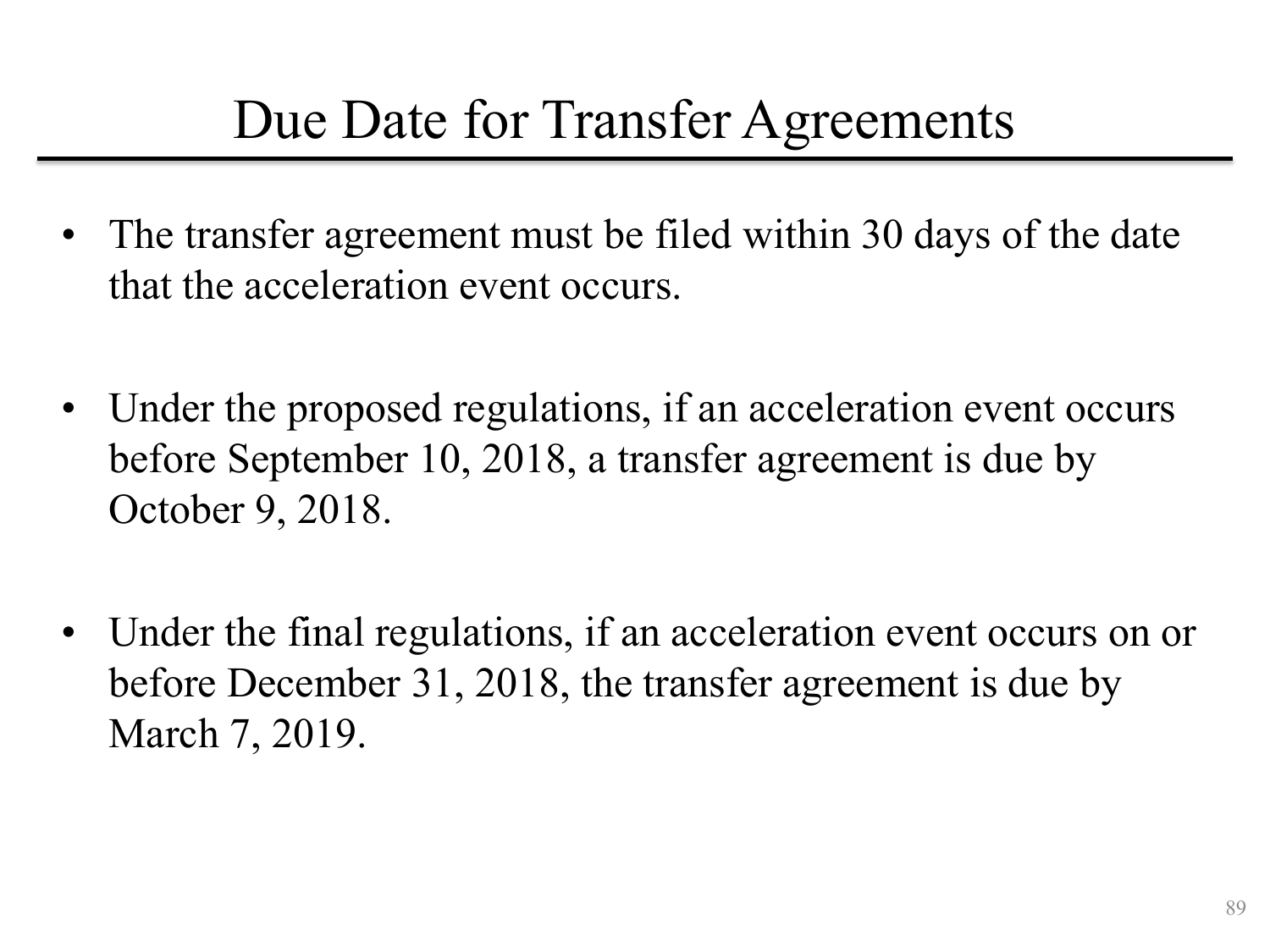# Eligible §965(h) Transferor and Eligible §965(h) Transferee

- **Eligible §965(h) transferor:** Defined as a person with respect to which a covered acceleration event occurs.
- **Eligible §965(h) transferee:** Defined as a *single* U.S. person that is not a domestic pass-through entity; varies depending on the type of covered acceleration event (see summary below). *Query whether a merger into a DRE is eligible to enter into a transfer agreement?*
- For purposes of the transfer agreement, in the case of a consolidated group, the terms "eligible §965(h) transferor" and "eligible §965(h) transferee" each refer to a consolidated group that is a party to a covered acceleration event. Treas. Reg.  $\S1.965-7(b)(3)(iii)(B)(5)$ . In such a case, the transfer agreement must be entered into by the agent (as defined in Treas. Reg. §.1502–77) of the relevant consolidated group.

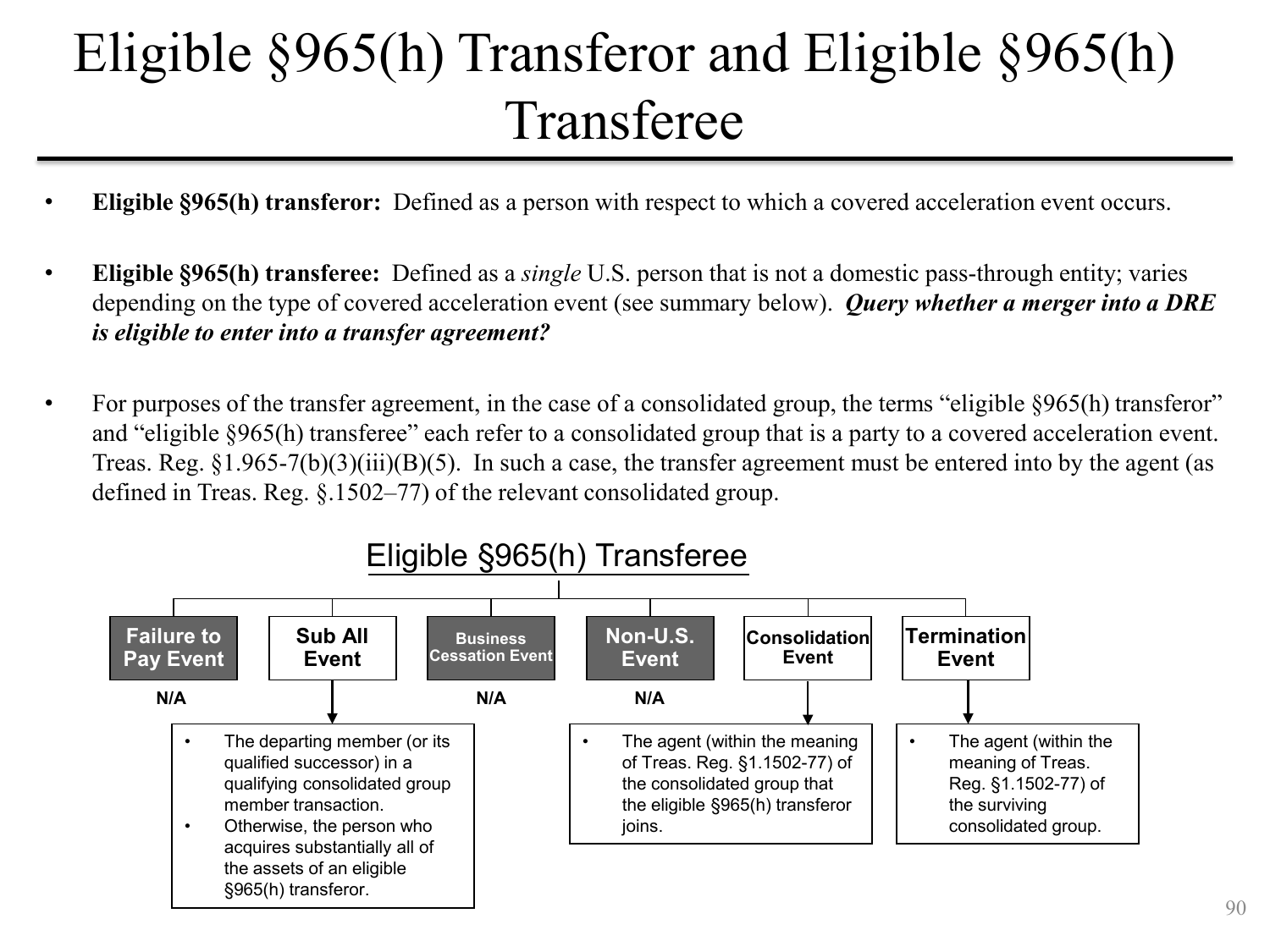# Sale of Substantially All Assets, Eligible §965(h) Transferor, Eligible §965(h) Transferee: Example 4



### **Facts:**

- The stock of USS1 constitutes substantially all of the assets of the USP consolidated group.
- USP transfers the stock of USS1 to Buyer in exchange for cash and a joint  $\S 338(h)(10)$  election is made to treat the purchase of the stock of USS1 as the purchase of USS1 assets.

### **Analysis:**

- The sale of the USS1 stock is a covered acceleration event.
- USP is the eligible  $\frac{8965(h)}{h}$  transferor.
- New USS1 or Buyer (if a consolidated group) enters into the transfer agreement as the eligible §965(h) transferee.
- Consider obligation for the §965(h) net tax liability under Treas. Reg. §1.1502-6.
- What if no  $\S 338(h)(10)$  election was made? Same result?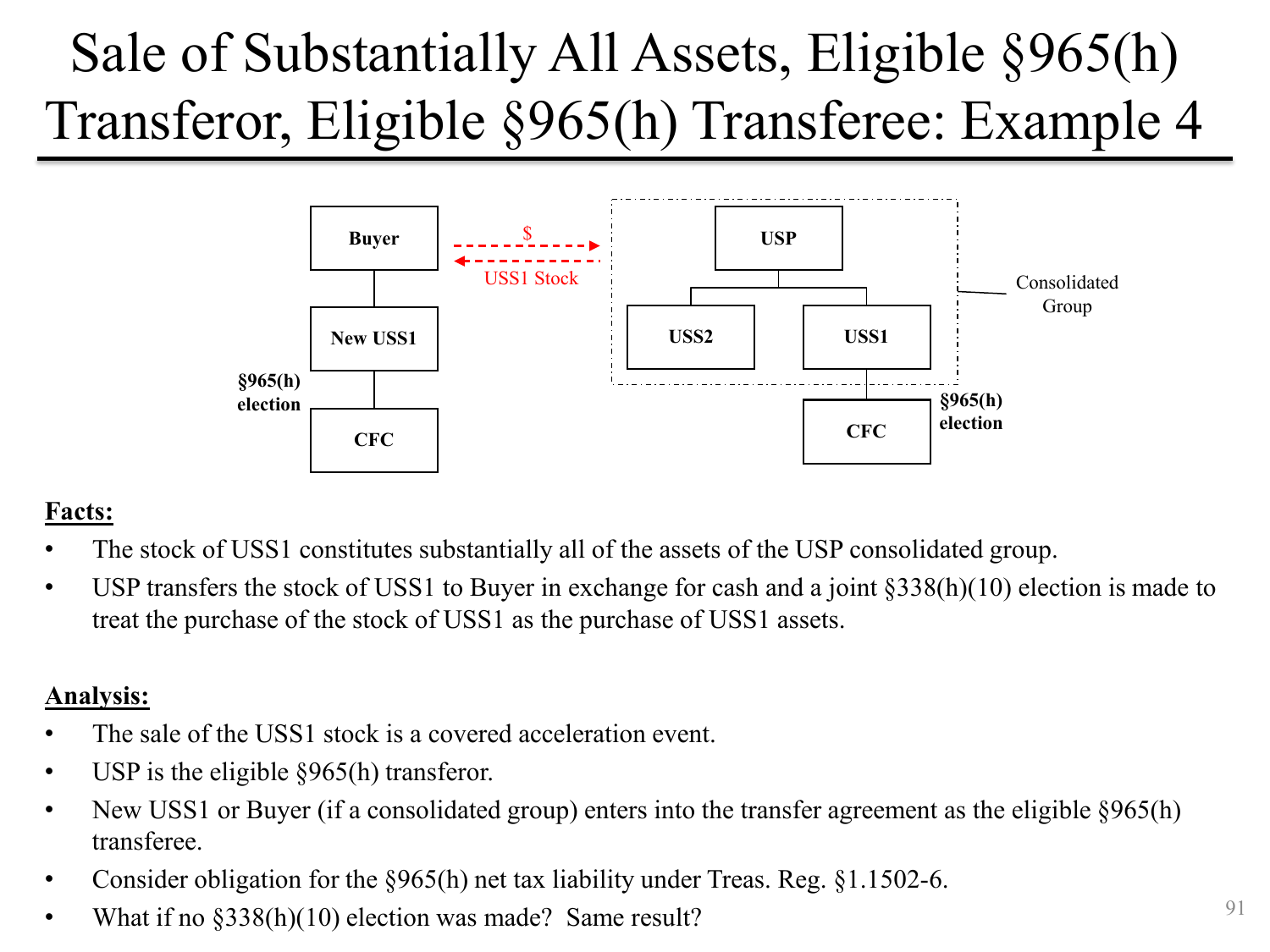# A "Substantially All" Acceleration Event (Revisited)

- An acceleration event includes the liquidation, sale, *exchange*, or other disposition of substantially all of the taxpayer's assets
- How should practitioners interpret "substantially all" for purposes of section 965(h)? *Cf.* Treas. Reg. § 1.108(i)-2(b)(6)(i)(B) (substantially all for purposes of section  $108(i)(5)(D)(i)$  is at least 90% of FMV of net assets and 70% of gross assets).
- Is it appropriate to add "exchanges" of substantially all the assets in the regulations when excluded in section 965(h)(3)?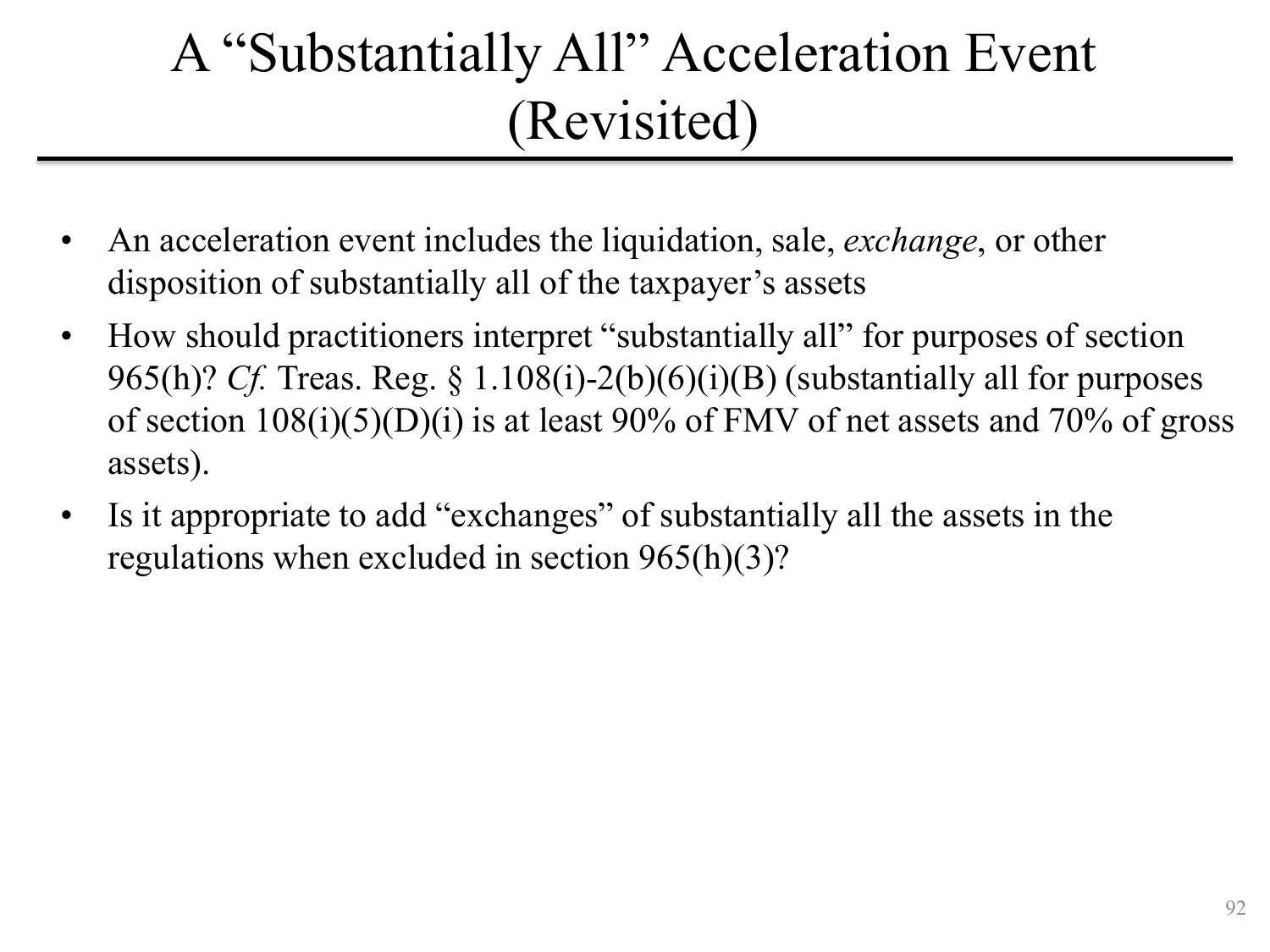# Eligible Section 965(h) Transferee Exception and "Sub All" Transactions

- A liquidation, sale, exchange or other disposition of substantially all of a taxpayer's assets will not result in the acceleration of the remaining installment payments if:
	- The acceleration event is either a qualifying consolidated group member transaction or a "sub all" event without a qualifying consolidated group member transaction (collectively with previous bullet, "Sub All Acceleration Events"); **and**
	- The eligible section 965(h) transferor and the "eligible section 965(h) transferee enter into a transfer agreement.
- As discussed previously, an "eligible section 965(h) transferee" is a single *U.S. person* (other than a passthrough).
- Open Question:
	- Is it possible for an eligible section 965(h) transferor to also be an eligible section 965(h) transferee in the same transaction (*e.g.*, an inbound section 332 liquidation)?